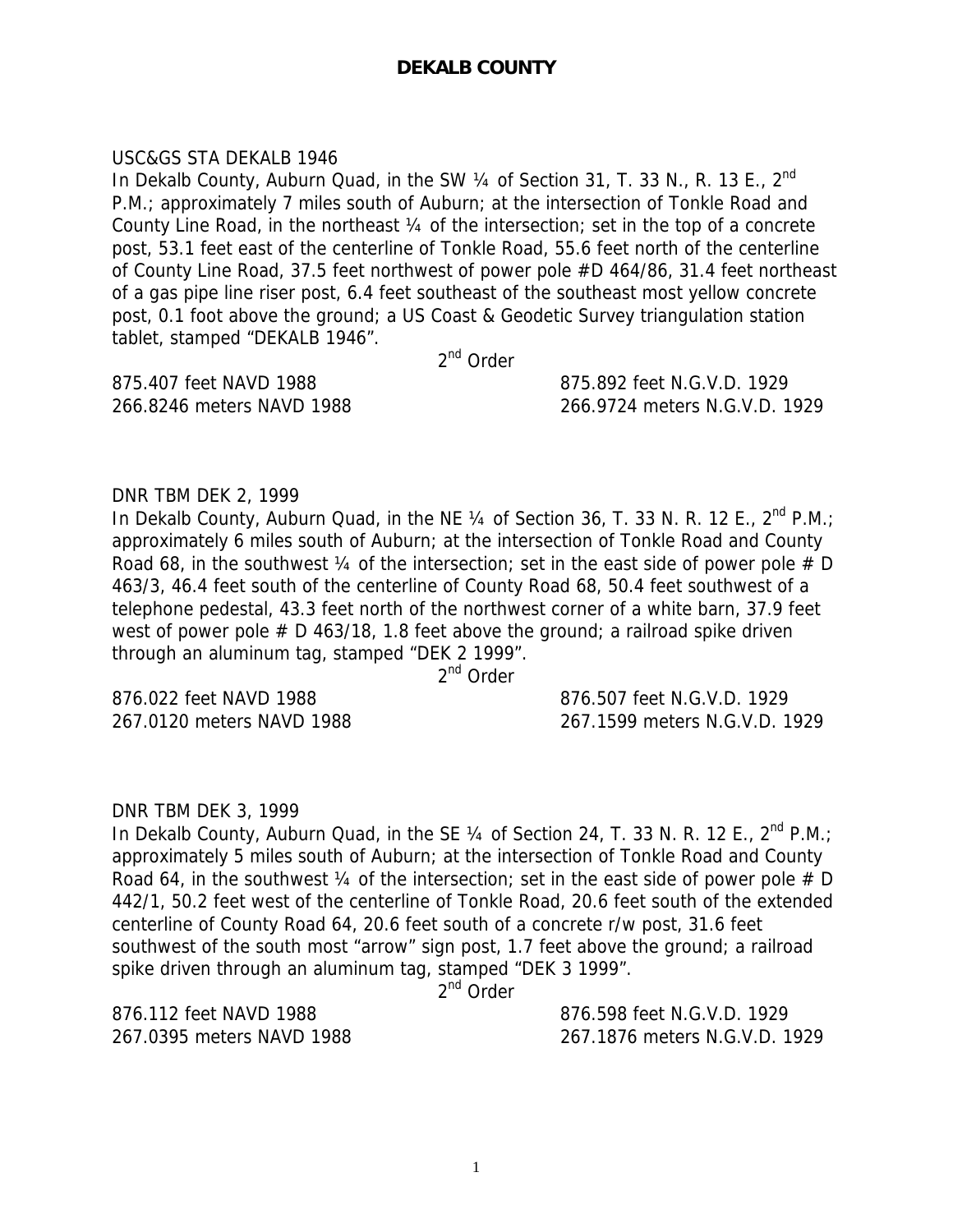#### DNR TBM DEK 7, 1999

In Dekalb County, Auburn Quad, in the SW  $\frac{1}{4}$  of Section 18, T. 33 N. R. 13 E.,  $2^{nd}$  P.M.; approximately 4 miles south of Auburn; at the intersection of Tonkle Road and County Road 60, in the northeast 1/4 of the intersection; set in the top of the northeast corner of a concrete culvert, 20.4 feet north of the centerline of County Road 60, 59.1 feet east of the centerline of Tonkle Road, 0.1 foot south of the north face of the culvert, 0.1 foot west of the of the east face of the culvert, 1.5 feet below the road; a chiseled square.

2nd Order

850.752 feet NAVD 1988 851.237 feet NAVD 1929

259.3097 meters NAVD 1988 259.4576 meters N.G.V.D. 1929

#### DNR TBM CEDAR 10, 1991

In Dekalb County, Garrett Quad, in the SE  $\frac{1}{4}$  of Section 33, T. 33 N. R. 12 E.,  $2^{nd}$  P.M.; approximately 7.5 miles southwest of Auburn; at the Dekalb-Allen County Line Road bridge over Cedar Creek; set on top of the west end of the north concrete guardrail, 11.2 feet north of the centerline of County Line Road, 1.8 feet east of the west end of the concrete guardrail, 3.4 feet above the ground; a chiseled triangle.

3<sup>rd</sup> Order

824.538 feet N.G.V.D. 1929 251.3197 meters N.G.V.D. 1929

#### DNR TBM CEDAR 2, 1991/ HW CC 8, 1982

In Dekalb County, Auburn Quad, in the SW  $\frac{1}{4}$  of Section 26, T. 33 N., R. 12 E.,  $2^{nd}$ P.M.; approximately 5.5 miles southwest of Auburn; at the County Road 68 bridge over Cedar Creek; set in the northeast bridge seat, 14.5 feet north of the centerline of County Road 68, 3.5 feet west of the east end of the bridge, 3.7 feet below the road; a chiseled triangle.

Note: Mark was also called HW CC 8 1982

3<sup>rd</sup> Order

#### 823.516 feet N.G.V.D. 1929 251.0082 meters N.G.V.D. 1929

#### DNR TBM CEDAR 1, 1991

In Dekalb County, Auburn Quad, in the SW  $\frac{1}{4}$  of Section 25, T. 33 N., R. 12 E., 2<sup>nd</sup> P.M.; approximately 5.5 miles southwest of Auburn; at the intersection of County Road 68 and County Road 19, in the northeast ¼ of the intersection; set in the northeast side of power pole  $#$  18347, 59 feet east of the centerline of County Road 19, 19 feet north of the centerline of County Road 68, about 1 foot above the ground; a railroad spike (no tag).

3rd Order

848.038 feet N.G.V.D. 1929 258.4825 meters N.G.V.D. 1929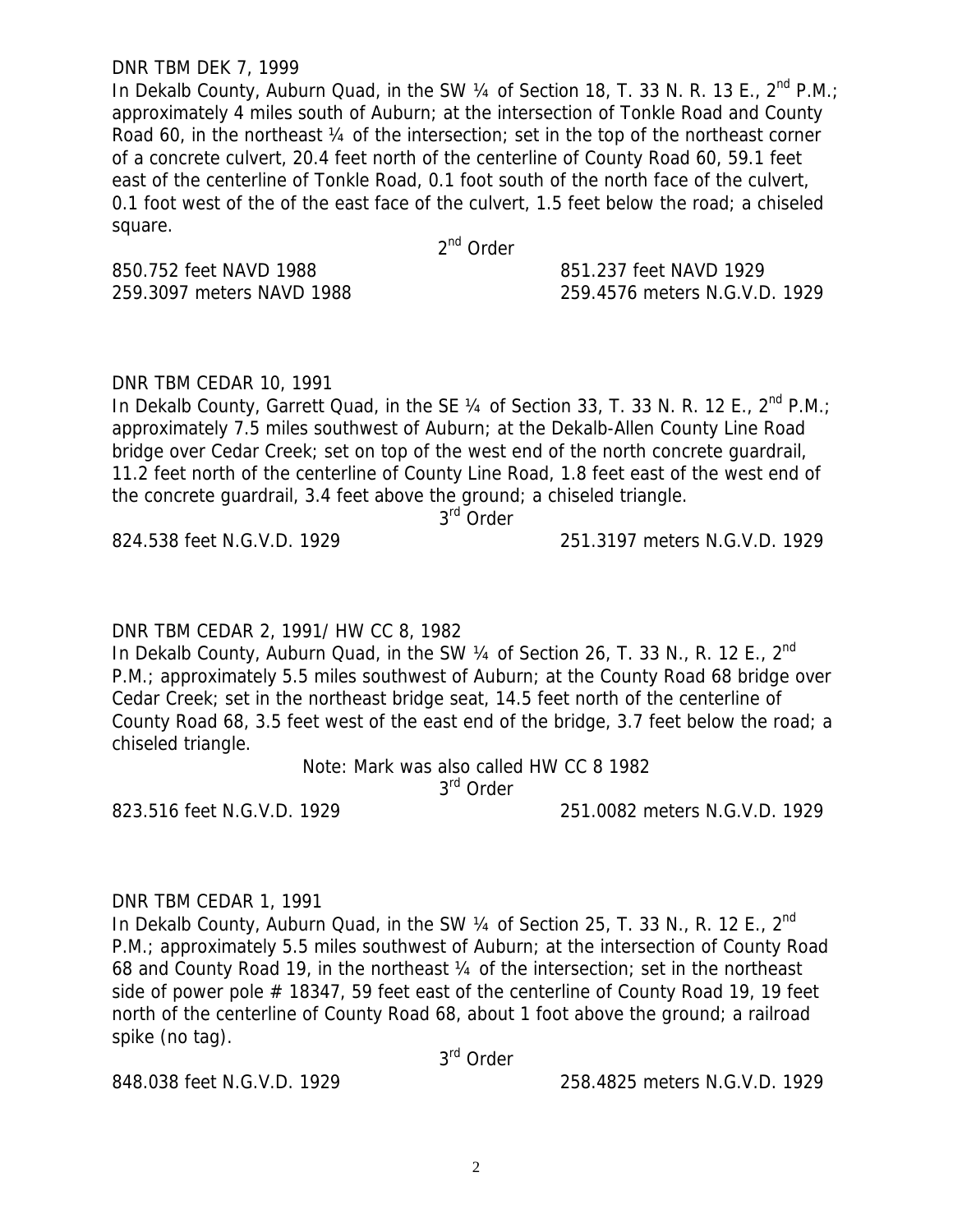#### DNR TBM HW CC 7, 1982

In Dekalb County, Auburn Quad, in the SE  $\frac{1}{4}$  of Section 26, T. 33 N., R. 12 E., 2<sup>nd</sup> P.M.; approximately 5.5 miles southwest of Auburn; at the intersection of County Road 68 and County Road 19, in the northwest 1/4 of the intersection; set in the south side of a utility pole, 44.8 feet north of the centerline of County Road 68, 17 feet west of the centerline of County Road 19, about 1 foot above the ground; a railroad spike driven through an aluminum tag, stamped "HW CC 7 1982".

3<sup>rd</sup> Order

846.498 feet N.G.V.D. 1929 258.0131 meters N.G.V.D. 1929

#### DNR TBM CEDAR 3, 1991

In Dekalb County, Auburn Quad, in the SE 1/4 of Section 26, T. 33 N., R. 12 E., 2<sup>nd</sup> P.M.; approximately 5 miles southwest of Auburn; at the County Road 66 bridge over Cedar Creek; set in the southeast corner of bridge, 12 feet south of the centerline of County Road 66, 1.0 foot west of the east end of the bridge, level with the bridge surface; a chiseled triangle.

3rd Order

829.993 feet N.G.V.D. 1929 252.9824 meters N.G.V.D. 1929

# DNR TBM CEDAR 7, 1996

In Dekalb County, Auburn Quad, in the SW  $\frac{1}{4}$  of Section 13, T. 33 N., R. 12 E., 2<sup>nd</sup> P.M.; approximately 4.5 miles southwest of Auburn; at the County Road 60 bridge over Cedar Creek; set on top of the east end of the north concrete guardrail of the bridge, 16.5 feet north of the centerline of County Road 60, 9.4 feet west of the east face of the concrete guardrail, 2.8 feet above the bridge floor; a chiseled triangle.

3<sup>rd</sup> Order

839.716 feet N.G.V.D. 1929 255.9459 meters N.G.V.D. 1929

# DNR TBM CEDAR 4, 1991

In Dekalb County, Auburn Quad, in the SW  $\frac{1}{4}$  of Section 13, T. 33 N., R. 12 E., 2<sup>nd</sup> P.M.; approximately 4.5 miles southwest of Auburn; at the County Road 60 bridge over Cedar Creek; set in the west side of a 24 inch Hackberry tree, 135 feet east of the east end of the bridge, 27 feet north of the centerline of County Road 60, 1.2 feet above the ground; a railroad spike (no tag).

3rd Order

839.936 feet N.G.V.D. 1929 256.0130 meters N.G.V.D. 1929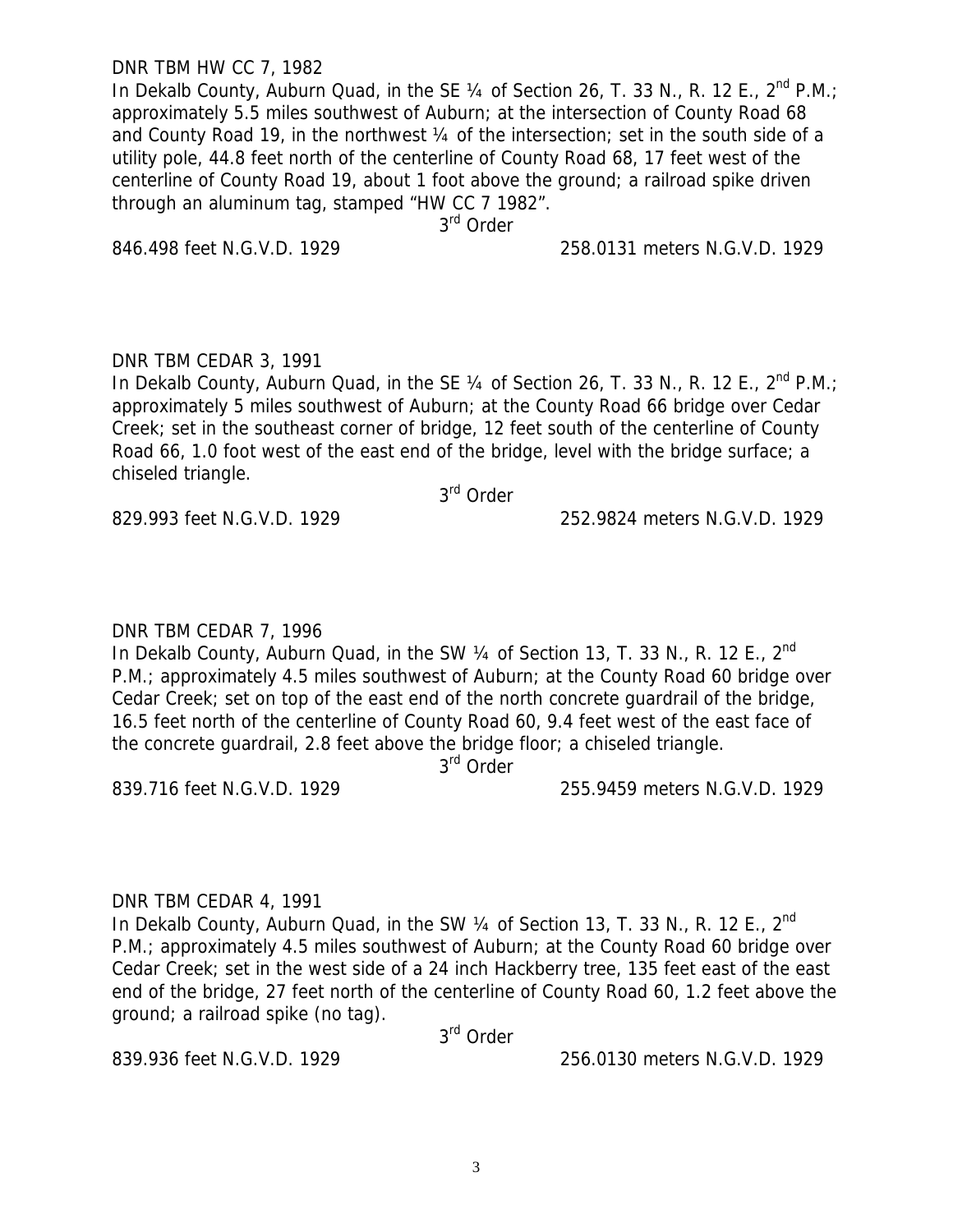# DOT BM F 16 DEKALB/DNR TBM CEDAR 5, 1991

In Dekalb County, Auburn Quad, in the NW  $\frac{1}{4}$  of Section 13, T. 33 N., R. 12 E.,  $2^{nd}$ P.M.; approximately 4 miles southwest of Auburn; at the south bound I 69 bridge over Cedar Creek; set in top of the curbing at the southwest corner of the bridge, 20 feet north of the south end of the south bound bridge, 16.5 feet west of the centerline of the south bound lanes of I 69, 0.7 foot above the ground; a State Highway Commission of Indiana bench mark tablet, stamped"F16 DEKALB".

Note: Mark was also called CEDAR 5 1991

3rd Order

844.641 feet N.G.V.D. 1929 257.4471 meters N.G.V.D. 1929

# DNR TBM CEDAR 6, 1991

In Dekalb County, Auburn Quad, in the NW  $\frac{1}{4}$  of Section 18, T. 33 N., R. 13 E.,  $2^{nd}$ P.M.; approximately 3.3 miles southwest of Auburn; at the Tonkle Road (State Road 427) bridge over Cedar Creek; set at the southeast corner of the bridge. 20 feet east of the centerline of Tonkle Road, 1 foot north of the south end of the bridge, about level with the road; a chiseled triangle.

3rd Order

845.394 feet N.G.V.D. 1929 257.6766 meters N.G.V.D. 1929

# DNR TBM HW CC 11, 1983

In Dekalb County, Auburn Quad, in the NE 1/4 of Section 13, T. 33 N., R. 12 E., 2<sup>nd</sup> P.M.; approximately 3.3 miles southwest of Auburn; at the Tonkle Road (State Road 427) bridge over Cedar Creek; set at northwest corner of the bridge, 21.3 feet west of the centerline of Tonkle Road, 0.8 foot south of the north end of the bridge abutment, about level with the road; a chiseled triangle.

3<sup>rd</sup> Order

844.747 feet N.G.V.D. 1929 257.4794 meters N.G.V.D. 1929

# DNR TBM CEDAR 8, 1991

In Dekalb County, Auburn Quad, in the NW  $\frac{1}{4}$  of Section 8, T. 33 N., R. 13 E.,  $2^{nd}$  P.M.; approximately 2.1 miles southwest of Auburn; south along County Road 27 from its intersection with County Road 52 to a lone Basswood tree; set in the west side of the Basswood tree, 75 feet north of the extended centerline of a fence line to the west, 17 feet east of the centerline of County Road 27, 1 foot above the ground; a railroad spike (no tag).

3<sup>rd</sup> Order

863.709 feet N.G.V.D. 1929 263.2590 meters N.G.V.D. 1929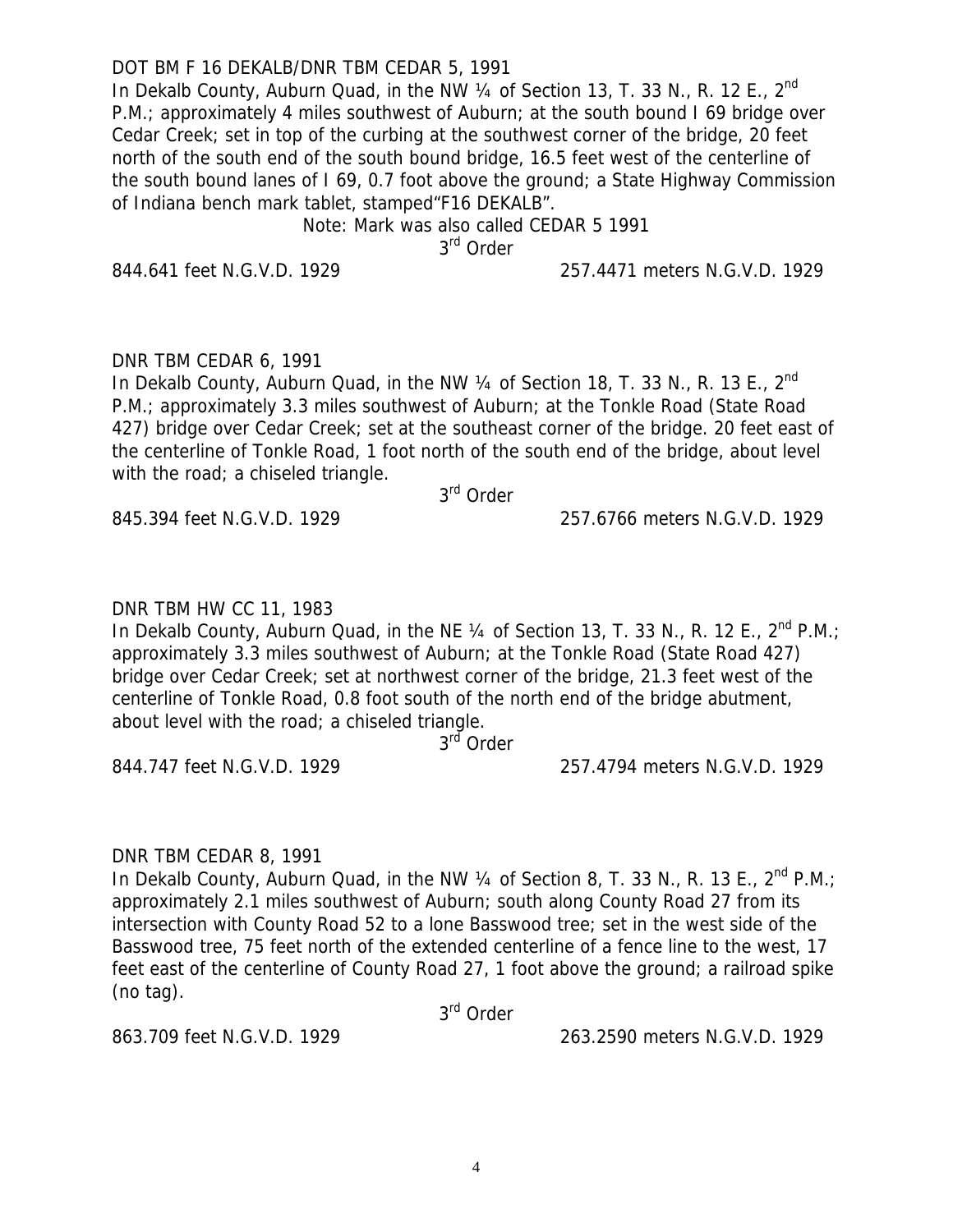DNR TBM DLK 10, 1987

In Dekalb County, Auburn Quad, in the NE  $\frac{1}{4}$  of Section 7, T. 33 N., R. 13 E.,  $2^{nd}$  P.M.; approximately 2.0 miles southwest of Auburn; at the County Road 52 bridge over Cedar Creek; set at the southwest corner of the bridge, 11.0 feet south of the centerline of County Road 52, 0.3 foot east of the west end of the bridge; a chiseled triangle.

2<sup>nd</sup> Order

853.367 feet N.G.V.D. 1929 260.1068 meters N.G.V.D. 1929

DNR TBM HW CC 12, 1983 In Dekalb County, Auburn Quad, in the SE  $\frac{1}{4}$  of Section 6, T. 33 N., R. 13 E.,  $2^{nd}$  P.M.; approximately 2.0 miles southwest of Auburn; at the County Road 52 bridge over Cedar Creek; set at the northwest corner of the bridge, 12.0 feet north of the centerline of County Road 52, 0.2 foot east of the west end of the bridge, 0.3 foot south of the north face of the bridge, about level with the road; a chiseled triangle.

2<sup>nd</sup> Order

853.333 feet N.G.V.D. 1929 260.0964 meters N.G.V.D. 1929

DNR TBM DLK 11, 1987/HW CC 14,1983

In Dekalb County, Auburn Quad, in the SW  $\frac{1}{4}$  of Section 32, T. 34 N., R. 13 E.,  $2^{nd}$ P.M.; approximately 1 mile south of Auburn; at the County Road 48 bridge over Cedar Creek; set on top of the curb in the northeast corner of the bridge, 13.5 feet north of the centerline of County Road 48, 2.2 feet west of the east end of the north curb; a chiseled triangle.

> Note: Mark was also called HW CC 14 1983 2<sup>nd</sup> Order

856.921 feet N.G.V.D. 1929 261.1900 meters N.G.V.D. 1929

DNR TBM HW CC 15, 1984

In Dekalb County, Auburn Quad, in the SW  $\frac{1}{4}$  of Section 32, T. 34 N., R. 13 E.,  $2^{nd}$ P.M.; at Auburn; at Echart Park; set in the southeast concrete wingwall of the steel girder bridge over Cedar Creek, 7.0 feet northeast of the centerline of the bridge, about 1 foot northwest of southeast end of the bridge, 2.4 feet above the road; a chiseled triangle.

2<sup>nd</sup> Order

857.086 feet N.G.V.D. 1929 261.2403 meters N.G.V.D. 1929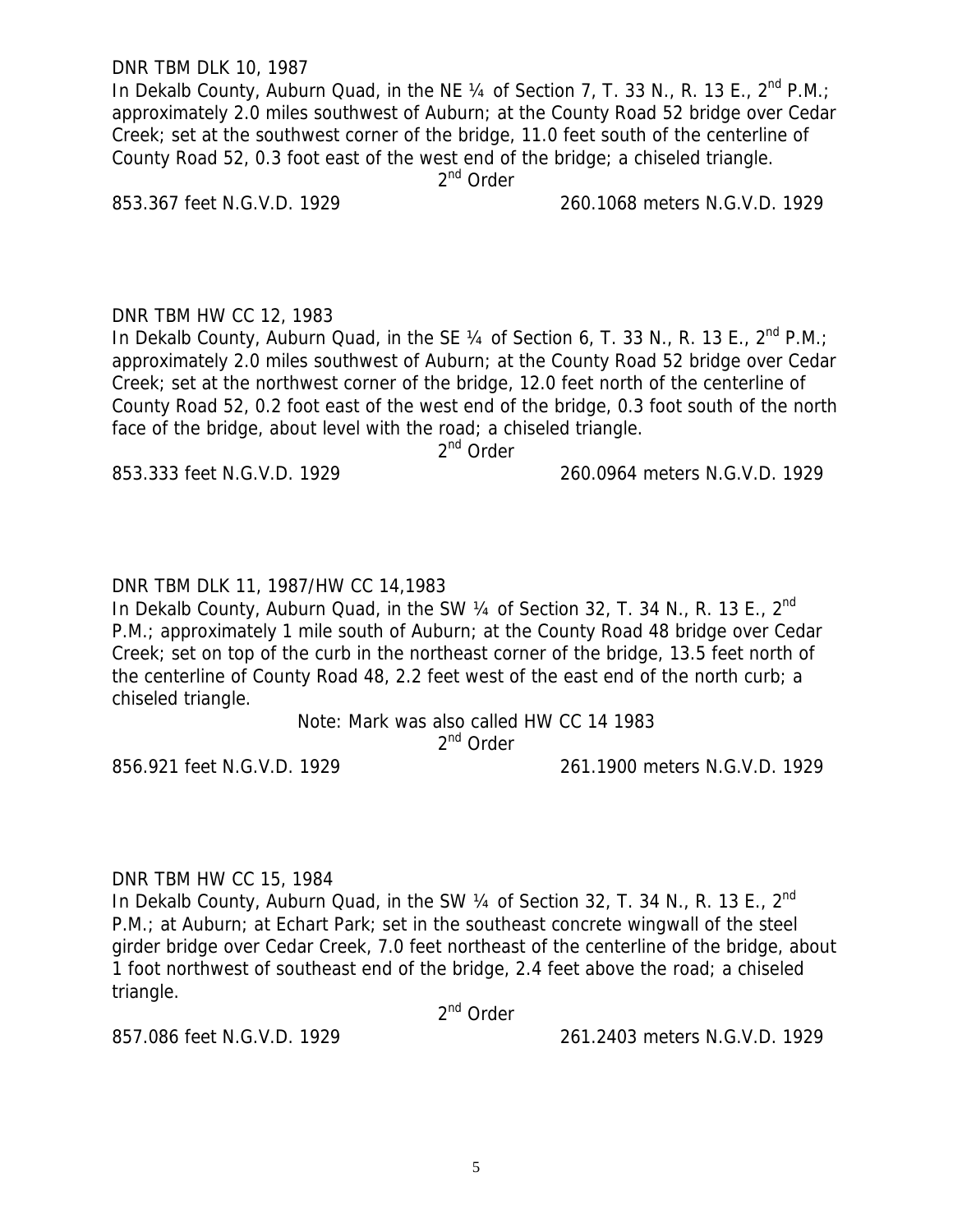DNR TBM DLK 12, 1987/ HW CC 23,1983

In Dekalb County, Auburn Quad, in the NW  $\frac{1}{4}$  of Section 32, T. 34 N., R. 13 E.,  $2^{nd}$ P.M.; at Auburn; set on top of the northwest wingwall of the  $18<sup>th</sup>$  Street bridge over Cedar Creek; 20.0 feet north of the centerline of  $18<sup>th</sup>$  Street, 9.0 feet east of the west end of concrete wingwall, 2.4 feet east of the west end of the bridge, 3.1 feet west of the east end of the wingwall; a chiseled triangle.

Note: Mark was also called HW CC 23 1983

2<sup>nd</sup> Order

860.924 feet N.G.V.D. 1929 262.4102 meters N.G.V.D. 1929

# DNR TBM DLK 14, 1987

In Dekalb County, Auburn Quad, in the NE 1/4 of Section 32, T. 34 N., R. 13 E., 2<sup>nd</sup> P.M.; at Auburn; at the Iwo Street pipe culvert over Cecil Metcalf Ditch; set in the east side of a power pole, 26 feet south of the center of the pipe culvert, 23 feet west of the centerline of Iwo Street, 0.7 foot above the ground; a railroad spike driven through an aluminum tag, stamped "DLK 14 1987".

.<br>2<sup>nd</sup> Order

859.309 feet N.G.V.D. 1929 261.9179 meters N.G.V.D. 1929

# DNR TBM CEDAR 8, 1996

In Dekalb County, Auburn Quad, in the NW  $\frac{1}{4}$  of Section 32, T. 34 N., R. 13 E.,  $2^{nd}$ P.M.; at Auburn; near the southwest corner of the 9<sup>th</sup> Street bridge over Cedar Creek; set in the concrete bridge deck, 24 feet south of the centerline of  $9<sup>th</sup>$  Street, 36.5 feet west of the centerline of Cedar Creek, 27.0 feet east of a Auburn Elks sign, 0.6 foot above the road surface, level with bridge deck; a chiseled triangle.

3<sup>rd</sup> Order

862.181 feet N.G.V.D. 1929 262.7933 meters N.G.V.D. 1929

# DNR TBM DLK 16, 1987

In Dekalb County, Auburn Quad, in the NW  $\frac{1}{4}$  of Section 32, T. 34 N., R. 13 E.,  $2^{nd}$ P.M.; at Auburn; near the east entrance to the Dekalb County Court House; set in the northwest side of power pole  $#$  L7227, 12 feet west of the east edge of a sidewalk, 8.5 feet south of the centerline of the sidewalk leading to the east entrance of the Court House, 1 foot above the ground; a railroad spike driven through an aluminum tag, stamped "DLK 16 1987".

2<sup>nd</sup> Order

867.446 feet N.G.V.D. 1929 264.3981 meters N.G.V.D. 1929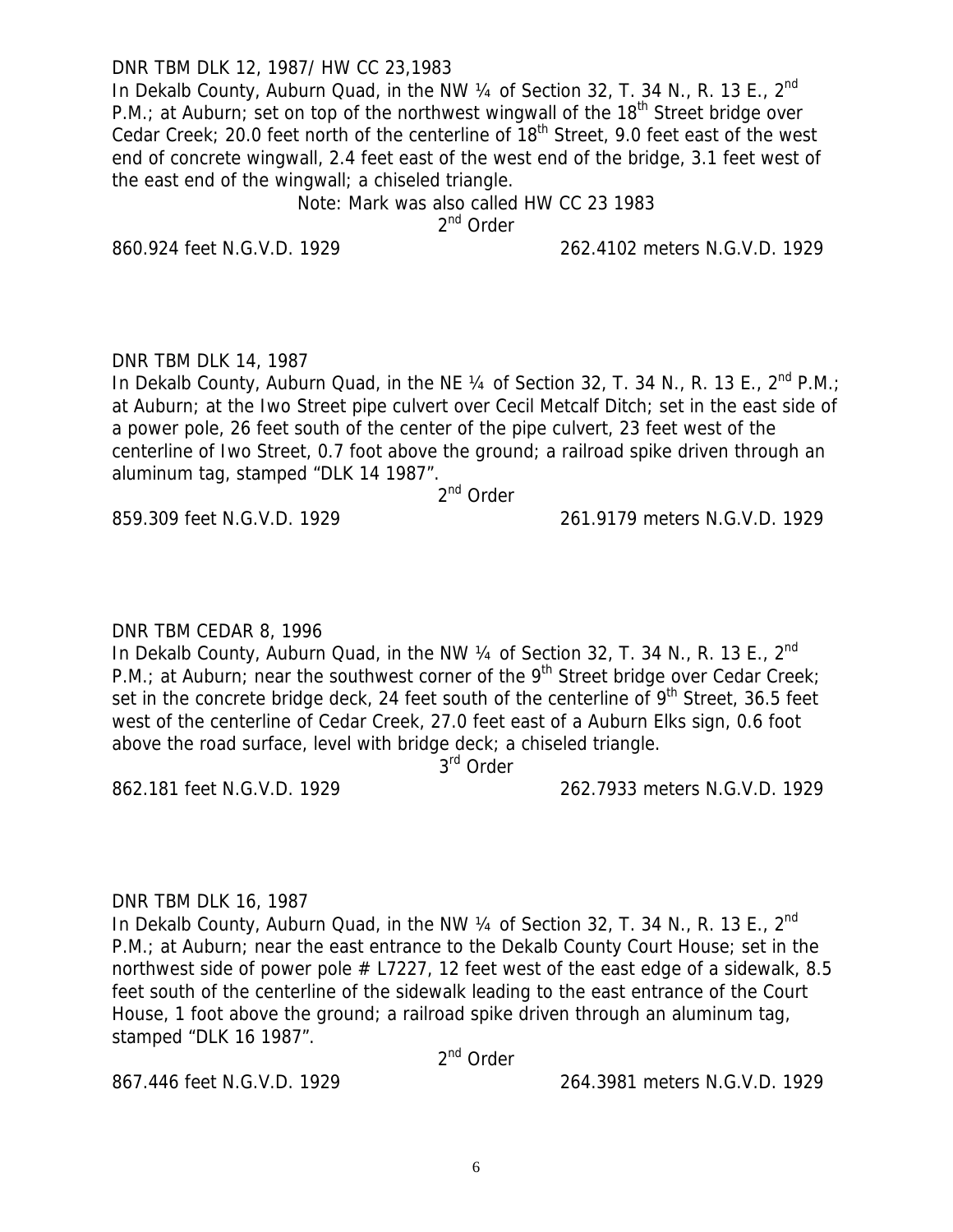DNR TBM DLK 17, 1987/ HW CC 16, 1983

In Dekalb County, Auburn Quad, in the SW  $\frac{1}{4}$  of Section 29, T. 34 N., R. 13 E.,  $2^{nd}$ P.M.; at Auburn; at the southwest corner of the First Street bridge over Cedar Creek; set in the top step of the southwest abutment, about 23 feet south of the centerline of First Street, 3.4 feet north of the south end of abutment, 0.3 foot east of the west end of the abutment, about 0.6 foot above the road, about level with the road, a chiseled triangle.

#### Note: Mark was also called HW CC 16 1983 2<sup>nd</sup> Order

861.510 feet N.G.V.D. 1929 262.5888 meters N.G.V.D. 1929

### DNR TBM 7 YEAR UNKNOWN

In Dekalb County, Auburn Quad, in the SW 1/4 of Section 29, T. 34 N., R. 13 E., 2<sup>nd</sup> P.M.; at Auburn; at the First Street bridge over Cedar Creek; set in the southeast abutment, in the top of the third step down of the abutment (lowest step), 24.4 feet south of the centerline of First Street, 2.6 feet south of the south face of the bridge, 0.3 foot east of the west face of the bridge; a chiseled triangle.

2<sup>nd</sup> Order

### 860.13 feet N.G.V.D. 1929 262.168 meters N.G.V.D. 1929

DNR TBM 10, 1978

In Dekalb County, Waterloo Quad, in the SW 1/4 of Section 21, T. 34 N., R. 13 E., 2<sup>nd</sup> PM; about 1 mile north of Auburn; at the southeast corner of the County Road 40 bridge over Cedar Creek; set in the top of a guardrail support post, at the east end of the south steel guardrail, 50 feet west of the east end of the south guardrail, 13 feet south of the centerline of road, 2.3 feet above the ground; a filed line forming a triangle.

3rd Order

868.981 feet N.G.V.D. 1929 264.8659 meters N.G.V.D. 1929

# DNR TBM HW CC 17, 1983

In Dekalb County, Waterloo Quad, in the SW  $\frac{1}{4}$  of Section 21, T. 34 N., R. 13 E., 2<sup>nd</sup> PM; about 1 mile north of Auburn; at the southwest corner of the County Road 40 bridge over Cedar Creek; set in the north side of A. E. & W. power pole  $# C$  3807, 30.5 feet west of the west end of the bridge, 17 feet south of the centerline of the road, 0.9 foot above the ground; a boat spike.

3rd Order

866.386 feet N.G.V.D. 1929 264.0750 meters N.G.V.D. 1929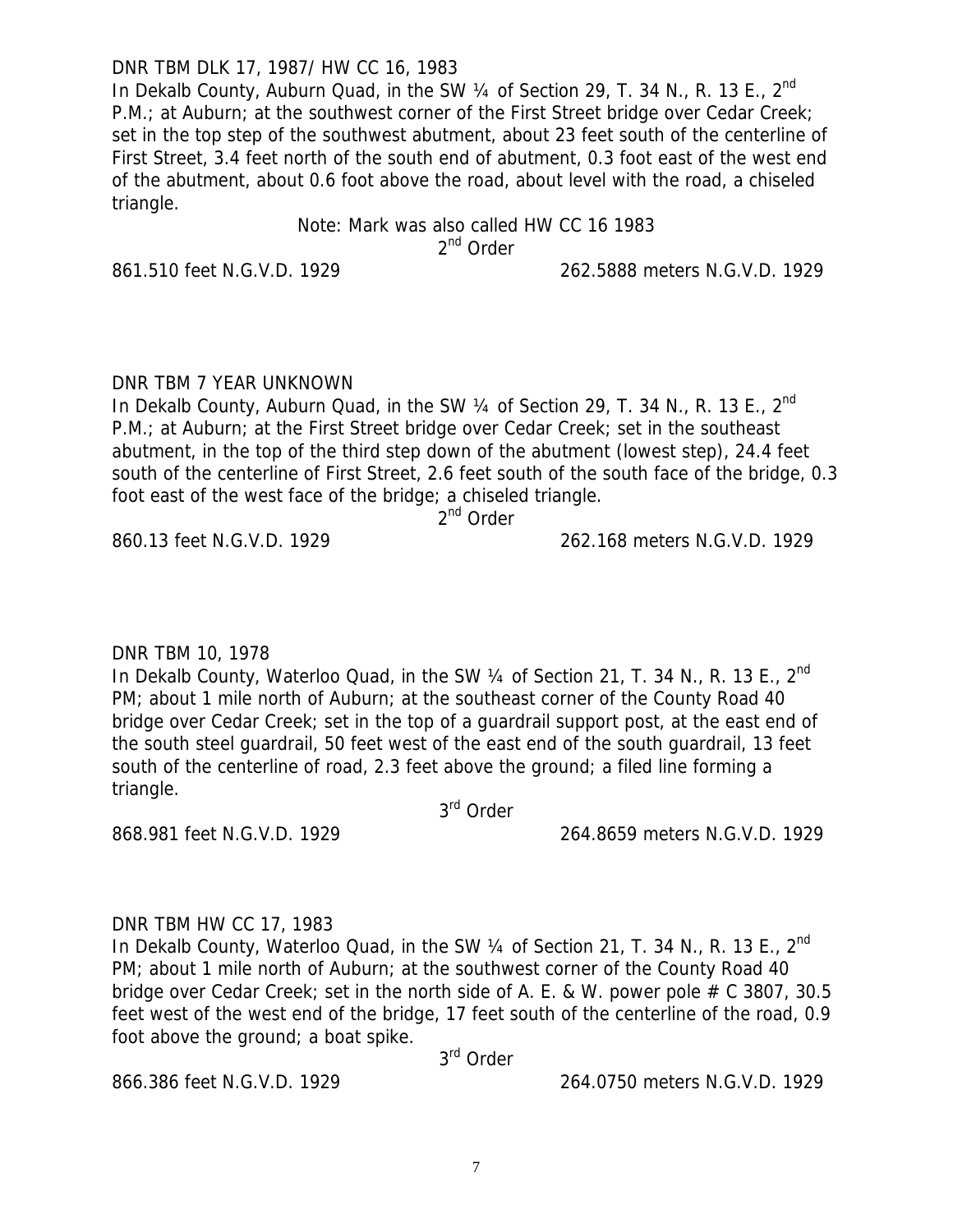ISHC BM NOT STAMPED

In Dekalb County, Waterloo Quad, in the NW  $\frac{1}{4}$  of Section 22, T. 34 N., R. 13 E., 2<sup>nd</sup> PM; about 2 miles northeast of Auburn; at the southwest corner of the County Road 35 bridge over Cedar Creek; 16.8 feet west of the centerline of the road, 1.3 feet east of the west face of the bridge, 1.0 feet north of the south end of the bridge, level with the road; a Indiana State Highway Commission bench mark tablet, not stamped.

3<sup>rd</sup> Order

872.272 feet N.G.V.D. 1929 265.8690 meters N.G.V.D. 1929

DNR TBM HWCC 19, 1983

In Dekalb County, Waterloo Quad, in the NE  $\frac{1}{4}$  of Section 15, T, 34 N,, R, 13 E,, 2<sup>nd</sup> P.M.; about 1.5 miles southeast of Waterloo; at the southeast corner of the County Road 32 bridge over Cedar Creek; 11.8 feet south of the centerline of County Road 32, 5.8 feet west of the east end of the bridge, 0.4 feet south of the south face of bridge, 2.5 feet below the road surface; a chiseled triangle.

3<sup>rd</sup> Order

875.104 feet N.G.V.D. 1929 266.7322 meters N.G.V.D. 1929

### DNR TBM HW CC 20, 1983

In Dekalb County, Waterloo Quad, in the NE  $\frac{1}{4}$  of Section 10, T. 34 N., R. 13 E., 2<sup>nd</sup> P.M.; about 0.5 mile southeast of Waterloo; near the southeast corner of the County Road 28 bridge over Cedar Creek; set in the north side of NIPSCO power pole # 499/362, 67.5 feet east of the east end of the bridge, 28.8 feet south of the centerline of County Road 28, 2.3 feet above the ground; a railroad spike driven though an aluminum tag, stamped "HW CC 20 1983".

3rd Order

882.501 feet N.G.V.D. 1929 268.9868 meters N.G.V.D. 1929

DNR TBM CC 12

In Dekalb County, Waterloo Quad, in the SE  $\frac{1}{4}$  of Section 3, T. 34 N., R. 13 E., 2<sup>nd</sup> P.M.; at Waterloo; at the southwest corner of the Penn Central Railroad one span concrete bridge over Cedar Creek; set in top of the headwall, 11.4 feet south of the south rail, 2.4 feet east of the west end of the bridge, 3.2 feet below the tracks; a chiseled triangle.

3rd Order

901.208 feet N.G.V.D. 1929 274.6887 meters N.G.V.D. 1929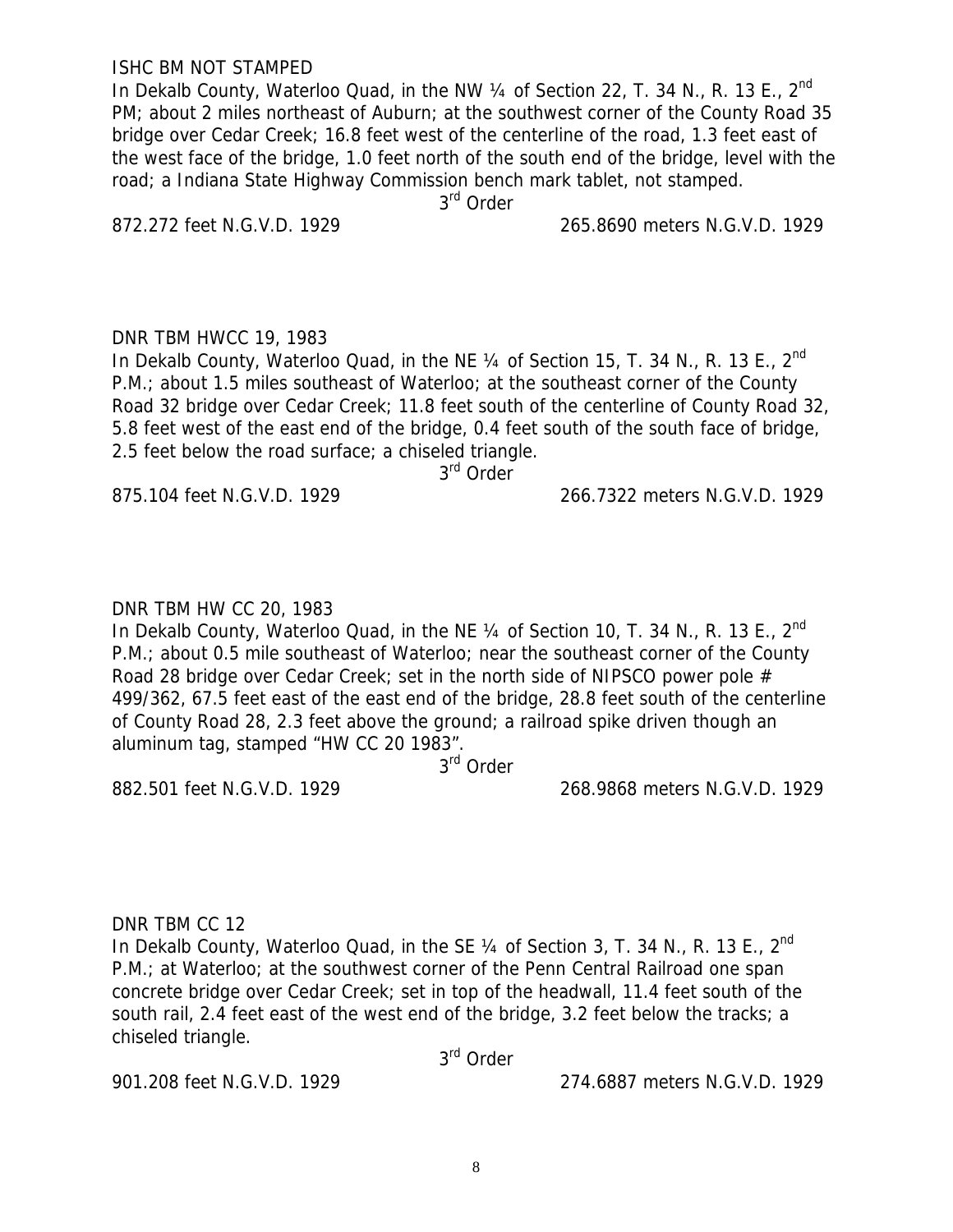DNR TBM DLK BEST 1992

In Dekalb County, Waterloo Quad, in the SE 1/4 of Section 3, T. 34 N., R. 13 E. 2<sup>nd</sup> P.M.; at Waterloo; in the northwest ¼ of the intersection of the Penn Central Railroad and Best Street; set in the east side of NIPSCO power pole # 482/365, 1 foot above the ground; a railroad spike driven through an aluminum tag, not stamped.

3<sup>rd</sup> Order

904.896 feet N.G.V.D. 1929 275.8129 meters N.G.V.D. 1929

### DOT BM F-8 DKLB

In Dekalb County, Waterloo Quad, in the NE 1/4 of Section 3, T. 34 N., R. 13 E. 2<sup>nd</sup> P.M.; about 0.4 mile east of Waterloo; at the U.S. 6 bridge over Cedar Creek; set in the northwest wingwall of the bridge, 32 feet west of the centerline Cedar Creek, 25 feet north of the centerline of U.S. 6; a State Highway Commission of Indiana bench mark tablet, stamped "F-8 DKLB".

# 3rd Order

888.560 feet N.G.V.D. 1929 270.8336 meters N.G.V.D. 1929

# DOT BM F-36 DEK

In Dekalb County, Waterloo Quad, in the NW  $\frac{1}{4}$  of Section 3, T. 34 N., R. 13 E., 2<sup>nd</sup> P.M.; about 0.3 mile north of Waterloo; at the southwest corner of the State Road 427 bridge over Cedar Creek; 40 feet south of the centerline of Cedar Creek, 27 feet west of the centerline of State Road 427; an Indiana Department of Highways bench mark tablet, stamped "F36 DEK".

3rd Order

894.485 feet N.G.V.D. 1929 272.6396 meters N.G.V.D. 1929

# DNR TBM CEDAR 9, 1996

In Dekalb County, Waterloo Quad, in the NW  $\frac{1}{4}$  of Section 3, T. 34 N., R. 13 E., 2<sup>nd</sup> P.M.; about 0.3 miles north of Waterloo; at the northeast corner of the State Road 427 bridge; set in the bridge deck, 27 feet east of the centerline of State Road 427, 36 feet south of the centerline of the Lukens residence driveway, 2.1 feet west of power pole  $#$ 483/525, 0.4 foot west of the east face of the bridge; a chiseled triangle.

3<sup>rd</sup> Order

896.093 feet N.G.V.D. 1929 273.1297 meters N.G.V.D. 1929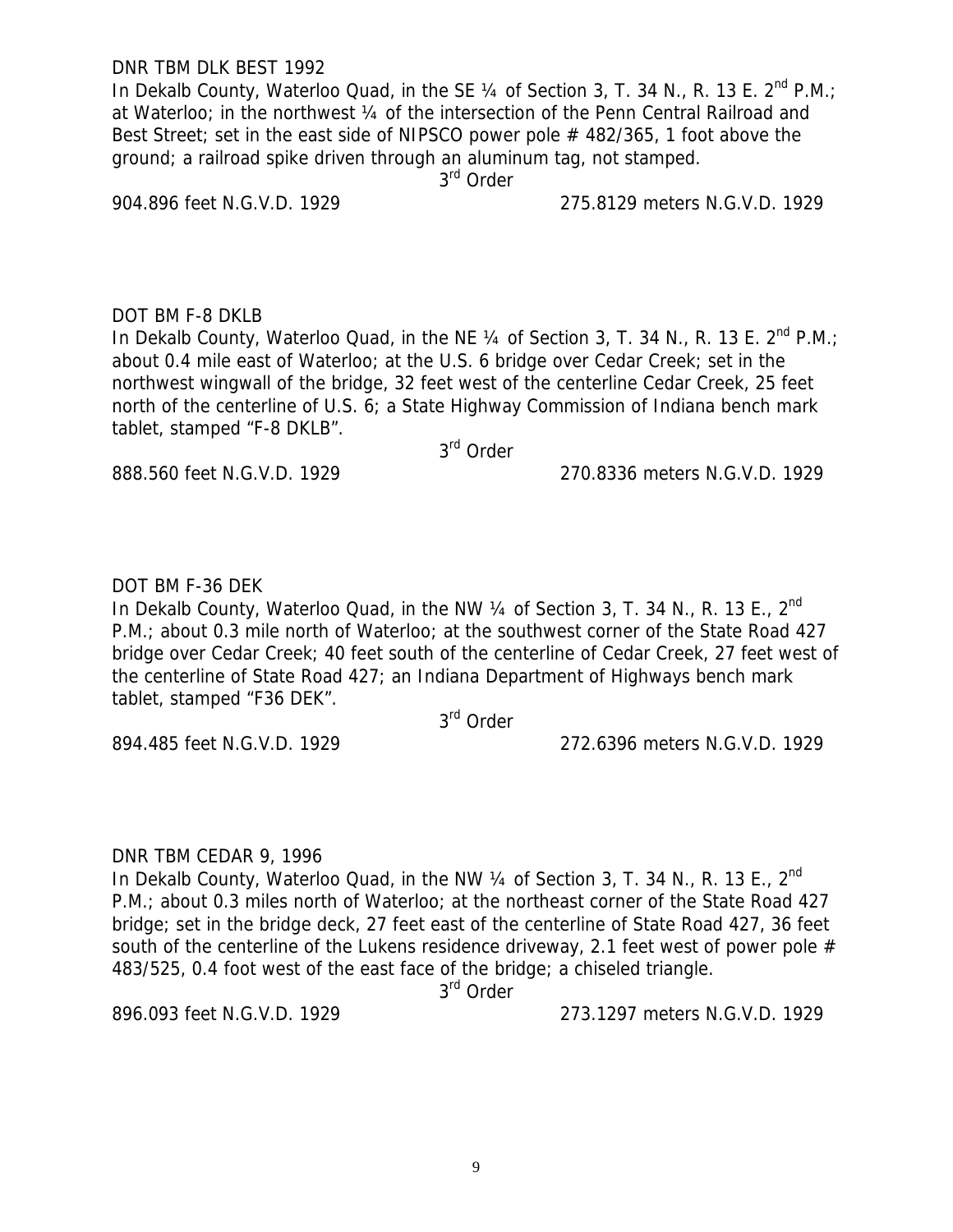DNR TBM DLK CR 35, 1992

In Dekalb County, Waterloo Quad, in the NE  $\frac{1}{4}$  of Section 4, T. 34 N., R. 13 E. 2<sup>nd</sup> P.M.; about 0.3 miles northwest of Waterloo; near the southwest corner of the County Road 35 bridge over Cedar Creek; set in the east side of NIPSCO power pole # 495/440, 80 feet south of the centerline of Cedar Creek, 20 feet west of the centerline of County Road 35, 0.7 foot above the ground; a railroad spike driven through an aluminum tag, stamped "DLK CR 35 1992".

3rd Order

894.994 feet N.G.V.D. 1929 272.7947 meters N.G.V.D. 1929

#### DNR TBM HWCC 21, 1983

In Dekalb County, Waterloo Quad, in the NW  $\frac{1}{4}$  of Section 3, T. 34 N., R. 13 E.  $2^{nd}$ P.M.; about 0.3 mile northwest of Waterloo; near the southeast corner of the County Road 35 bridge over Cedar Creek; set in the west side of a power pole. 33.4 feet east of the centerline of County Road 35, 10.3 feet north of the centerline of a drive leading into a cemetery, 1.1 feet above the ground; a railroad spike driven through an aluminum tag, stamped "HWCC 21 1983".

3rd Order

895.353 feet N.G.V.D. 1929 272.9041 meters N.G.V.D. 1929

DNR TBM DLK CR 24.4, 1992

In Dekalb County, Waterloo Quad, in the SE  $\frac{1}{4}$  of Section 33, T. 35 N., R. 13 E.  $2^{nd}$ P.M.; about 0.4 mile west along County Road 24 from its intersection with County Road 35 to a power pole, on the north side of the road; set in the south side of a power pole, 21 feet north of the centerline of County Road 24, 0.5 foot above the ground; a railroad spike driven through an aluminum tag, stamped "DLK 1992".

3<sup>rd</sup> Order

903.827 feet N.G.V.D. 1929 275.4870 meters N.G.V.D. 1929

# DNR TBM DLK CR 24, 1992

In Dekalb County, Waterloo Quad, in the NW  $\frac{1}{4}$  of Section 4, T. 34 N., R. 13 E.  $2^{nd}$ P.M.; about 1.1 miles West of Waterloo; at the County Road 24 bridge over Cedar Creek; set in the top of the northeast wingwall, 35 feet northeast of the centerline of Cedar Creek, 13.5 feet east of the centerline of County Road 24, 1.4 feet east of the east face of the bridge, 0.5 foot south of the north face of the bridge; a chiseled triangle.

> Note: Mark was also called HW CC 22 1983. 3<sup>rd</sup> Order

899.90 feet N.G.V.D. 1929 274.290 meters N.G.V.D. 1929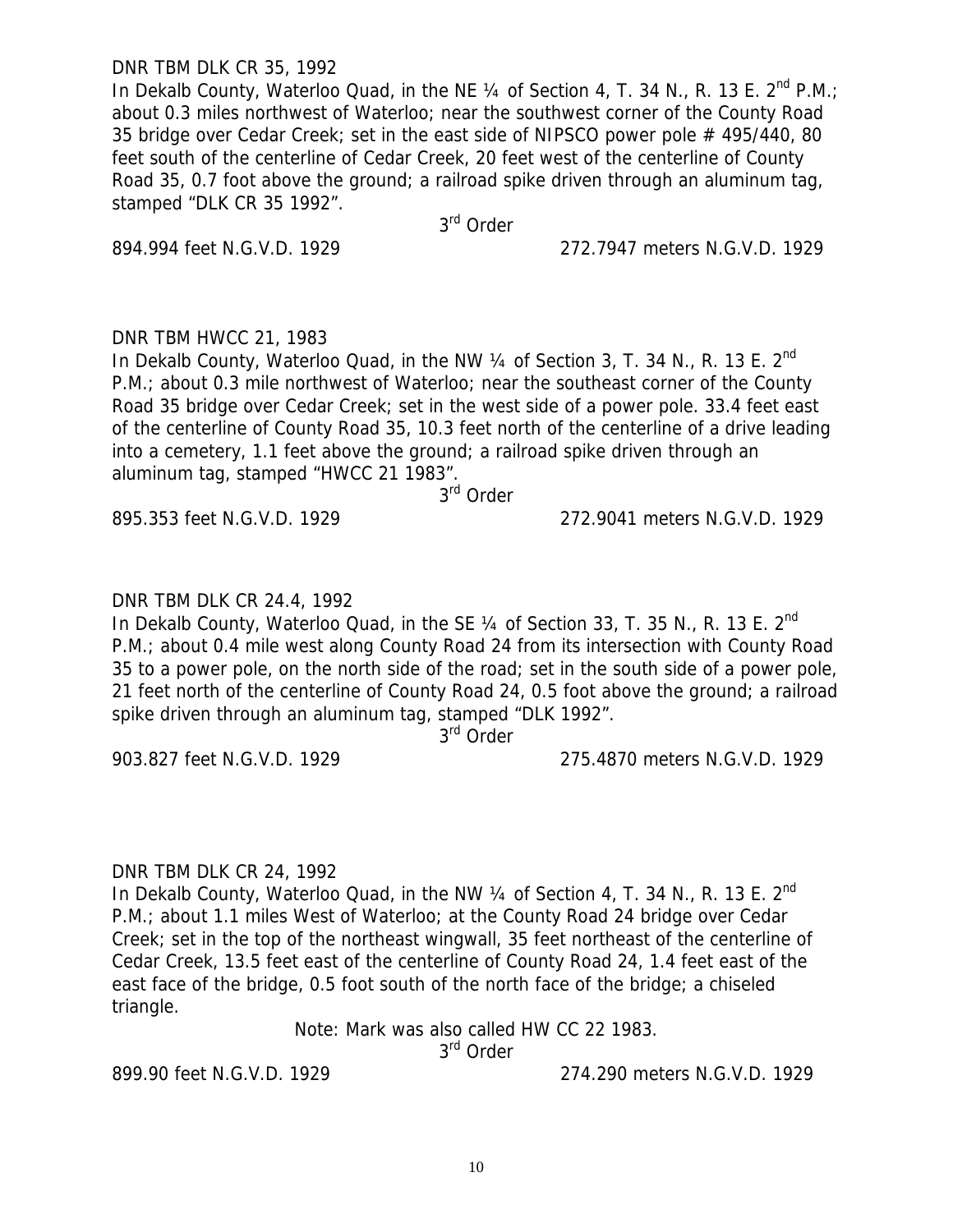#### DNR TBM DLK CR 31, 1992

In Dekalb County, Waterloo Quad, in the SE 1/4 of Section 32, T. 35 N., R. 13 E. 2<sup>nd</sup> P.M.; about 1.4 miles west of Waterloo; at the County Road 31 bridge over Cedar Creek, near the northeast corner of the bridge; set in the west side of a double trunked Cottonwood tree, 27 feet north of the centerline of Cedar Creek, 18 feet east of the centerline of County Road 31, 0.5 foot above the ground; a railroad spike driven through an aluminum tag, stamped "DLK 1992"

Note: This mark was recovered 9/30/99 and the railroad spike was almost overgrown

by the tree.

3<sup>rd</sup> Order

898.566 feet N.G.V.D. 1929 273.8835 meters N.G.V.D. 1929

#### DNR TBM DLK 3, 1979

In Dekalb County, Waterloo Quad, in the NE 1/4 of Section 31, T. 35 N., R. 13 E., 2<sup>nd</sup> P.M.; about 2.5 miles northwest of Waterloo; at the southwest corner of the County Road 27 bridge over Cedar Creek; set on the top of the parapet wall, 23 feet south of the centerline of Cedar Creek, 16 feet west of the centerline of County Road 27; a chiseled triangle.

3rd Order

### 905.973feet N.G.V.D. 1929 276.1411 meters N.G.V.D. 1929

#### DNR TBM CEDAR 20, 1991

In Dekalb County, Waterloo Quad, in the S  $\frac{1}{2}$  of Section 30, T. 35 N., R. 13 E., 2<sup>nd</sup> P.M. about 3 miles northwest of Waterloo; near the northeast corner of the County Road 20, 30 foot concrete bridge over Cedar Creek; set in the south side of a power pole, about 200 feet east of the east end of the bridge, 19 feet north of the centerline of County Road 20, about 1 foot above the ground; a railroad spike driven through an aluminum tag. stamping unknown.

3rd Order

917.490 feet N.G.V.D. 1929 279.6515 meters N.G.V.D. 1929

### DNR TBM DLK 14, 1987

In Dekalb County, Auburn Quad, in the NE  $\frac{1}{4}$  of Section 32, T. 34 N., R. 13 E.,  $2^{nd}$  P.M.; at Auburn; at the Iwo Street pipe culvert over Cecil Metcalf Ditch; set in the east side of a power pole, 26 feet south of the center of the pipe culvert, 23 feet west of the centerline of Iwo Street, 0.7 foot above the ground; a railroad spike driven through an aluminum tag, stamped "DLK 14 1987".

2<sup>nd</sup> Order

858.834 feet NAVD 1988 859.309 feet N.G.V.D. 1929

261.7731 meters NAVD 1988 261.9179 meters N.G.V.D. 1929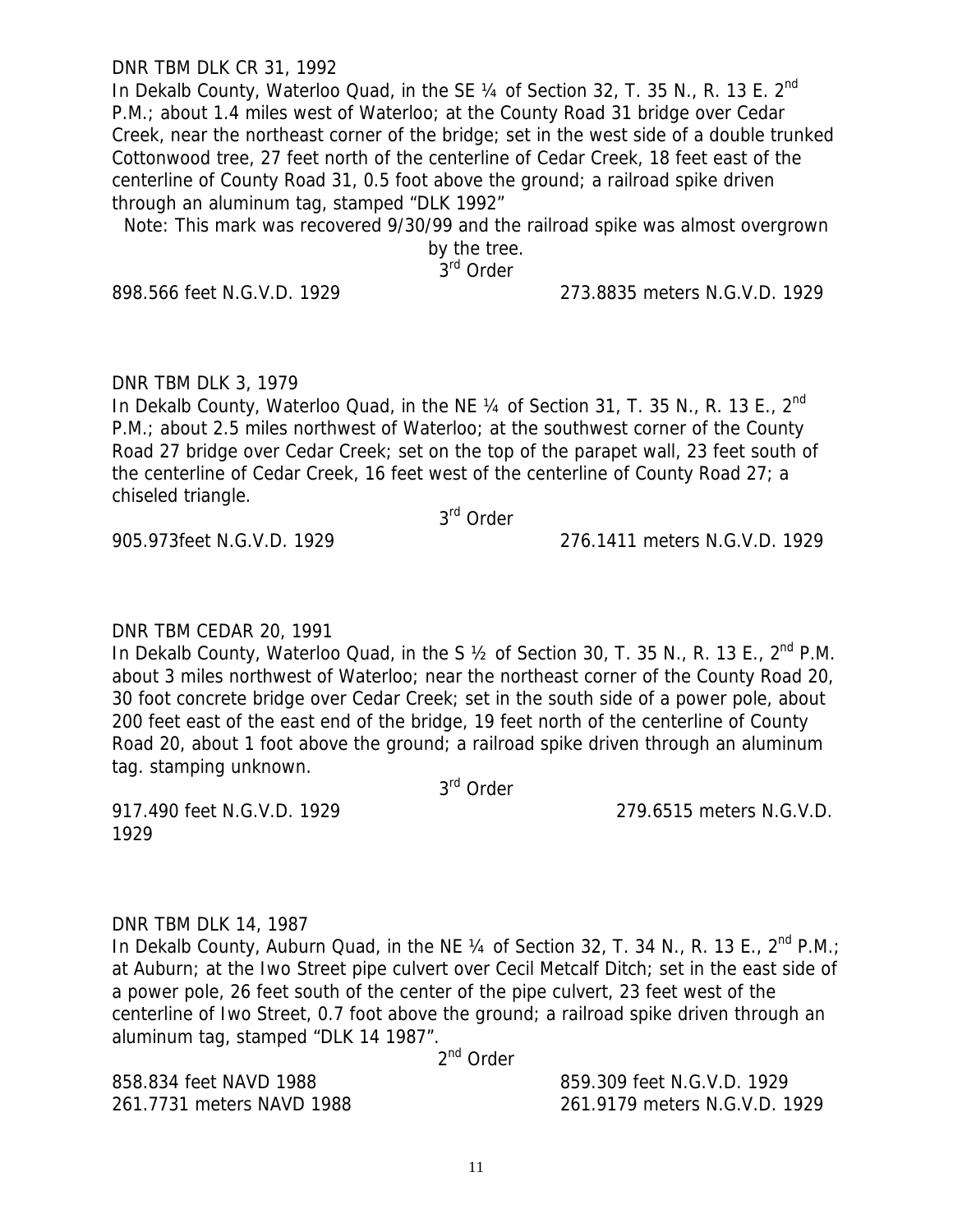DNR TBM DLK 21, 1987

In Dekalb County, Auburn Quad, in the SW  $\frac{1}{4}$  of Section 33, T. 34 N., R. 13 E.,  $2^{nd}$ P.M.; at Auburn; at the intersection of Garwood Drive and McIntyre Street, in the southeast ¼ of the intersection; set in a steel rain water catch basin cover, 25 feet south of the centerline of McIntyre Street, 30 feet east of the centerline of Garwood Drive; a chiseled triangle.

2<sup>nd</sup> Order

858.447 feet NAVD 1988 858.922 feet N.G.V.D. 1929

261.6552 meters NAVD 1988 261.7999 meters N.G.V.D. 1929

DNR TBM DLK 22, 1987 In Dekalb County, Auburn Quad, in the SW 1/4 of Section 33, T. 34 N., R. 13 E., 2<sup>nd</sup> P.M.; at Auburn; at the Duesenberg Road metal pipe culvert over Metcalf Ditch; set in the north corner of the west-head wall of the pipe, 30 feet west of the centerline of Duesenberg Road, 0.6 foot south of the north end of the west headwall; a chiseled triangle. 2<sup>nd</sup> Order

861.059 feet NAVD 1988 861.533 feet N.G.V.D. 1929

262.4513 meters NAVD 1988 262.5958 meters N.G.V.D. 1929

DNR TBM DLK 23, 1987

In Dekalb County, Auburn Quad, in the SW  $\frac{1}{4}$  of Section 33, T. 34 N., R 13 E.,  $2^{nd}$  P.M.; at Auburn; at the south end of the Willow Street cul-de-sac; set in a steel rain water catch basin cover, 13.6 feet west of a fire hydrant; a chiseled triangle.

2<sup>nd</sup> Order

861.505 feet NAVD 1988 862.978 feet N.G.V.D. 1929 262.5872 meters NAVD 1988 263.0362 meters N.G.V.D. 1929

#### DNR TBM LC1, 1991

In Dekalb County, Garrett Quad, in the SW  $\frac{1}{4}$  of Section 34, T. 33 N., R. 12 E.,  $2^{nd}$ P.M.; about 5.5 miles south of Garrett; at the 3 way intersection of State Road 327, County Road 11A, and the Dekalb/Allen County Line Road, in the northeast ¼ of the intersection of State Road 327 and County Line Road; set in the west side of power pole # NOBLE CO. 08260, 111.5 feet east of the centerline of State Road 327, 62.3 feet northeast of a natural gas control valve, 54 feet southeast of a power pole, 17 feet north of the centerline of County Line Road, about 1 foot above the ground; a railroad spike driven through an aluminum tag, stamped "LC-1 1991".

3<sup>rd</sup> Order

849.459 feet N.G.V.D. 1929 258.9156 meters N.G.V.D. 1929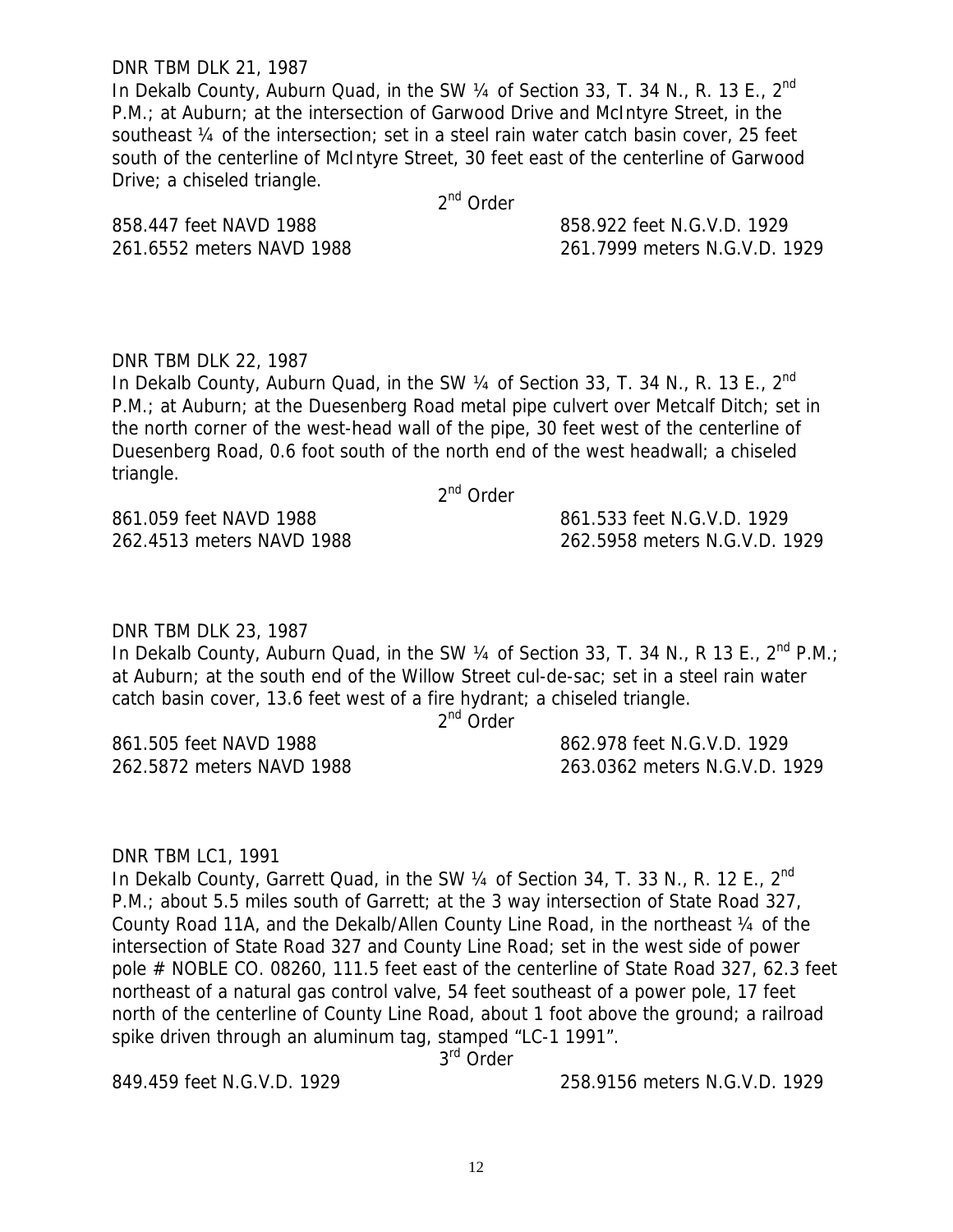#### DOT BM F-54 DEK

In Dekalb County, Garrett Quad, in the SW 1/4 of Section 34, T. 33 N., R. 12 E., 2<sup>nd</sup> P.M.; about 5.2 miles south of Garrett; at the State Road 327 bridge over Little Cedar Creek; set in the top of the south end of the east concrete guardrail, 21.5 feet east of the centerline of State Road 327, 1.5 feet north of the south end of the east guardrail, 0.3 foot west of the east edge of the guardrail, about 2.7 feet above the ground; an Indiana Department of Transportation benchmark tablet, stamped "F54 DEK".

3<sup>rd</sup> Order

826.594 feet N.G.V.D. 1929 251.9464 meters N.G.V.D. 1929

#### DNR TBM LC 2, 1991

In Dekalb County, Garrett Quad, in the SW 1/4 of Section 34, T. 33 N., R. 12 E., 2<sup>nd</sup> P.M.; about 5.1 miles south of Garrett; approximately 0.4 mile northeast along County Road 11A from the 3 way intersection of State Road 327, County Road 11A, and the Dekalb/Allen County Line Road, to residence mailbox # 7154 on the northwest side of County Road 11A; set in the southeast side of power pole  $#$  L7/256, 50.2 feet northeast of mail box # 7154, 27.3 feet northwest of the centerline of County Road 11A, 63.3 feet southwest of a power pole, 76 feet east of the east corner of a tan house, about 0.8 foot above the ground; a railroad spike driven through an aluminum tag, stamped "LC-2 1991".

3rd Order

845.922 feet N.G.V.D. 1929 257.8375 meters N.G.V.D. 1929

#### DNR TBM L. CEDAR 6, 1996

In Dekalb County, Garrett Quad, in the NW  $\frac{1}{4}$  of Sec. 34, T. 33 N., R. 12 E., 2<sup>nd</sup> P.M.; about 4.5 miles south of Garrett; From the intersection of S.R. 327 and C.R. 68 proceed east along C.R. 68 about 0.2 miles east to residence with mail box  $#$  1296. Set in the north side of a power pole. 101 feet west of the centerline gravel drive for residence  $#$ 1296, 55 feet east of the centerline of an old railroad, 17 feet south of the centerline of C.R. 68, about 1.9 feet above the ground; a railroad spike driven through an aluminum tag, unstamped.

3rd Order

838.823 feet N.G.V.D. 1929 255.6738 meters N.G.V.D. 1929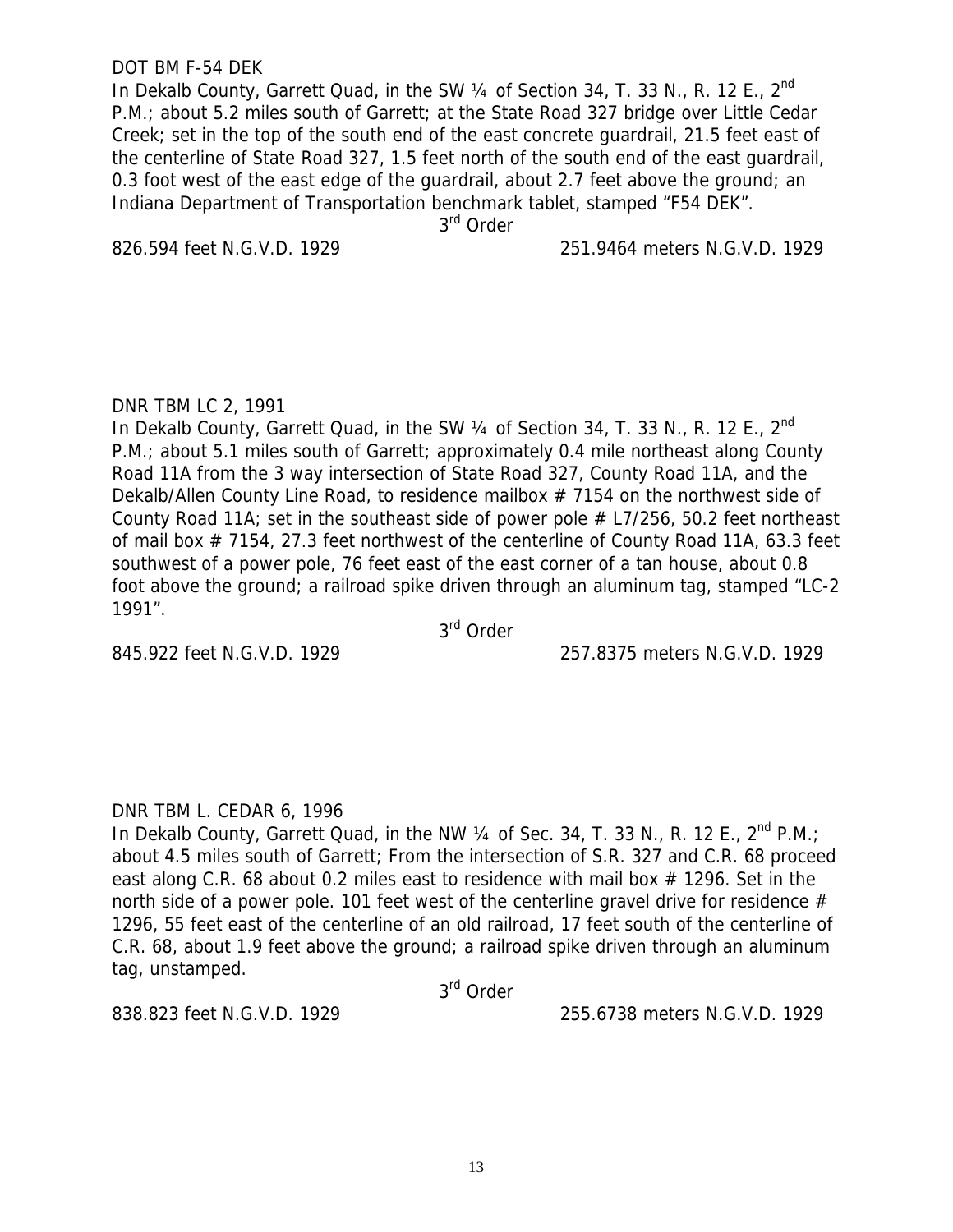### DNR TBM L. CEDAR 5, 1996

In Dekalb County, Garrett Quad, in the SW 1/4 of Section 27, T. 33 N., R. 12 E., 2<sup>nd</sup> P.M.; about 4.2 miles south of Garrett; at the County Road 9A bridge over Little Cedar Creek, at the southwest corner of the bridge; set on the top of the concrete guardrail, 51 feet northeast of a gravel drive, 18.5 feet southeast of the centerline of County Road 9 A, 1.1 feet northeast of the southwest face of the guardrail, 2.8 feet above the road; a chiseled triangle.

3rd Order

835.589 feet N.G.V.D. 1929 254.6880 meters N.G.V.D. 1929

# DOT BM F 13 DEKA

In Dekalb County, Garrett Quad, in the SE 1/4 of Section 28, T. 33 N., R. 12 E., 2<sup>nd</sup> P.M.; about 4 miles south of Garrett; at the State Road 327 bridge over Black Creek, at the southwest corner of the bridge; set on the top of the concrete guardrail, 88.6 feet north of a "DO NOT PASS" sign post, 66 feet south of the centerline of Black Creek, 20 feet west of the centerline of State Road 327, about 4 feet above the road; a State Highway Commission of Indiana benchmark tablet, stamped "F 13 DEKA".

3<sup>rd</sup> Order

839.989 feet N.G.V.D. 1929 256.0292 meters N.G.V.D. 1929

# DNR TBM L. CEDAR 4, 1996

In Dekalb County, Garrett Quad, in the NE  $\frac{1}{4}$  of Section 28, T. 33 N., R. 12 E., 2<sup>nd</sup> P.M.; about 3.8 miles south of Garrett; at the State Road 327 bridge over Little Cedar Creek; set in the east side of I & ME power pole  $#$  D439-48, approximately 300 feet south of the bridge, 42 feet west of the centerline of State Road 327, 11.5 feet west of a wire fence, 0.5 foot above the ground; a boat spike.

3<sup>rd</sup> Order

840.207 feet N.G.V.D. 1929 256.0956 meters N.G.V.D. 1929

# DNR TBM L. CEDAR 3, 1996

In Dekalb County, Garrett Quad, in the NE  $\frac{1}{4}$  of Section 28, T. 33 N., R. 12 E., 2<sup>nd</sup> P.M.; about 3.6 miles south of Garrett; at the County Road 64 bridge over Little Cedar Creek, at the south east corner of bridge; set on the top of the southeast most "I" beam, 34 feet east of the east end of the bridge, 30.3 feet south of  $\ell$  & ME power pole  $\#$  D418-59, 13 feet south of the centerline of County Road 64, 0.6 foot above the road; the center of two filed notches.

3rd Order

837.176 feet N.G.V.D. 1929 255.1718 meters N.G.V.D. 1929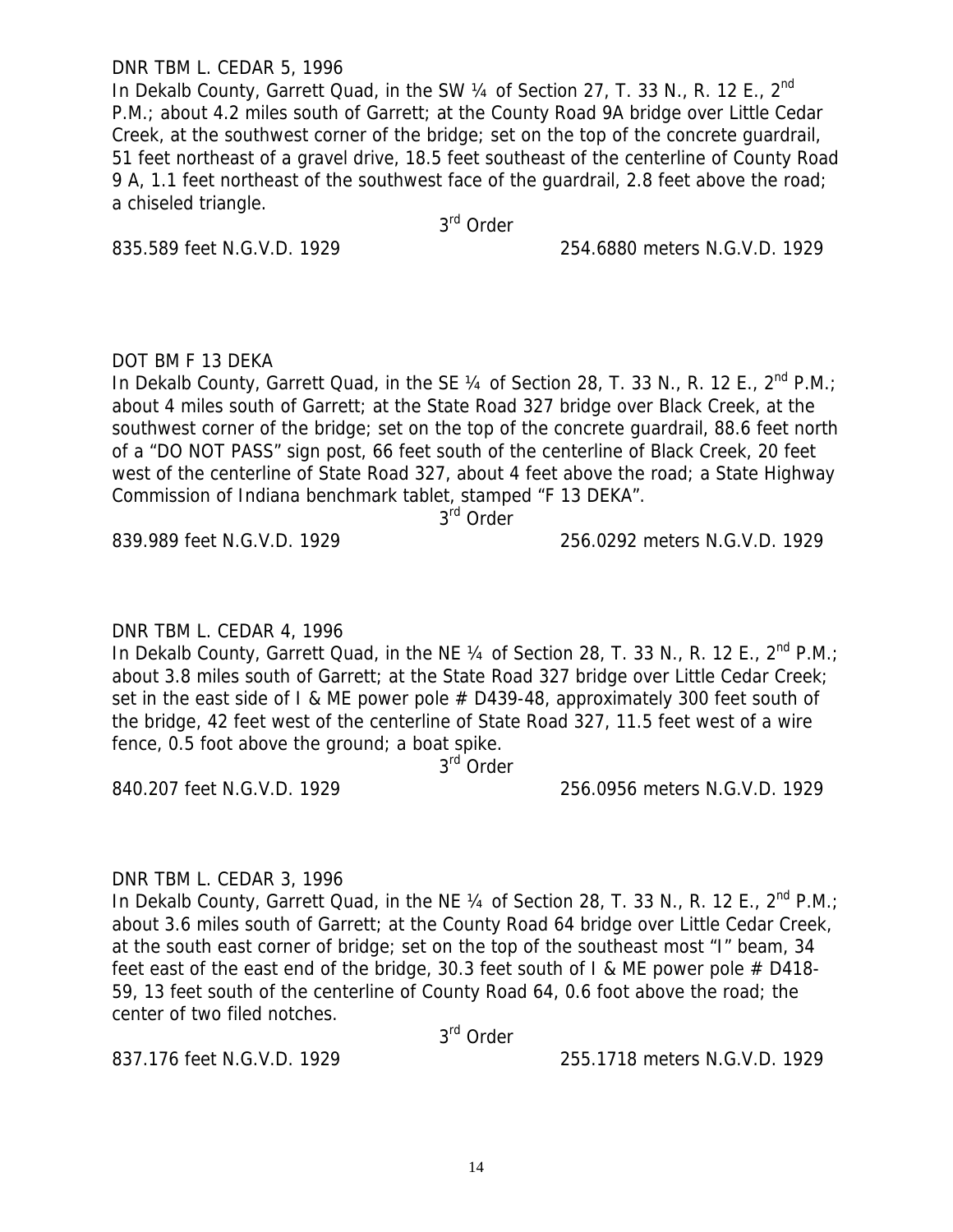### DNR TBM LC 5, 1991

In Dekalb County, Garrett Quad, in the SE  $\frac{1}{4}$  of Section 21, T. 33 N., R. 12 E., 2<sup>nd</sup> P.M.; about 3.6 miles south of Garrett; at the County Road 64 bridge over Little Cedar Creek; set in the top of the northeast abutment of bridge, 56.5 feet southwest of power pole  $#$ D418-59, 11.8 feet north of the centerline of County Road 64, 0.6 foot southeast of the northwest corner of the northeast abutment, about level with the road; a chiseled triangle.

3<sup>rd</sup> Order

836.809 feet N.G.V.D. 1929 255.0599 meters N.G.V.D. 1929

# DNR TBM LC 6, 1991

In Dekalb County, Garrett Quad, in the NW 1/4 of Section 28, T. 33 N., R. 12 E., 2<sup>nd</sup> P.M.; about 3.6 miles south of Garrett; about 0.5 mile west along County Road 64 from its intersection with State Road 327 to an entrance road leading to the "INDIAN SPRINGS CAMPGROUND"; set in the north side of power pole # D 439 5, 131.4 feet southeast of the south post of the Indian Springs sign,  $\pm$  80 feet east of the extended centerline of Indian Springs Drive, 51.5 feet southeast of a 6-inch by 6-inch telephone pedestal, 22 feet south of the centerline of County Road 64, about 0.9 foot above the ground; a railroad spike driven through an aluminum tag, stamped "IDNR TBM LC-6 1991".

3rd Order

839.676 feet N.G.V.D. 1929 255.9338 meters N.G.V.D. 1929

# DNR TBM L. CEDAR 2, 1996

In Dekalb County, Garrett Quad, in the SW  $\frac{1}{4}$  of Section 21, T. 33 N., R. 12 E., 2<sup>nd</sup> P.M.; about 3.6 miles south of Garrett; about 0.5 mile west along County Road 64 from its intersection with State Road 327 to an entrance road leading to the "INDIAN SPRINGS CAMPGROUND", thence north along campground road about 700 feet to a bridge over Little Cedar Creek; set in the north side of I & ME power pole  $#$  D418-63, 32.8 feet south of the east iron guardrail of the bridge, 12.5 feet east of the centerline of the campground road, 2.5 feet east of a guy wire, 1.7 feet above the ground; a railroad spike driven through an aluminum tag, unstamped.

3<sup>rd</sup> Order

840.338 feet N.G.V.D. 1929 256.1355 meters N.G.V.D. 1929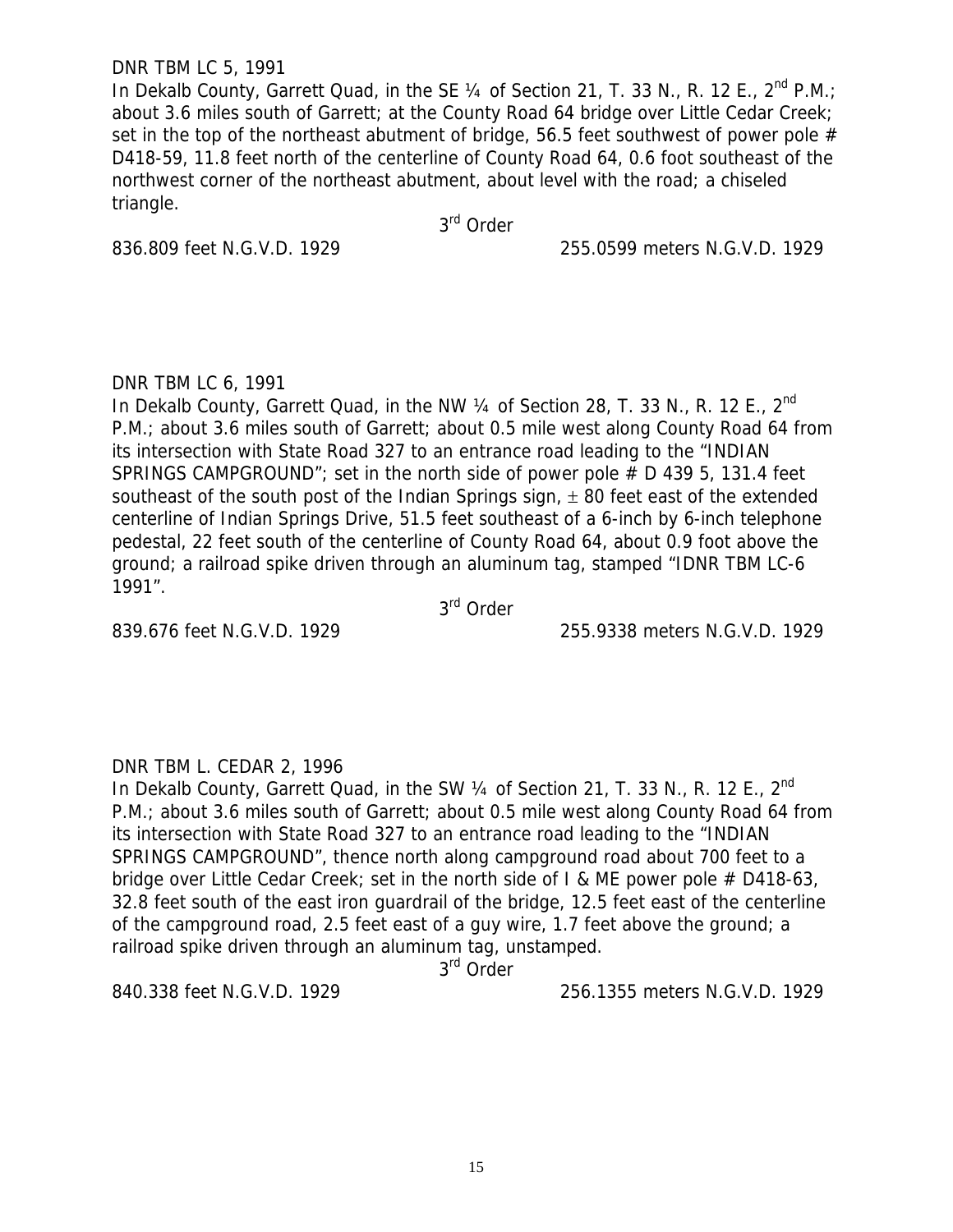DNR TBM LC 10, 1991

In Dekalb County, Garrett Quad, in the SW 1/4 of Section 21, T. 33 N., R. 12 E., 2<sup>nd</sup> P.M.; about 3.3 miles southwest of Garrett; at the intersection of County Road 9A and County Road 62; set in the east side of I & ME power pole  $# D$  418-76, 115 feet south of the centerline of County Road 62, 18 feet west of the centerline of County Road 9A, 2 feet above the ground; a railroad spike driven through an aluminum tag, unstamped. 3<sup>rd</sup> Order

858.311 feet N.G.V.D. 1929 261.6137 meters N.G.V.D. 1929

DNR TBM LC 11, 1991/L. CEDAR 1, 1996

In Dekalb County, Garrett Quad, in the NW  $\frac{1}{4}$  of Section 21, T. 33 N., R. 12 E., 2<sup>nd</sup> P.M.; about 3 miles southwest of Garrett; at the County Road 9A bridge over Little Cedar Creek; set in the top near the center of the west concrete curbing of the bridge, 99 feet north of the centerline of a gravel drive to the west, 28 feet north of the south face of the west guardrail, 26.9 feet south of the north face of the west guardrail, 12 feet west of the centerline of County Road 9 A, 0.6 foot above the road; a chiseled triangle.

3rd Order

Note: Mark was also called L. CEDAR 1 1996

849.148 feet N.G.V.D. 1929 258.8208 meters N.G.V.D. 1929

#### DNR TBM LC 12, 1991

In Dekalb County, Garrett Quad, in the NE  $\frac{1}{4}$  of Section 20, T. 33 N., R. 12 E.,  $2^{nd}$  P.M.: About 3 miles southwest of Garrett; at the intersection of State Road 205 and County Road 60; set in the west side of utility pole  $# 17/43$  3F20, 75 feet west of the centerline intersection of State Road 205 and County Road 60, 17 feet south of the centerline of County Road 60, across the road from the W. Lung residence, 1 foot above the ground; a railroad spike driven through an aluminum tag, not stamped.

3<sup>rd</sup> Order

857.226 feet N.G.V.D. 1929 261.2830 meters N.G.V.D. 1929

# DNR TBM LC 13, 1991

In Dekalb County, Garrett Quad, in the NE  $\frac{1}{4}$  of Section 19, T. 33 N., R. 12 E., 2<sup>nd</sup> P.M.; About 3.9 miles southwest of Garrett; at the intersection of State Road 205 and County Road 3; set in the northwest side of utility pole  $#$  L7/60, 40 feet southeast of the centerline of State Road 205, 19 feet west of the centerline of County Road 3, about 2 feet above the ground; a railroad spike driven through an aluminum tag, not stamped.

3<sup>rd</sup> Order

862.975 feet N.G.V.D. 1929 263.0353 meters N.G.V.D. 1929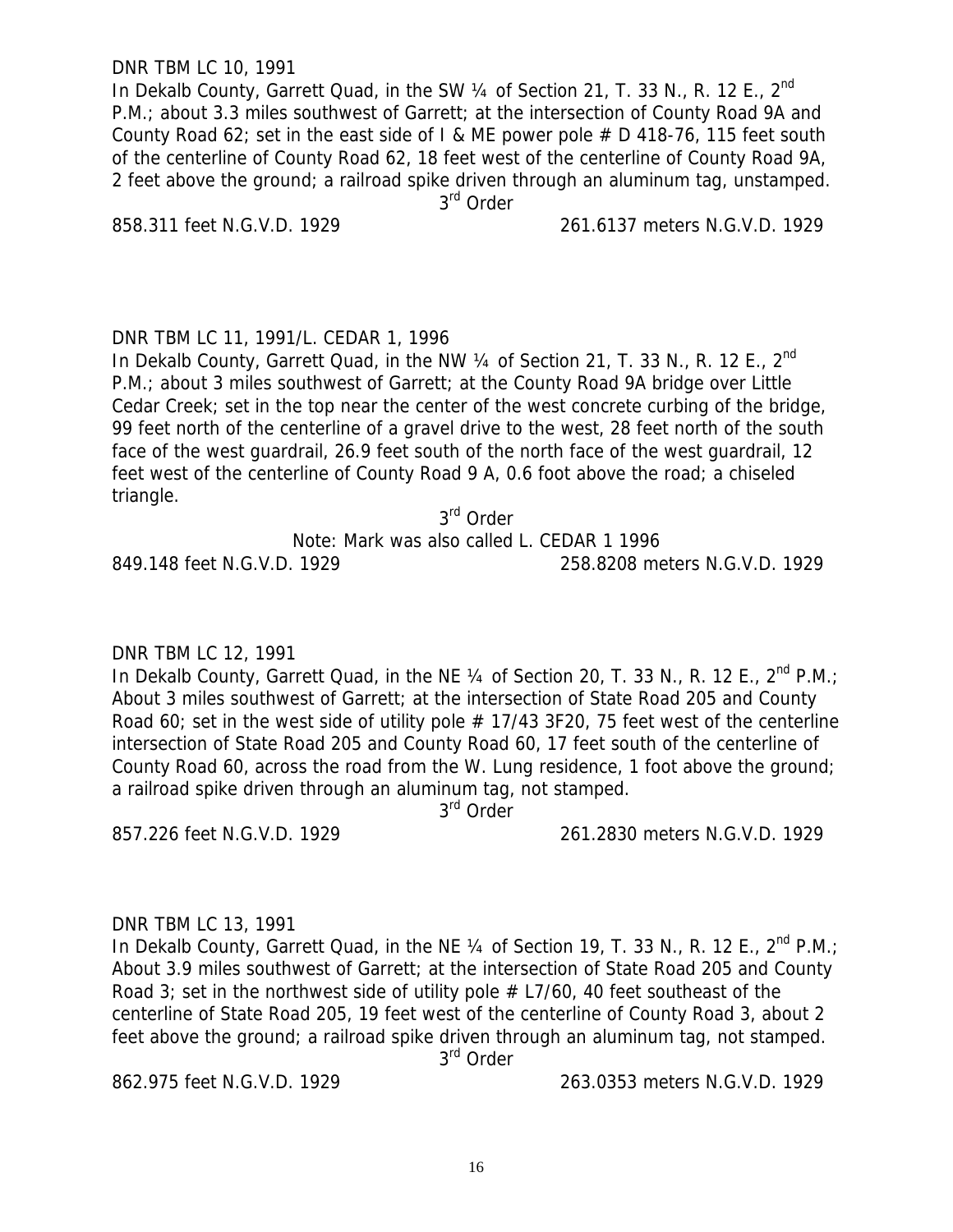DNR TBM LC 14, 1991

In Dekalb County, Garrett Quad, in the NE 1/4 of Section 24, T. 33 N., R. 11 E., 2<sup>nd</sup> P.M.; about 4 miles southwest of Garrett; at the County Road 300 CMP over Little Cedar Creek; set in the north side of utility pole  $#$  3E13, about 300 feet west of the Noble and Dekalb county line road (1200 East Road), 90 feet east of the CMP, 20 feet north of the centerline of 300 South Road, about 1 foot above the ground; a railroad spike driven through an aluminum tag, not stamped. 3rd Order

858.588 feet N.G.V.D. 1929 261.6981 meters N.G.V.D. 1929

IDOT BM F 40 DEK

In Dekalb County, Garrett Quad, in the NW 1/4 of Section 31, T. 33 N., R. 12 E., 2<sup>nd</sup> P.M.; about 1 mile south of Laotto; at the new State Road 3 bridge over Black Creek; set in the top of the southwest concrete retaining wall of the south bound lanes, 24 feet west of the centerline of the south bound lane, 7 feet north of the south end of the retaining wall, about level with State Road 3; an Indiana Department of Highways benchmark tablet, stamped "F 40 DEK".

.<br>3<sup>rd</sup> Order

855.056 feet N.G.V.D. 1929 260.6216 meters N.G.V.D. 1929

DNR TBM BLACK 1, 1992

In Dekalb County, Garrett Quad, in the NW 1/4 of Section 32, T. 33 N., R. 12 E., 2<sup>nd</sup> P.M.; about 1.8 miles southeast of Laotto; at the County Road 5 concrete bridge over Black Creek; set in top of the northwest bridge seat, 14 feet west of the centerline of County Road 5, 3.3 feet south of the north end of the bridge, 2 feet below the road; a chiseled triangle.

3<sup>rd</sup> Order

841.920 feet N.G.V.D. 1929 256.6177 meters N.G.V.D. 1929

# DNR TBM BLACK 2, 1992

In Dekalb County, Garrett Quad, in the SE  $\frac{1}{4}$  of Section 29, T. 33 N., R. 12 E., 2<sup>nd</sup> P.M.; about 2 miles southeast of Laotto; at the County Road 68 CMP over Black Creek; set in the south side of power pole  $# 190/44$ , near the northwest corner of the CMP and C.R. 68, 33 feet west of the centerline of the culvert, 14 feet north of the centerline of County Road 68, about 1 foot above the ground; a railroad spike driven through an aluminum tag, stamping unknown.

3rd Order

841.621 feet N.G.V.D. 1929 256.5266 meters N.G.V.D. 1929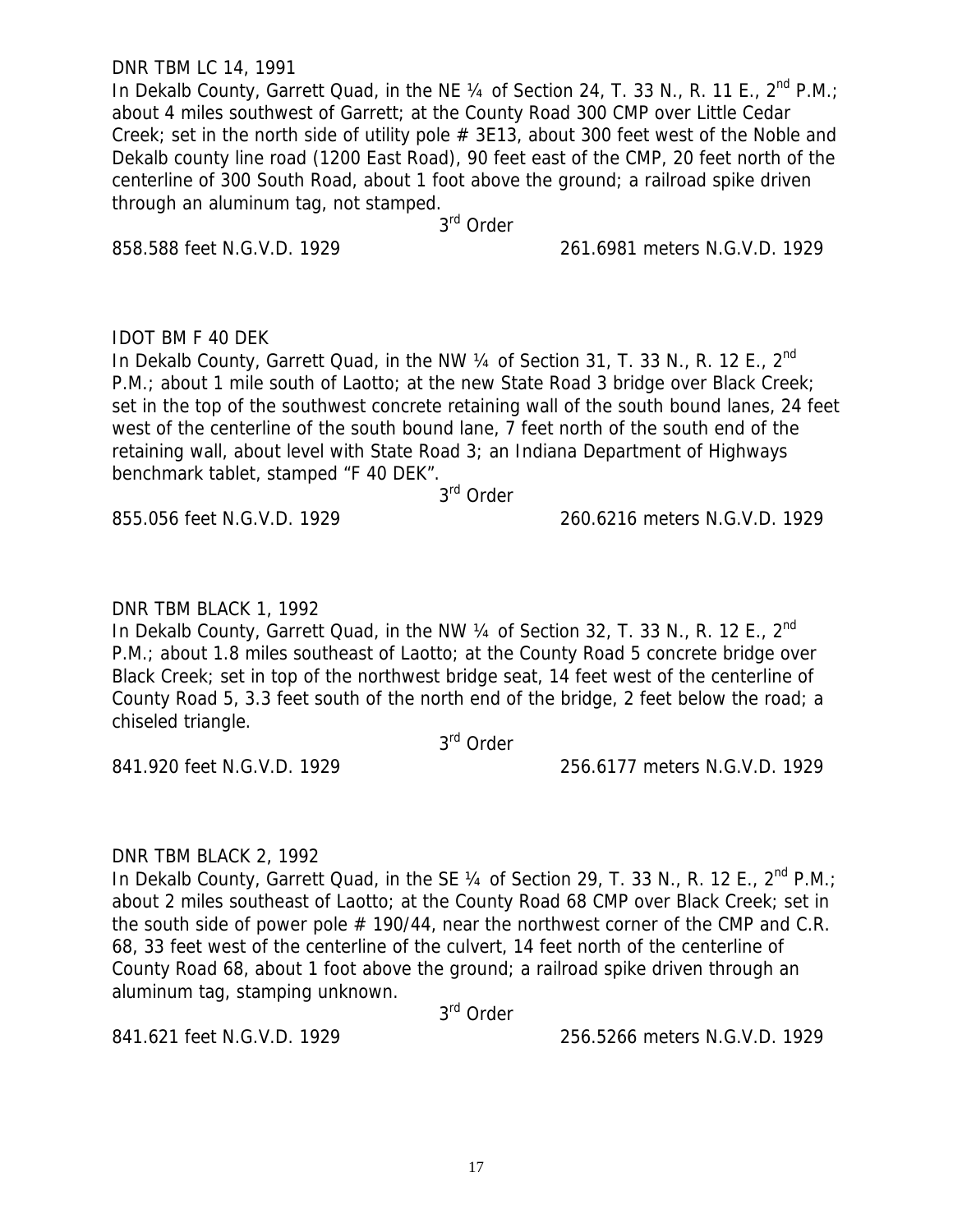DNR TBM BLACK 3, 1992

In Dekalb County, Garrett Quad, in the SE  $\frac{1}{4}$  of Section 28, T. 33 N., R. 12 E., 2<sup>nd</sup> P.M.; about 2.8 miles southeast of Laotto; at the County Road 9 twin CMP culverts over Black Creek; set near the southeast corner of the CMP'S, in the west side of power pole  $#$ D439/156. 23 feet east of the centerline of C.R. 9, 20 feet south of the centerline of both culverts, about 1 foot above the ground; a railroad spike driven through an aluminum tag, stamping unknown.

3rd Order

840.241 feet N.G.V.D. 1929 256.1060 meters N.G.V.D. 1929

# DNR TBM BLACK 4, 1992

In Dekalb County, Garrett Quad, in the SE 1/4 of Section 28, T, 33 N., R, 12 E., 2<sup>nd</sup> P.M.; about 3 miles southeast of Laotto; at the County Road 7 A concrete bridge over Black Creek; set in top of the northeast wingwall of the bridge, 12.5 feet northeast of the centerline of County Road 7 A, 6.8 feet southwest of the northeast end of the wingwall, about level with the road; a chiseled triangle.

3<sup>rd</sup> Order

836.066 feet N.G.V.D. 1929 254.8334 meters N.G.V.D. 1929

# DNR TBM SRCR 79, 1999

In DeKalb County, Hicksville Quad., in the SE  $\frac{1}{4}$  of Section 29, T. 34 N., R. 15 E., 2<sup>nd</sup> PM.; approximately 2.25 miles northeast of Newville; at the County Road 79 bridge over the St. Joseph River; set in the top of the southwest concrete bridge abutment, 14.3 feet west of the centerline of the road, 0.6 foot south of the expansion joint of the bridge, 0.4 foot east of the west face of the bridge abutment, level with the road; a chiseled triangle.

3<sup>rd</sup> Order

820.056 feet N.G.V.D. 1929 249.9536 meters N.G.V.D. 1929

# DNR TBM SJSR 101, 1999

In DeKalb County, Hicksville Quad., in the NW  $\frac{1}{4}$  of Section 13, T. 33 N., R. 14 E., 2<sup>nd</sup> PM.; approximately 2.0 miles southwest of Newville; at the State Road 101 bridge over the St. Joseph River; set in the top of the north end of the west concrete guardrail of the bridge; 19.5 feet west of the centerline of State Road 101, 2.2 feet southwest of the southwest corner of the first "I" beam support post of the aluminum guard rail, north of the north end of the west concrete guardrail, 0.8 foot above the road, 0.15 foot northeast of the southwest face of the concrete guardrail; a chiseled square.

3rd Order

812.220 feet N.G.V.D. 1929 247.5652 meters N.G.V.D. 1929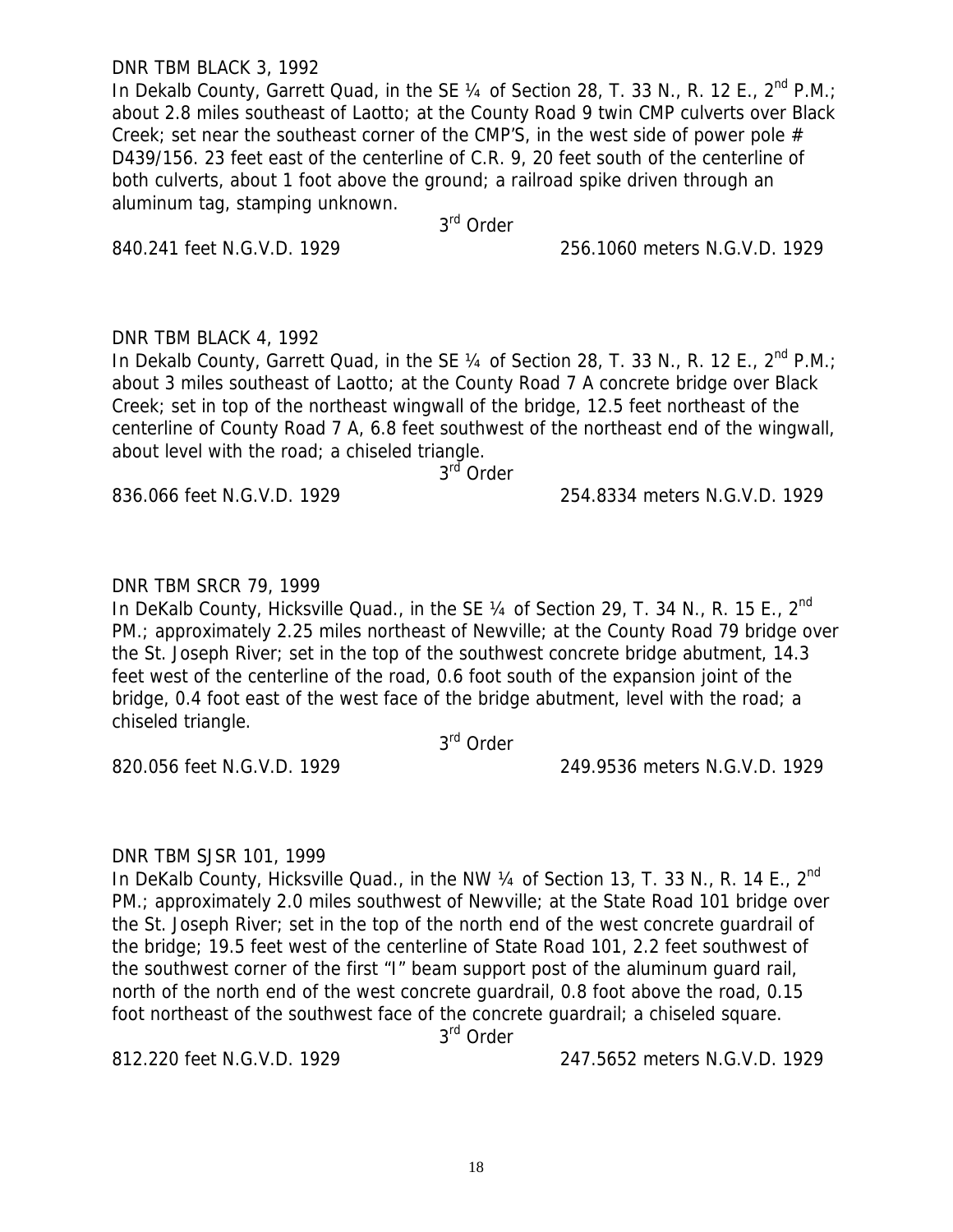#### DOT BM F 43 DEK

In DeKalb County, Saint Joe Quad., in the SW  $\frac{1}{4}$  of Section 14, T. 33 N., R. 14 E., 2<sup>nd</sup> PM.; approximately 1.0 miles east of Saint Joe; at the County Road 60 bridge over the St. Joseph River; set in the top of the northeast concrete bridge abutment, 26.2 feet west of the east end of the north concrete guardrail of the bridge, 20.2 feet north of the centerline of the bridge, 5.0 feet west of the west side of the expansion joint of the bridge, 0.8 foot east of the west face of the bridge abutment, 0.65 foot north of the north face of the concrete guardrail of the bridge, about level with the road; a Indiana Department of Transportation bench mark disk, stamped "F 43 DEK".

3<sup>rd</sup> Order

808.820 feet N.G.V.D. 1929 246.5288 meters N.G.V.D. 1929

### DNR TBM CRB 64 1999

In DeKalb County, Saint Joe Quad., in the NW 1/4 of Section 27, T. 33 N., R. 14 E., 2<sup>nd</sup> PM.; approximately 1.2 miles northeast of Spencerville; at the County Road 79 bridge over the St. Joseph River; set in the top of the southwest concrete bridge abutment, in the southeast corner of the abutment; 15.5 feet south of the centerline of the road, 2.0 feet south of the aluminum guardrail of the bridge; two chiseled lines that form a square.

3rd Order

802.400 feet N.G.V.D. 1929 244.5720 meters N.G.V.D. 1929

# DNR TBM IND 3, 2000

In Dekalb County, Corunna Quad., in the NW 1/4 of Section 32, T. 35 N., R. 12 E., 2<sup>nd</sup> P.M.; about 6 miles east of Kendallville; about 0.9 miles west along County Road 20 from the intersection of State Road 327 and County Road 20; set in the north side of power pole # 3047 (bullet holes in tag), in front of a yellow house address # 0414,  $\pm$ 100 feet east of a private gravel drive leading south, 19 feet south of the centerline of County Road 20, 14 feet west of the extended centerline of the driveway to the north leading to the yellow house, 2.7 feet north of a old fence, about 0.4 foot above the ground; a railroad spike driven through an aluminum tag, stamped "IDNR TBM IND 3 2000".

2nd ORDER

308.178 meters N.G.V.D. 1929 1011.080 feet N.G.V.D. 1929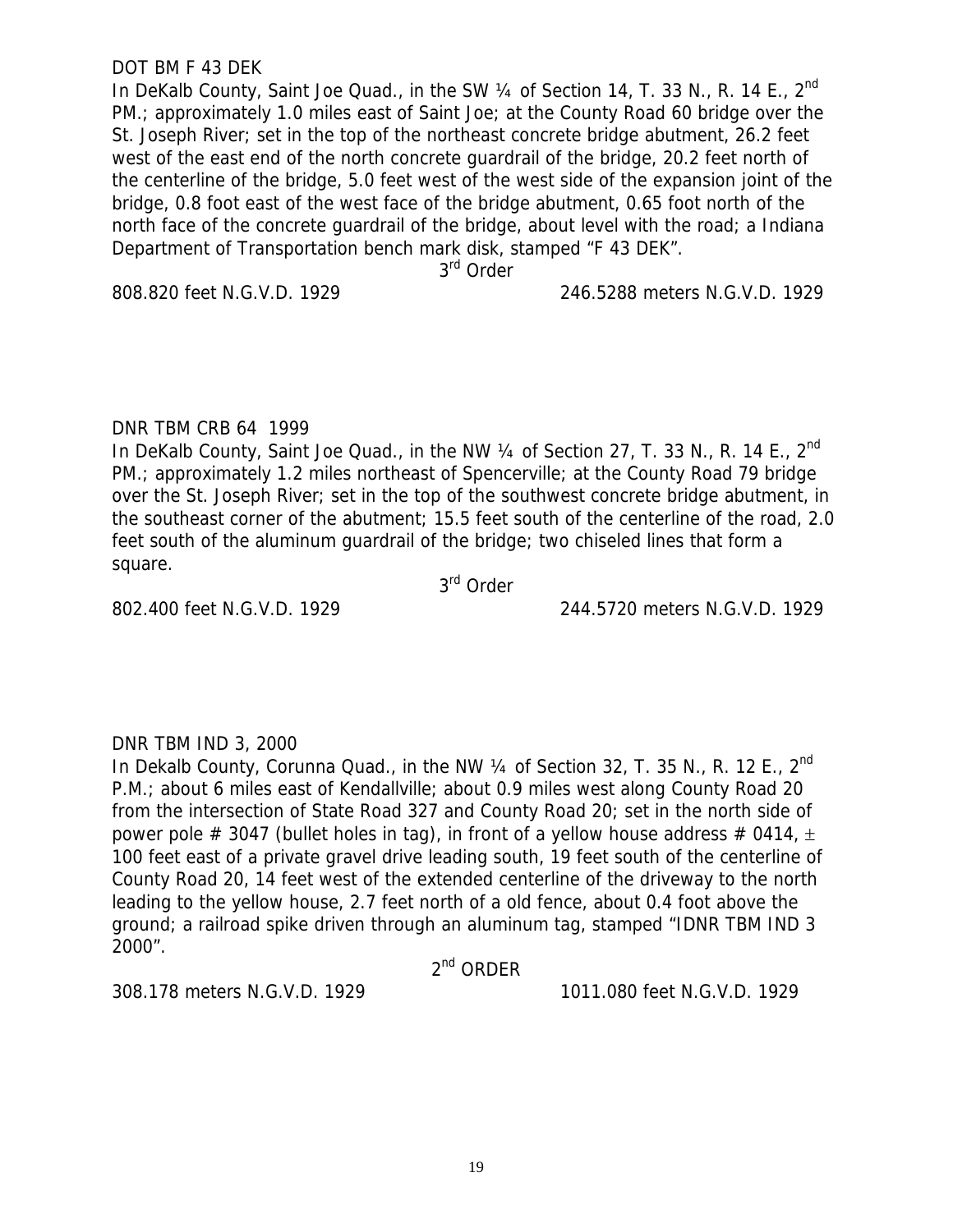#### DNR TBM IND 4, 2000

In Dekalb County, Corunna Quad., in the SE  $\frac{1}{4}$  of Section 29, T. 35 N., R. 12 E., 2<sup>nd</sup> P.M.; about 1.3 miles northerly of Corunna; set in the northwest 1/4 of the intersection of State Road 327 and County Road 20; set in the south side of power pole  $#$  10541 with a transformer and a guy wire,  $\pm$  250 feet west of the centerline of State Road 327, 47 feet west of the centerline of a private drive leading north to residence # 0751, 66.5 feet northeast of the northeast corner of the concrete foundation of a tin sided barn, 18 feet north of the centerline of County Road 20, 0.9 foot above the ground; a railroad spike driven through an aluminum tag stamped "IDNR TBM IND 4 2000".

 $2^{nd}$  ORDFR

308.441 meters N.G.V.D. 1929 1011.945 feet N.G.V.D. 1929

#### DNR TBM IND 5, 2000

In Dekalb County, Corunna Quad., in the NE 1/4 of Section 29, T. 35 N., R. 12 E., 2<sup>nd</sup> P.M.; about 1.8 miles northerly of Corunna; set in the east side of a power pole with a guy wire leading west (no number), about 300 feet south of the intersection of State Road 327 and McCullough Ditch, 80 feet south of  $a \pm 28$  inch Hackberry tree, 36 feet west of the centerline of State Road 327, 28 feet north of  $a \pm 4$  inch pipe gate post, 1.5 feet east of a wire fence, about 1.3 feet above the ground; a railroad spike driven through an aluminum tag stamped "IDNR TBM IND 5 2000".

2<sup>nd</sup> ORDER

305.204 meters N.G.V.D. 1929 1001.323 feet N.G.V.D. 1929

#### DNR TBM IND 6,2000

In Dekalb County, Corunna Quad., in the NW  $\frac{1}{4}$  of Section 28, T. 35 N., R. 12 E., 2<sup>nd</sup> P.M.; about 1.8 miles northerly of Corunna; about  $\pm$  200 feet south of the intersection of State Road 327 and McCullough Ditch; set in the west side of a power pole with a transformer, 48 feet south of the centerline of a gravel drive leading easterly to a white house with green roof (residence  $#$  1869), 43 feet east of the centerline of State Road 327, 8.4 feet south of the west end post of a white plastic fence, 1.2 feet above the ground; a railroad spike through an aluminum tag stamped "IDNR TBM IND 6 2000".

2<sup>nd</sup> ORDER

303.804 meters N.G.V.D. 1929 996.731 feet N.G.V.D. 1929

Dekalb County Surveyor TBM "A" 2000

In Dekalb County, Corunna Quad., in the NW 1/4 of Section 28, T. 35 N., R. 12 E., 2<sup>nd</sup> P.M.; about 1.8 miles north of Corunna; the top of the northeast corner of the east concrete headwall of the McCullough Ditch culvert under State Road 327; a paint mark. 2<sup>nd</sup> ORDER

299.053 meters N.G.V.D. 1929 981.143 feet N.G.V.D. 1929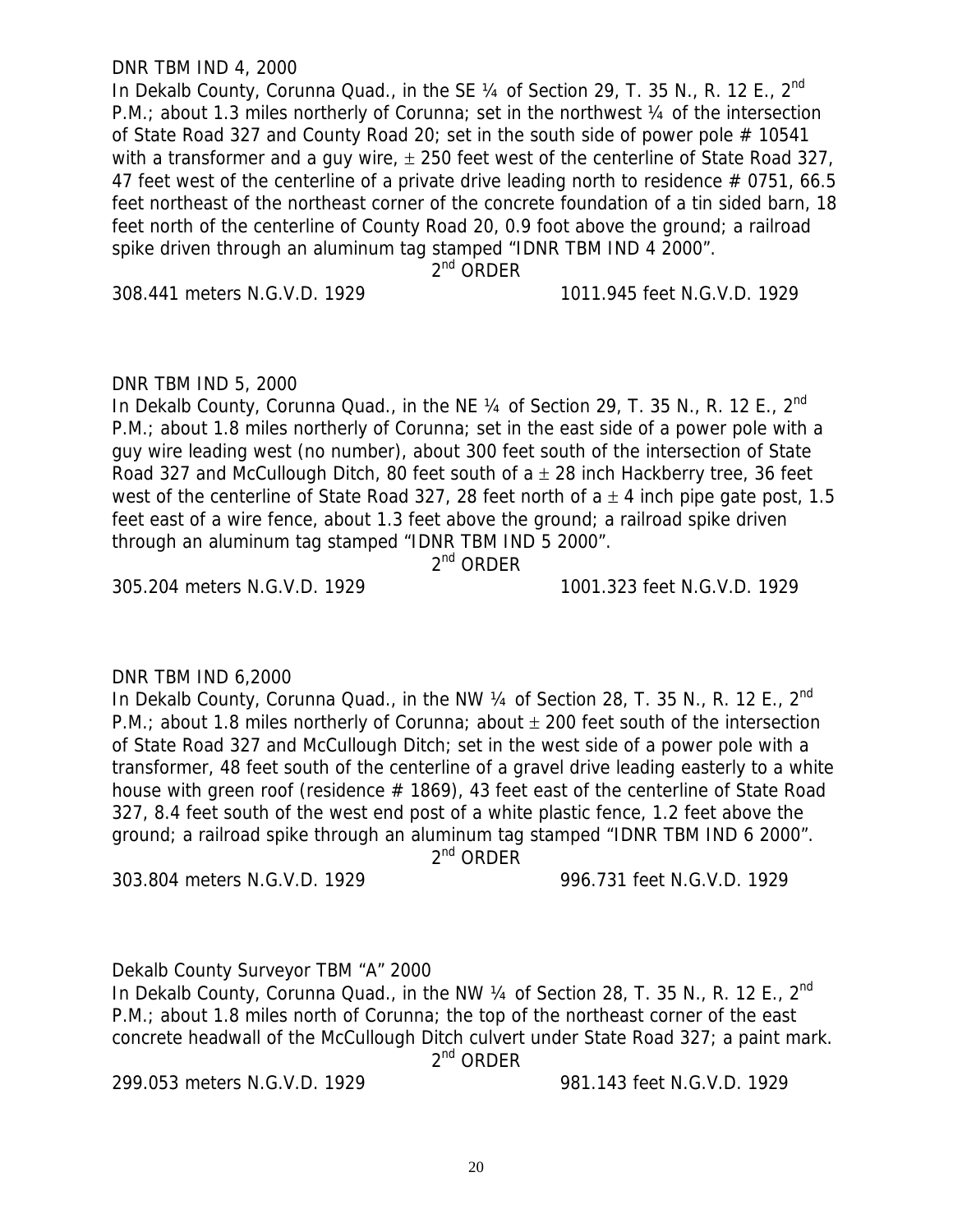#### USGS BM RHP 42, 1951

In Williams County, Ohio, Butler East Quad., in the NW 1/4 of Sec. 19, T. 6 N., R. 1 E.,  $1<sup>st</sup>$  P.M.; about 0.6 mile southeast of Artic; at the State Line Road steel truss bridge over Fish Creek; set on the northwest wingwall, 11.0 feet northwest of the centerline of road, 8.0 feet west of the west end of the bridge, 2.0 feet below the surface of road; a U.S. Geological Survey bench mark tablet, stamped "42 RHP 1951 842 Elev.".

3<sup>rd</sup> Order

842.343 feet N.G.V.D. 1929

### DNR TBM FISH 1, 1992

In Williams County, Ohio, Butler East Quad., in the NW 1/4 of Sec. 19, T. 6 N., R. 1 E.,  $1<sup>st</sup>$  P.M.; about 0.5 mile east along County Road 16 from its intersection with County Roads 79 in Artic to State Line Road, thence 0.75 mile southeast along State Line Road to a "Y" intersection near the Farnham Cemetery; set in north side of utility pole, 150.0 feet east of the "Y" intersection, 20.0 feet south of the centerline of the road, 1.0 foot above the ground; a railroad spike driven through an aluminum tag, stamped "IDNR TBM FISH 1 1992".

3rd Order

860.111 feet N.G.V.D. 1929

### DNR TBM FISH 113, 1996

In Dekalb County, Butler East Quad., in the SE 1/4 of Sec. 29, T. 35 N., R. 15 E., 2<sup>nd</sup> P.M.; about 0.5 mile south of Artic; at the County Road 79 bridge over Fish Creek; set in the west corner of the north end of the bridge deck, 13.5 feet west of centerline of County Road 79, 0.8 foot east of the concrete guardrail, 0.4 foot south of the north end of the bridge deck; a chiseled triangle.

3rd Order

848.695 feet N.G.V.D. 1929

#### DNR TBM FISH 2, 1992

In Dekalb County, Butler East Quad., in the SE  $\frac{1}{4}$  of Sec. 28, T. 35 N., R. 15 E., 2<sup>nd</sup> P.M.; about 0.7 mile southeast of Artic; about 0.75 mile south along County Road 79 from its intersection with County Road 16 in Artic to its intersection with County Road 18, thence 0.3 mile east along County Road 18; set in the north side of utility pole  $# D$ 205-21, 23.5 feet south of the centerline of County Road 18, 1.0 foot above the ground; a railroad spike driven through an aluminum tag, stamped "IDNR TBM FISH 2 1991".

3rd Order

859.662 feet N.G.V.D. 1929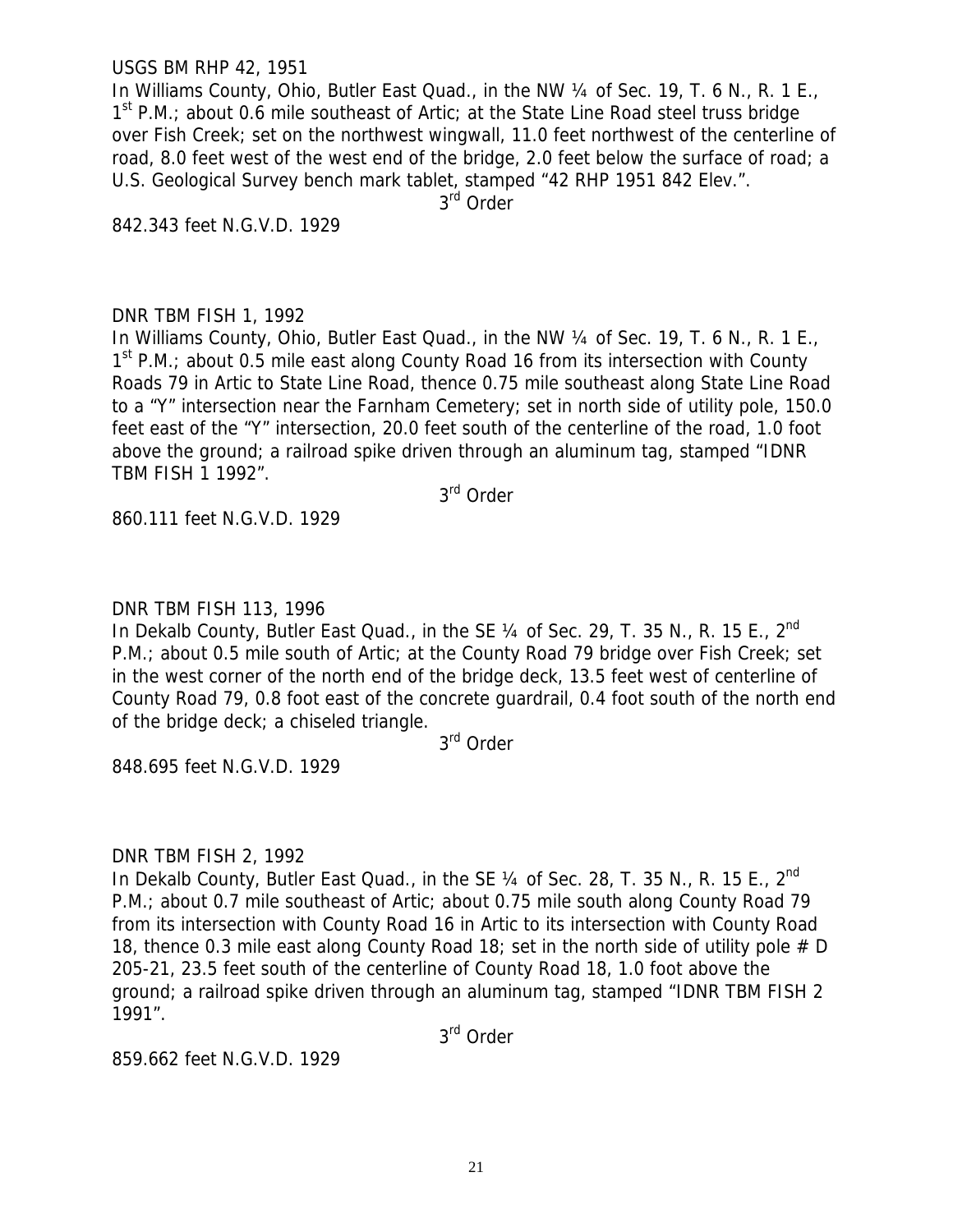#### DNR TBM FISH 4, 1992

In Dekalb County, Butler East Quad., in the SE  $\frac{1}{4}$  of Sec. 29, T. 35 N., R. 15 E., 2<sup>nd</sup> P.M.; about 0.7 mile south of Artic; about 0.75 mile south along County Road 79 from its intersection with County Road 16 in Artic to its intersection with County Road 18, thence 0.25 mile west along County Road 18; set in utility pole  $# D 204/30$ , 19.0 feet south of the centerline County Road 18, 1.5 feet above the ground; a railroad spike driven through an aluminum tag, stamped "IDNR TBM FISH 4 1992".

3<sup>rd</sup> order

872.380 feet N.G.V.D. 1929

### DNR TBM FISH 5, 1992

In Dekalb County, Butler East Quad., in the SW 1/4 of Sec. 29, T. 35 N., R. 15 E., 2<sup>nd</sup> P.M.; about 0.85 mile southwest of Artic; at the Norfolk and Western Railroad bridge over Fish Creek; set in the southwest wingwall, 8.5 feet northwest of the centerline of the tracks, 1.0 feet northeast of the southwest corner of the bridge, 1.5 feet below the top of the rail; a chiseled triangle.

3rd order

856.875 feet N.G.V.D. 1929

### DNR TBM FISH 6, 1992

In Dekalb County, Butler East Quad., in the SW 1/4 of Sec. 20, T. 35 N., R. 15 E., 2<sup>nd</sup> P.M.; about 0.65 mile east of Artic; at the County Road 16 bridge over Fish Creek; set on the top of the bridge floor, at the northeast corner, 11.5 feet north of the centerline of County Road 16, 2.5 feet west of the north east corner of the bridge, level with the road; a chiseled triangle.

3<sup>rd</sup> order

854.568 feet N.G.V.D. 1929

#### USGS BM 43 RHP 1951

In Dekalb County, Butler East Quad., in the South  $\frac{1}{2}$  of Sec. 16, T. 35 N., R. 15 E., 2<sup>nd</sup> P.M.; about 1.1 miles northwest of Artic; at the intersection of County Road 12 and County Road 77; set in the top of a concrete post, 21.0 feet north of centerline of County Road 12, 21.0 feet west of the centerline of County Road 77, 0.5 foot below the surface of the road; a U.S. Geological Survey Bench Mark tablet stamped "43 RHP 875 1951".

3<sup>rd</sup> order 874.871 feet N.G.V.D. 1929 D.N.R. READJUSTED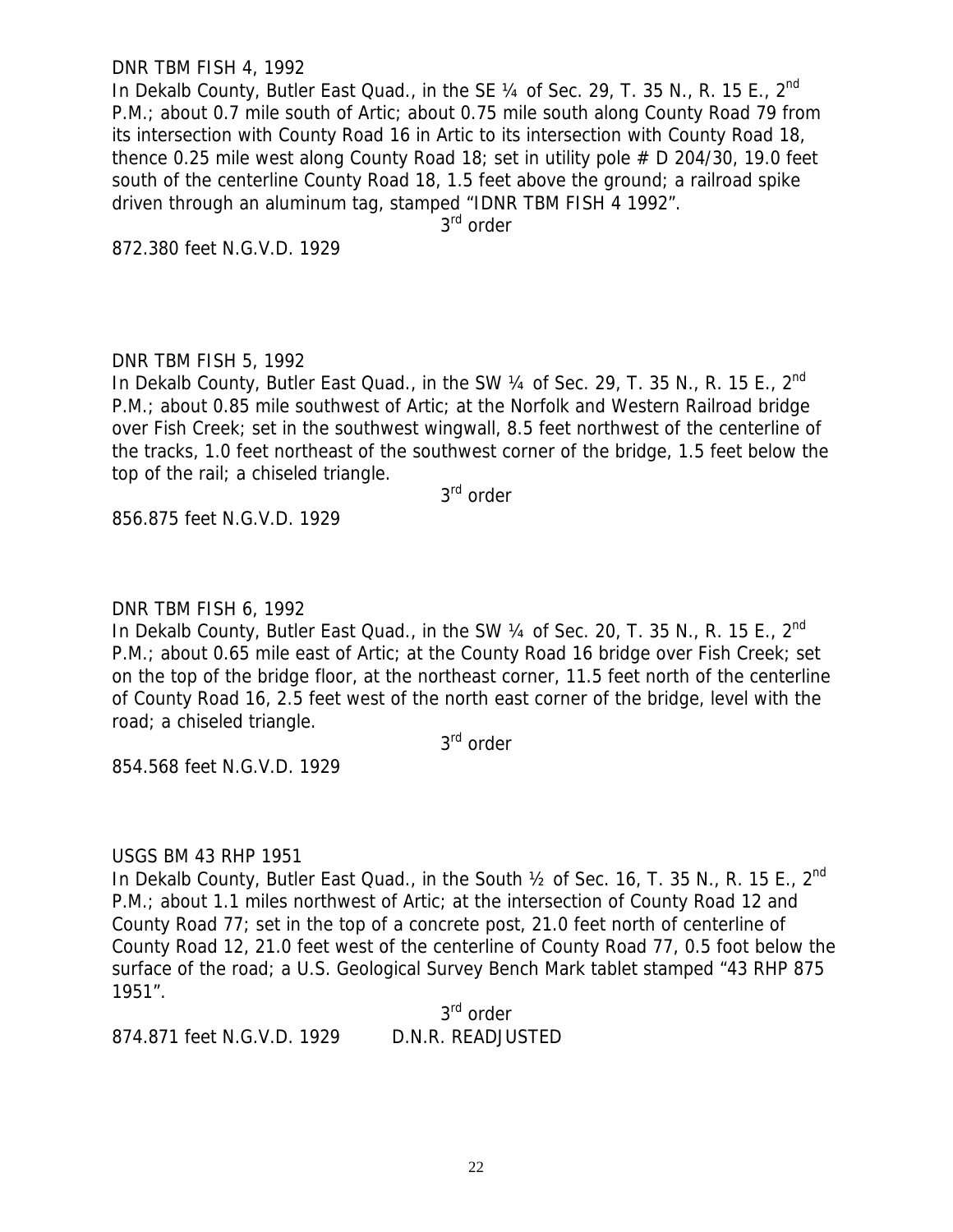#### DNR TBM FISH 7, 1992

In Dekalb County, Butler East Quad., in the SE  $\frac{1}{4}$  of Sec. 20, T. 35 N., R. 15 E., 2<sup>nd</sup> P.M.; about 0.65 mile northwest of Artic; about 0.4 mile north along County Road 77 from its intersection with County Road 16 to a utility pole; set in the north east side of the pole, 16.0 feet east of the centerline of County Road 77, 1.5 feet above the ground; a railroad spike driven through an aluminum tag, stamped "IDNR TBM FISH 7 1992".

3<sup>rd</sup> order

869.347 feet N.G.V.D. 1929

### DNR TBM FISH 8, 1992

In Dekalb County, Butler East Quad., in the NE  $\frac{1}{4}$  of Sec. 19, T. 35 N., R. 15 E., 2<sup>nd</sup> P.M.; about 1.5 miles northwest of Artic; at the County Road 12 bridge over Fish Creek; set on top of the southwest bridge seat, 13.0 feet south of the centerline of the bridge, 0.3 foot west of the east face of the bridge seat, flush with the road; a chiseled triangle.

3rd Order

860.995 feet N.G.V.D. 1929

# DNR TBM FISH 9 1992

In Dekalb County, Butler East Quad., in the NW 1/4 of Sec. 18, T. 35 N., R. 15 E., 2<sup>nd</sup> P.M.; about 2.4 miles northwest of Artic; about 0.65 mile northwest along County Road 73 from its intersection with County Road 12 to utility pole # D 161/37 with a transformer; set on the northwest side of the utility pole, 60.0 feet northeast of the centerline of the road, 1.0 foot above the ground; a railroad spike driven through an aluminum tag, stamped "IDNR TBM FISH 9 1992".

3<sup>rd</sup> Order

868.839 feet N.G.V.D. 1929

DNR TBM FISH 10, 1992

In Dekalb County, Edon Quad., in the SW  $\frac{1}{4}$  of Sec. 7, T. 35 N., R. 15 E.,  $2^{nd}$  P.M.; about 5.0 miles south-southwest of Alvarado; at the Campbell Bridge (County Road 8) over Fish Creek; set on the top of the northeast wingwall, 13.0 feet north of the centerline of County Road 8, flush with the bridge floor; a chiseled triangle.

3<sup>rd</sup> Order

867.563 feet N.G.V.D. 1929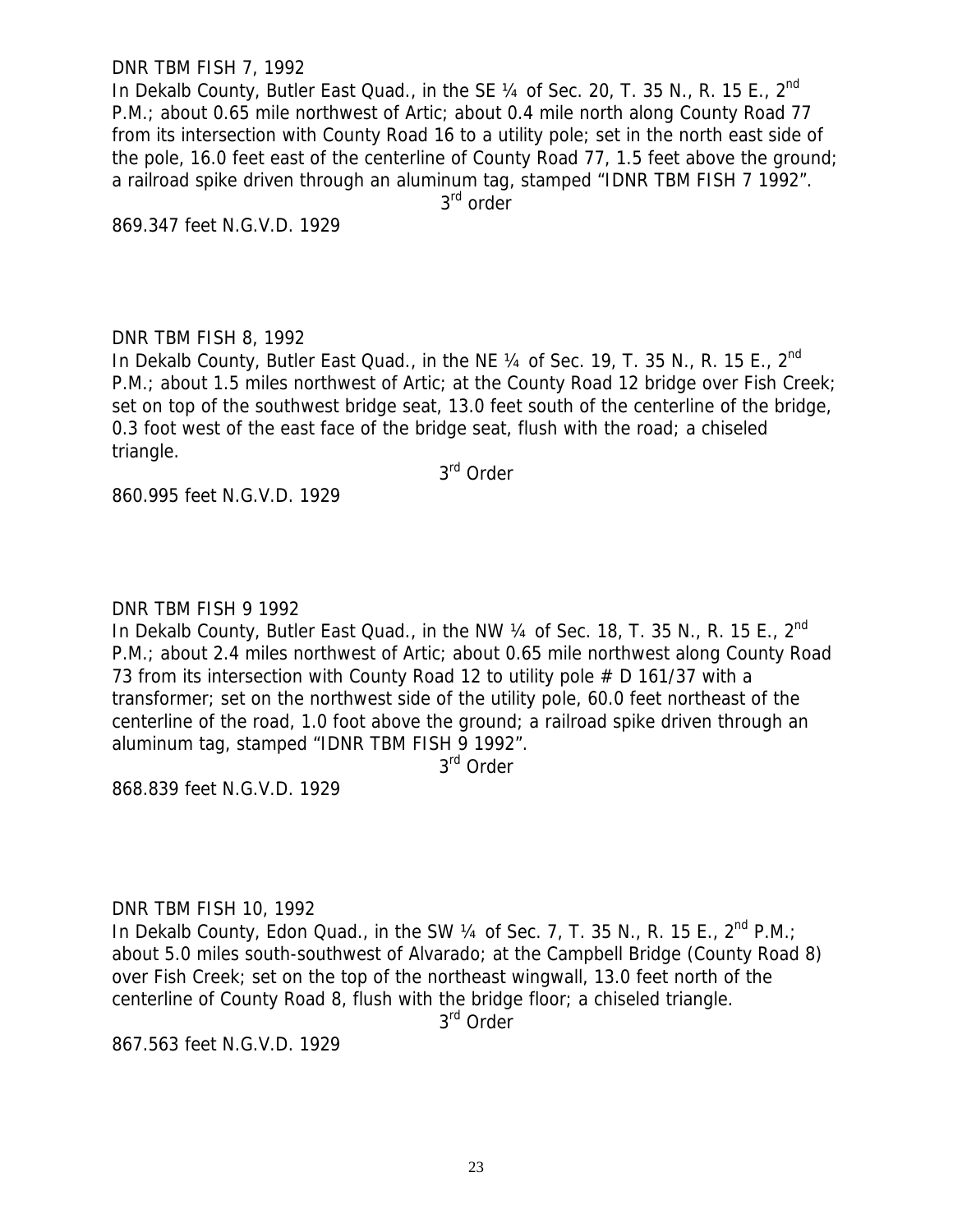#### DNR TBM FISH 11, 1992

In Dekalb County, Edon Quad., near the Center of Sec. 7, T. 35 N., R. 15 E.,  $2^{nd}$  P.M.; about 4.5 miles south-southwest of Alvarado; about 0.5 mile south along County Road 73 from its "T" road intersection with County Road 4 A to utility pole # D-140-70 with a transformer; set on the north side of the pole, 20.5 feet west of centerline of County Road 73, 150.0 feet north of the centerline of a residential drive, 1.0 foot above the ground; a railroad spike driven through an aluminum tag, stamped "IDNR TBM FISH 11 1992".

3rd Order

871.396 feet N.G.V.D. 1929

# DNR TBM FISH 12, 1992

In Dekalb County, Edon Quad., in the NW  $\frac{1}{4}$  of Sec. 7, T. 35 N., R. 26 E., 2<sup>nd</sup> P.M.; about 4.0 miles southwest of Alvarado; at the Gaskill Bridge (County Road 71) over Fish Creek; set on the top of the northwest corner of the bridge floor, 11.5 feet northwest of the centerline of County Road 71, 3.0 feet southwest of the northeast end of the bridge, level with road; a chiseled triangle.

3<sup>rd</sup> Order

873.979 feet N.G.V.D. 1929

DNR TBM FISH 13, 1992

In Dekalb County, Edon Quad., in the SE 1/4 of Sec. 1, T. 35 N., R. 14 E., 2<sup>nd</sup> P.M.; about 4.1 miles southwest of Alvarado; about 0.55 mile east along County Road 4 A from its "T" road intersection with State Road 1 to the Gnagy's residence (# 1043); set in the north side of a utility Pole (No Number), 30.0 feet north of the centerline of County Road 4 A, 65.0 feet west of a driveway, 6.0 feet above the road; a railroad spike driven through an aluminum tag, stamped "IDNR TBM FISH 13 1992".

3<sup>rd</sup> Order

890.343 feet N.G.V.D. 1929

#### DNR TBM FISH 14, 1992

In Dekalb County, Edon Quad., in the SW  $\frac{1}{4}$  of Sec. 1, T. 35 N., R. 14 E.,  $2^{nd}$  P. M.: about 4.3 miles southwest of Alvarado; at the County Road 4 A bridge over Fish Creek; set on the top of the southwest corner of the concrete curbing, 12.0 feet south of the centerline of the County Road 4 A, 2.0 feet east of the west end of the bridge, 0.8 foot above the road; a chiseled triangle.

3rd Order

881.757 feet N.G.V.D. 1929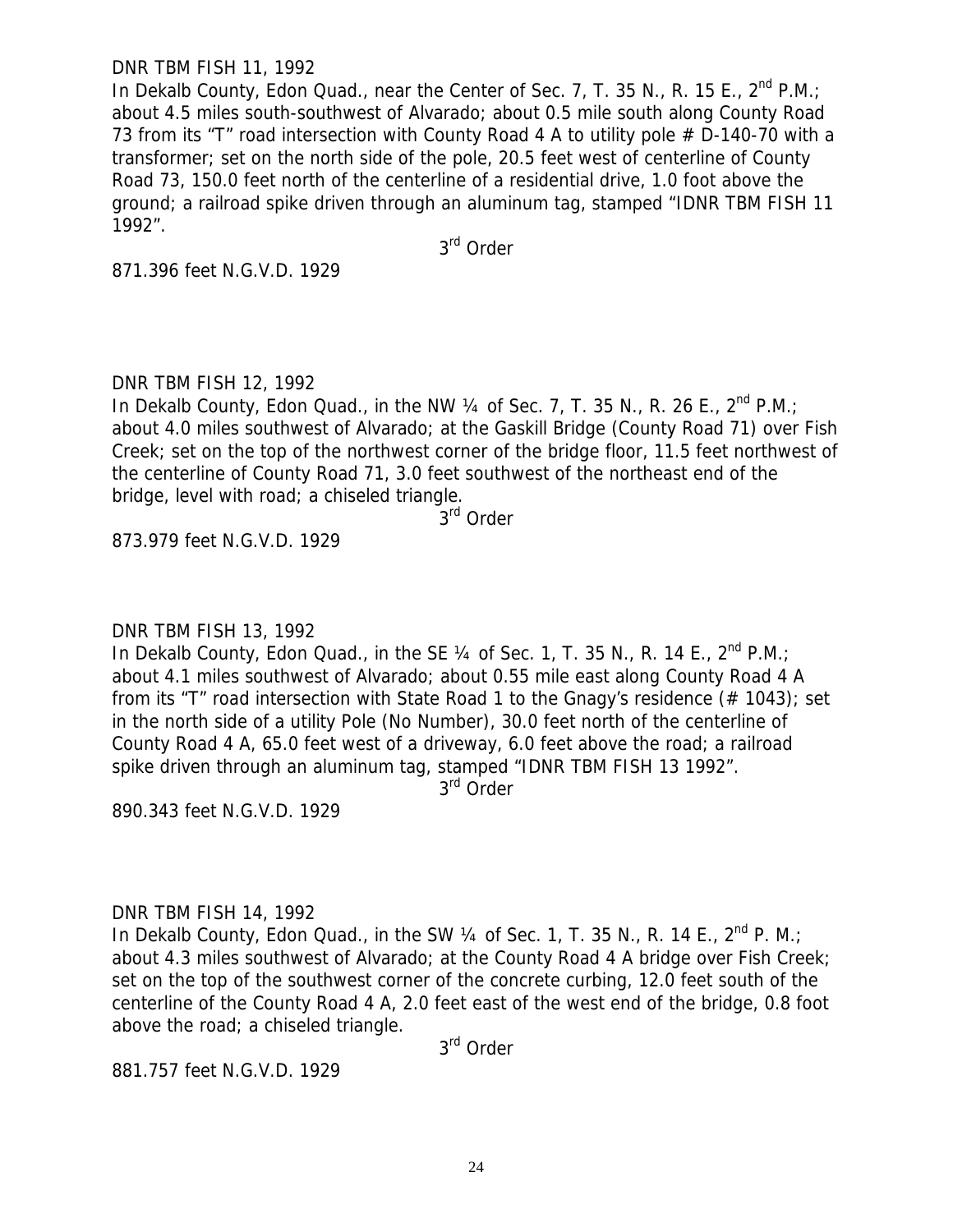#### DNR TBM HSD 5, 1999

In Dekalb County, Edon Quad., in the SW 1/4 of Sec. 1, T. 35 N., R. 14 E., 2<sup>nd</sup> P.M.; about 2.6 miles east of Hamilton; at the County Road 4 A bridge over the confluence of Hiram Sweet Ditch and Fish Creek; set on the southwest concrete guardrail of the bridge, centered in the top of the guardrail, 14.7 feet south of the centerline of the road, 2.6 feet east of the west end of the south guardrail, 2.8 feet above the road; a chiseled triangle.

3rd Order

883.821 feet N.G.V.D. 1929

### DNR TBM HSD 4, 1996

In Dekalb County, Edon Quad., in the SW 1/4 of Sec. 1, T. 35 N., R. 14 E., 2<sup>nd</sup> P.M.; about 2.1 miles east of Hamilton; at the County Road 4 A bridge over Hiram Sweet Ditch; set in the northeast wingwall, 19.5 feet north of the centerline of County Road 4 A, 33.7 feet west of a power pole; 0.9 foot southwest of the northeast face of the wingwall; 0.9 foot below the road surface; a chiseled triangle.

3<sup>rd</sup> Order

880.331 feet N.G.V.D. 1929

# DNR TBM FISH 15, 1992

In Dekalb County, Hamilton Quad., in the SE 1/4 of Sec. 2, T. 35 N., R. 14 E., 2<sup>nd</sup> P.M.; about 2.5 mile southeast along State Road 1 from its intersection with State Road 427 to utility pole # D 117-12; set in the southwest side of the utility pole, 150.0 feet north of the centerline of the highway, 1.5 feet above ground; a railroad spike driven through an aluminum tag, stamped "IDNR TBM FISH 15 1992".

3<sup>rd</sup> Order

906.121 feet N.G.V.D. 1929

# DNR TBM FISH 16, 1992

In Dekalb County, Hamilton Quad., in the SW  $\frac{1}{4}$  of Sec. 2, T. 35 N., R. 14 E.,  $2^{nd}$  P.M.; at the intersection of State Road 1 and County Road 63, in the southwest quadrant of the intersection; set in the north side of utility pole  $# D 117-52$ , 42.5 feet south of the centerline of State Road 1, 29.0 feet west of the centerline of County Road 63, 2.0 feet above the ground; a railroad spike driven through an aluminum tag, stamped "IDNR TBM FISH 16 1992".

3rd Order

923.501 feet N.G.V.D. 1929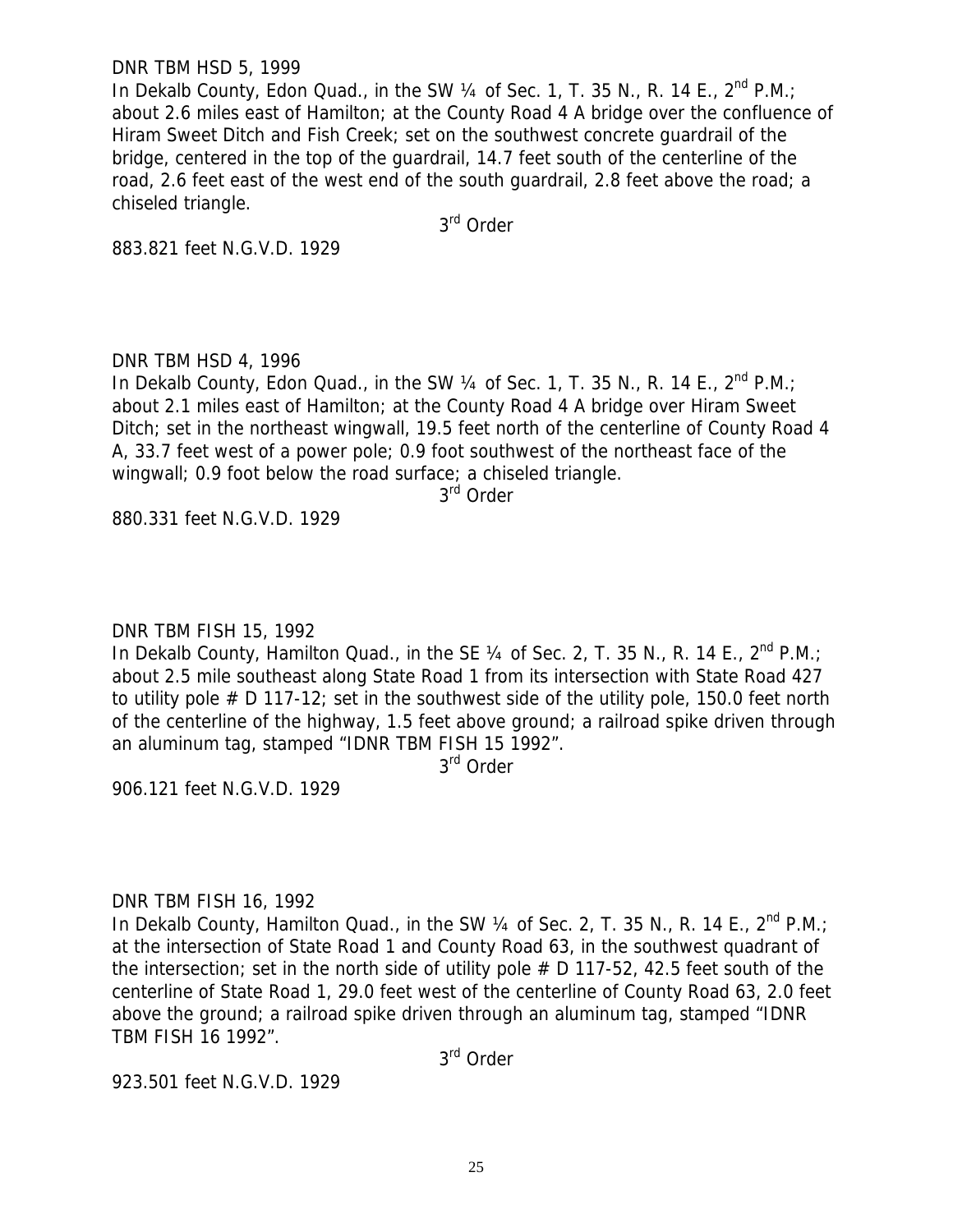DNR TBM FISH 17, 1992

In Dekalb County, Hamilton Quad., in the NW 1/4 of Sec. 2, T. 35 N., R. 14 E., 2<sup>nd</sup> P.M.; at the County Road 65 A bridge over Fish Creek; set at the northwest corner of the bridge, on the top of the bridge floor, 11.5 feet west of the centerline of County Road 65 A, 2.5 feet south of the north end of the bridge, flush with the bridge floor; a chiseled triangle.

3rd Order

887.128 feet N.G.V.D. 1929

### DNR TBM FISH 18, 1992

In Dekalb County, Hamilton Quad., in the NE  $\frac{1}{4}$  of Sec. 3, T. 35 N., R. 14 E.  $2^{nd}$ P.M.; 0.9 mile southeast along State Road 1 from its intersection with State Road 427 to power pole  $# D 116-48$  on the south side of the highway; set in the north side of the pole, 38.0 feet southwest of the centerline of State Road 1, 1.5 feet above the ground; a railroad spike driven through an aluminum tag, stamped "IDNR TBM FISH 18 1992". 3<sup>rd</sup> Order

920.845 feet N.G.V.D. 1929

### ISHC BM not stamped

In Dekalb County, Saint Joe Quad., in the SW 1/4 of Sec. 32, T. 33 N., R. 14 E., 2<sup>nd</sup> P.M.; about 1.4 miles southwest of Spencerville; in the northwest ¼ of the intersection of State Road 1 and the Dekalb-Allen County Line Road leading west; set in the top of a concrete post, 45 feet north of the centerline of County Line Road, 43 feet northwest of State Road 1, 24 feet southeast of power pole # 0 471–3, about 6 feet below State Road 1, about 8 inches above the ground; a Indiana State Highway Commission Bench Mark tablet, "not stamped".

2<sup>nd</sup> Order

791.596 feet N.G.V.D. 1929

# USC&GS BM F 199, 1946

In Dekalb County, Saint Joe Quad., in the NE  $\frac{1}{4}$  of Sec. 32, T. 33 N., R. 14 E., 2<sup>nd</sup> P.M.; about 0.6 mile southwest of Spencerville; about 0.6 mile southwest along State Road 1 from the U.S. Post Office at Spencerville, and 0.8 mile northeast of the Dekalb–Allen County Line, and 0.5 mile northeast of the entrance to "White City Cemetery"; set in the northeast end of the northwest concrete headwall of a 16-inch pipe culvert under State Road 1, 15.5 feet northwest of the centerline of State Road 1, about level with State Road 1; a U.S. Coast and Geodetic Survey benchmark tablet, stamped "F 199 1946".

2<sup>nd</sup> Order

802.961 feet N.G.V.D. 1929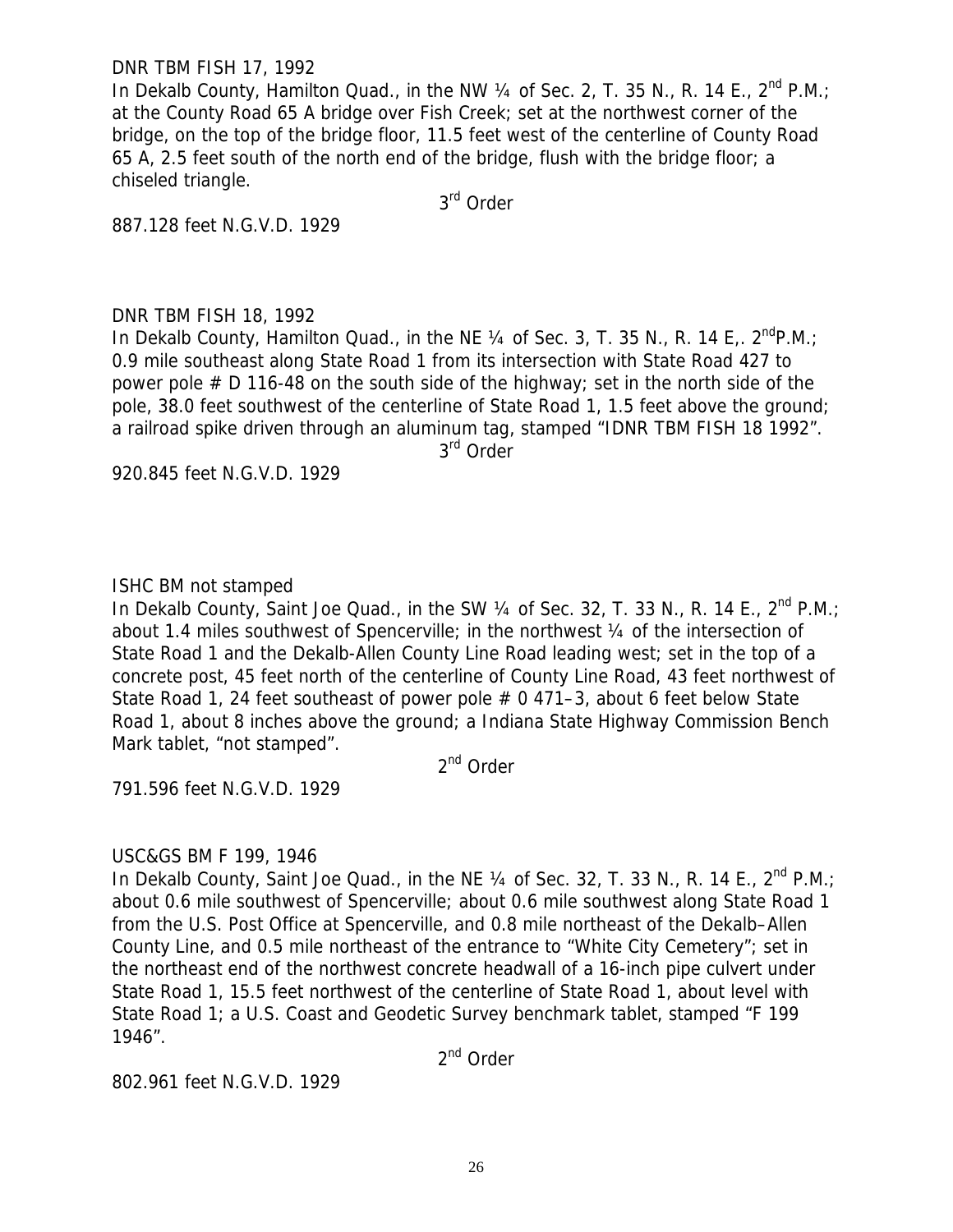#### DNR TBM SJ 13, 1955

In Dekalb County, Saint Joe Quad., in the NE  $\frac{1}{4}$  of Sec. 33, T. 33 N., R. 14 E., 2<sup>nd</sup> P.M.; about 0.5 mile east of Spencerville; about 0.5 mile east along a paved road from the U.S. Post Office at Spencerville; at the covered bridge over the St. Joseph River; set near the southwest corner of the bridge, in the top of the west end of the south concrete retaining side wall of the west concrete approach, 55 feet west of the west end of the covered part of the bridge, 8.5 feet south of the centerline of the road, about 1.5 feet above the road; a chiseled square.

2<sup>nd</sup> Order

800.595 feet N.G.V.D. 1929

#### USC&GS BM A 201, 1946

In Dekalb County, Saint Joe Quad., in the NE 1/4 of Sec. 33, T. 33 N., R. 14 E., 2<sup>nd</sup> P.M.; about 0.5 mile east of Spencerville; about 0.5 mile east along a paved road from the U.S. Post Office at Spencerville; at the covered bridge over the St. Joseph River; set near the northwest corner of the bridge, in the top of the west end of the north concrete retaining side wall of the west concrete approach, 55 feet west of the west end of the covered part of the bridge, 8.5 feet north of the centerline of the road, about 1.5 feet above the road; a U.S. Coast and Geodetic Survey benchmark tablet, stamped "A 201 1946".

2nd Order

800.579 feet N.G.V.D. 1929

# USC&GS BM E 199, 1946

In Dekalb County, Saint Joe Quad., in the SW 1/4 of Sec. 28, T. 33 N., R. 14 E., 2<sup>nd</sup> P.M.; about 0.1 mile northeast of Spencerville; about 0.4 mile northeast along State Road 1 from the U.S. Post Office at Spencerville, at a 18–inch pipe culvert under State Road 1; set in the top of the northeast end of the northwest concrete headwall, about 100 yards southwest of the junction of a black top road leading south, 0.1 mile northeast of the Spencerville City Limits sign, 20.5 feet northwest of and about 3 feet below the centerline of State Road 1; a U.S. Coast and Geodetic Survey benchmark tablet, stamped "E 199 1946".

2<sup>nd</sup> Order

817.328 feet N.G.V.D. 1929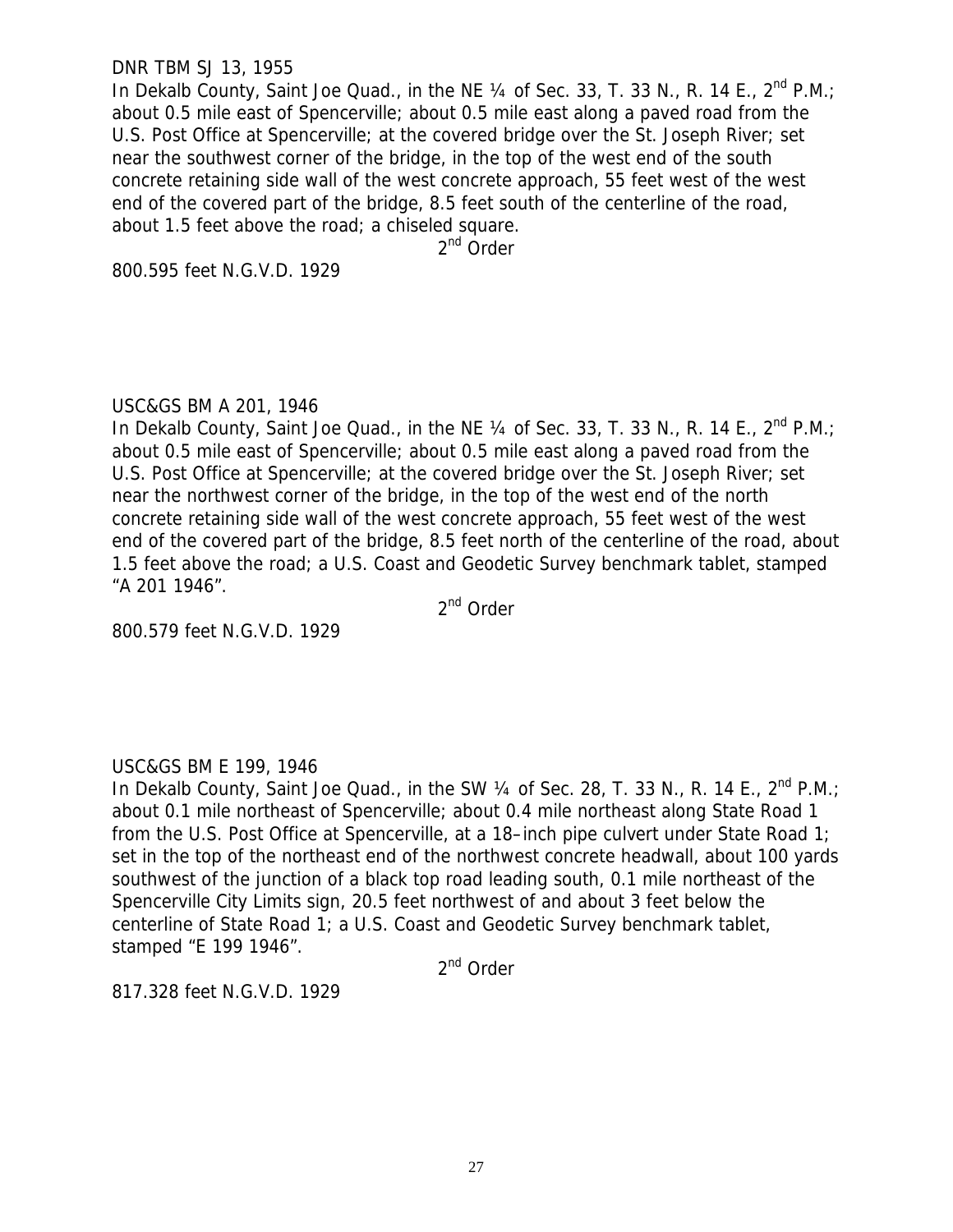### USC&GS BM D 199, 1946

In Dekalb County, Saint Joe Quad., in the NE  $\frac{1}{4}$  of Sec. 28, T. 33 N., R. 14 E., 2<sup>nd</sup> P.M.; about 1.4 miles northeast of Spencerville; about 1.4 miles northeast along State Road 1 from the U.S. Post Office at Spencerville, to a gravel road crossing; set in the top of the northeast corner of a "L" – shaped concrete headwall of a pipe culvert under the gravel road, about 400 feet south of a 15-foot concrete bridge, 28 feet south of the centerline of the gravel road, 16 feet west of the centerline of State Road 1, about 1 foot above the highway; a U.S. Coast and Geodetic Survey benchmark tablet, stamped "D 199 1946".

2<sup>nd</sup> Order

810.612 feet N.G.V.D. 1929

#### IFC & WRC BM DEK 1, 1955

In Dekalb County, Saint Joe Quad., in the SW 1/4 of Sec. 22, T. 33 N., R. 14 E., 2<sup>nd</sup> P.M.; about 1.5 miles southeast of St. Joe; about 1.4 miles northeast along State Road 1 from the U.S. Post Office at Spencerville to a gravel cross road, thence 0.35 miles east along the gravel road to a wooden covered bridge over the St. Joseph River; set in the top of the north end of the third pier east of the west abutment of the bridge, 24 feet west of the west end of the covered part of the bridge, 8 5 feet north of the centerline of the road, about 1 foot below the road; a Indiana Flood Control and Water Resources Commission benchmark tablet, stamped "DEK 1 1955".

2<sup>nd</sup> Order

797.858 feet N.G.V.D. 1929

# USC&GS BM B 199, 1946

In Dekalb County, Saint Joe Quad., in the NW 1/4 of Sec. 22, T. 33 N., R. 14 E., 2<sup>nd</sup> P.M.; at St. Joe; about 0.5 mile southwest along State Road 1 from the U.S. Post Office at St. Joe, to a street crossing (black top leading west and gravel leading east), at a 16 inch pipe culvert under the street; set in the top of the northwest corner of the L– shaped headwall of the culvert, about 150 yards southwest of the southwest corner of the Concord Township High School, 18 feet south of the centerline of the street leading east to the school, 17 feet east of the centerline of State Road 1, 11 feet north of the "CITY LIMITS" sign post, about 0.3 foot above the highway; a U.S. Coast and Geodetic Survey benchmark tablet, stamped "B 199 1946".

2<sup>nd</sup> Order

825.116 feet N.G.V.D. 1929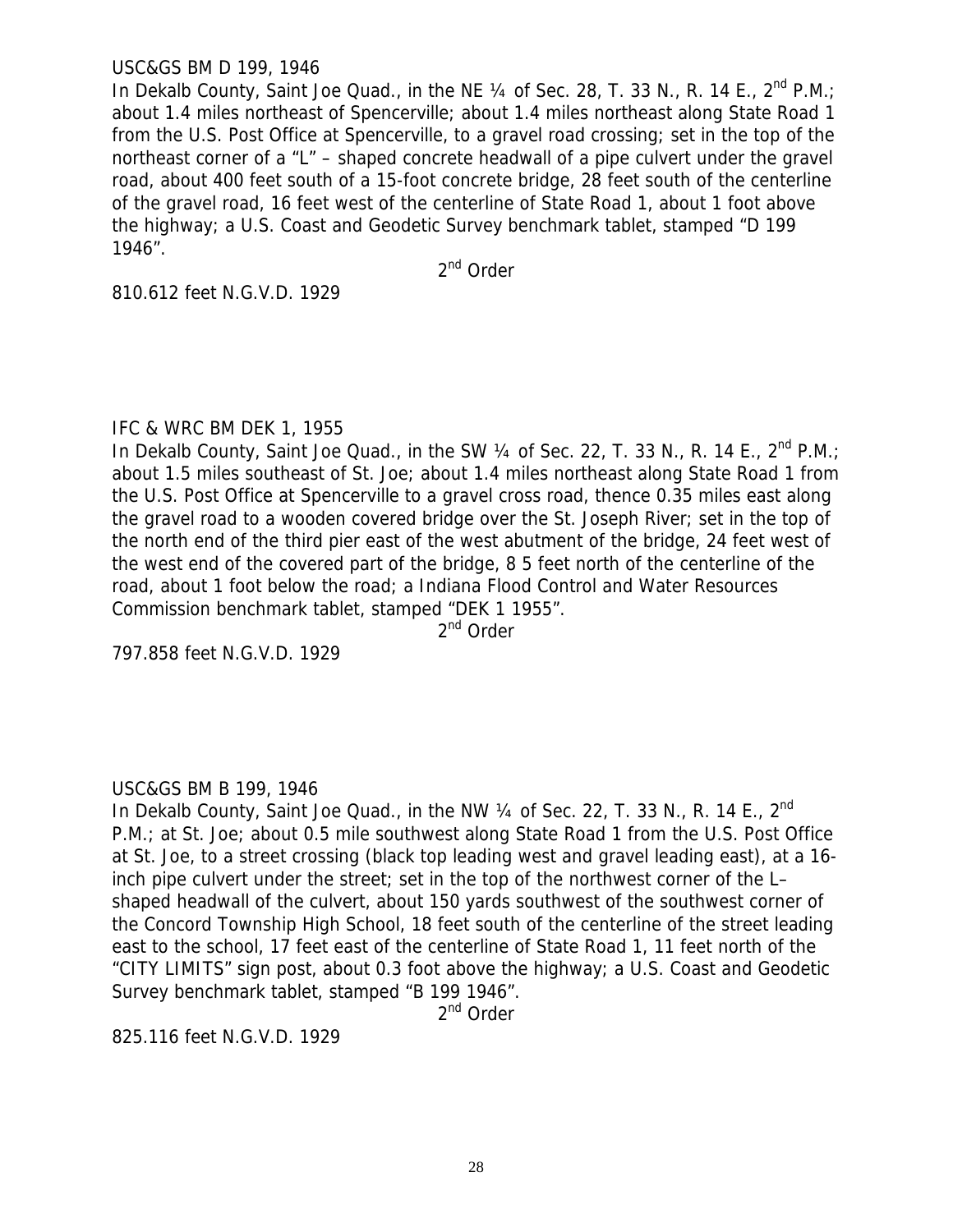USC&GS BM A 199, 1946

In Dekalb County, Saint Joe Quad., in the SE  $\frac{1}{4}$  of Sec. 15, T. 33 N., R. 14 E., 2<sup>nd</sup> P.M.; at St. Joe; about 0.6 mile northeast along State Road 1 from the U.S. Post Office at St. Joe, at a 48 foot concrete bridge; set in the top of the southeast wingwall of the bridge, about 30 yards southwest of the east City Limits sign for St. Joe, 12.5 feet south of the centerline of the highway, 1 foot south of the concrete banister, about level with the highway; a U.S. Coast and Geodetic Survey benchmark tablet, stamped "A 199 1946".

2<sup>nd</sup> Order

799.887 feet N.G.V.D. 1929

#### IFC&WRC BM DEK 2, 1955

In Dekalb County, Saint Joe Quad., in the NW  $\frac{1}{4}$  of Sec. 23, T. 33 N., R. 14 E.,  $2^{nd}$ P.M.; about 1.2 miles east of St. Joe; about 0.85 mile northeast along State Road 1 from the U.S. Post Office at St. Joe to a road south, thence 0.3 miles south to a steel truss bridge over the St. Joseph River; set in the top of the east end of the north bridge seat, 11 feet east of the centerline of the road, about 1.5 feet below the road, 1.3 feet north of the south face of the north abutment, a Indiana Flood Control and Water Resources Commission benchmark tablet, stamped "DEK 2 1955".

2<sup>nd</sup> Order

803.214 feet N.G.V.D. 1929

# IFC&WRC TBM SJ 115, 1955

In Dekalb County, Hicksville Quad., in the SE 1/4 of Sec. 14, T. 33 N., R. 14 E., 2<sup>nd</sup> P.M.; about 2.75 miles southwest of Newville; about 0.35 mile southwest along a road from its "T" road intersection with State Road 101 at the Alton Cemetery; set in power pole # D 411–81, on the east side of a drive to a residence, about 180 feet south of a large red barn on the north side of the road, 27 feet south of the centerline of the road; a railroad spike.

2<sup>nd</sup> Order

812.577 feet N.G.V.D. 1929

#### USC&GS BM Z 198, 1946

In Dekalb County, Saint Joe Quad., in the NW  $\frac{1}{4}$  of Sec. 14, T. 33 N., R. 14 E., 2<sup>nd</sup> P.M.; about 1.4 miles northeast of St Joe; about 1.6 miles northeast along State Road 1 from the U.S. Post Office in St. Joe, to a black top road crossing, at a 12-foot concrete culvert with pipe railings under the asphalt road over Hindman Ditch; set in the top of the west end of the south concrete headwall. 176 feet east of the centerline of State Road 1, 9.5 feet south of the centerline of asphalt road, about 1.5 foot above the road; a U.S. Coast and Geodetic Survey benchmark tablet, stamped "Z 198 1946".

2<sup>nd</sup> Order

812.646 feet N.G.V.D. 1929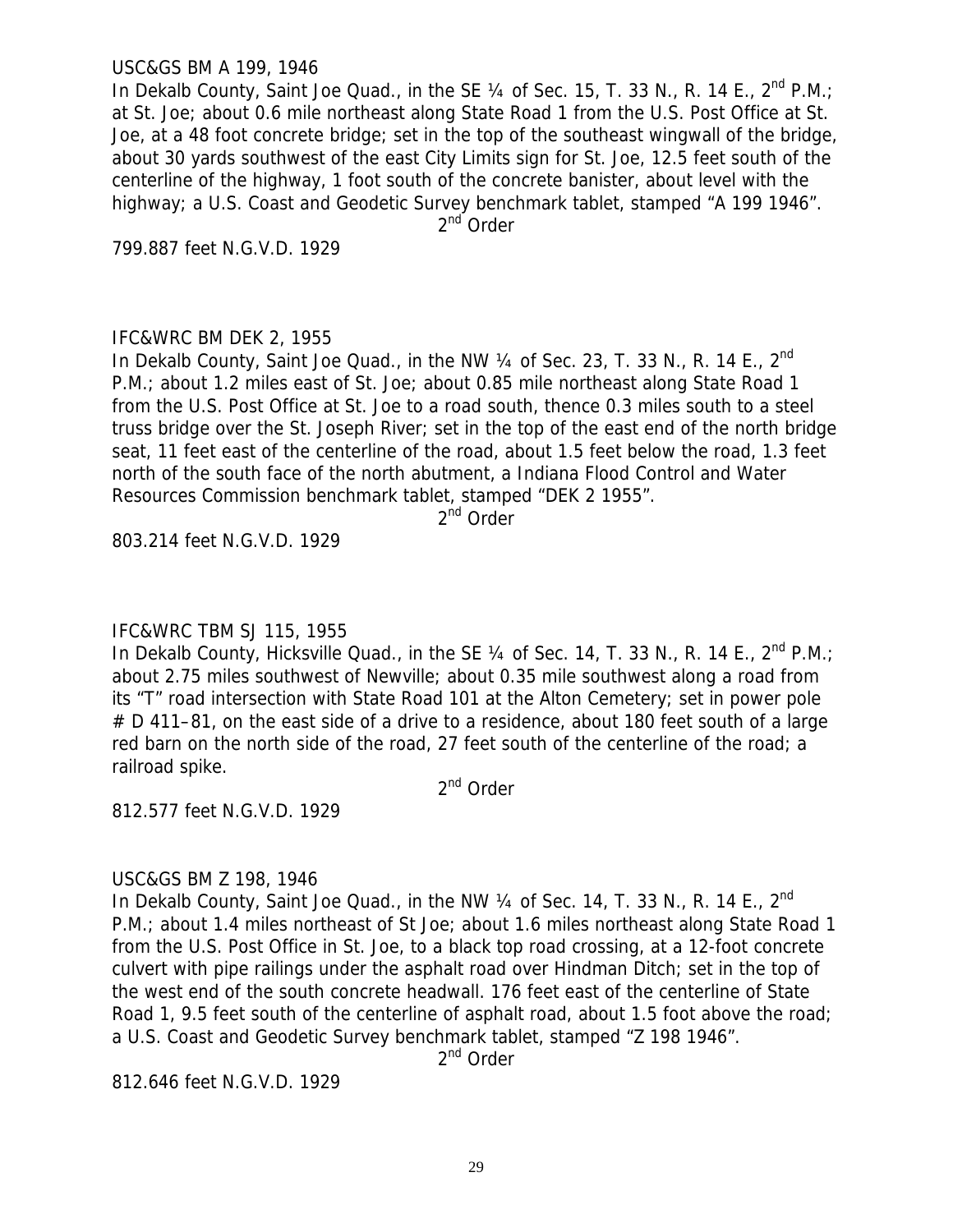#### IFC&WRC BM DEK 3, 1955

In Dekalb County, Hicksville Quad., in the NE  $\frac{1}{4}$  of Sec. 14, T. 33 N., R. 14 E., 2<sup>nd</sup> P.M.; about 2.2 miles southwest of Newville; at the old State Road 101 bridge over the St. Joseph River; set on the top of the north end of the west abutment of the bridge, 11 feet north of the centerline of old State Road 101, 1 foot west of the east face of the west abutment, about 0.1 foot above the highway; a Indiana Flood Control and Water Resources Commission benchmark tablet, stamped "DEK 3 1955".

2<sup>nd</sup> Order

805.780 feet N.G.V.D. 1929

#### IFC&WRC BM DEK 4, 1955

In Dekalb County, Hicksville Quad., in the SW  $\frac{1}{4}$  of Sec. 12, T. 33 N., R. 14 E., 2<sup>nd</sup> P.M.; at Orangeville; about 1.1 miles southwest along a black top road from its intersection with State Road 8 at Newville, at a four-foot box culvert; set in the top of and at the center of the northwest headwall of the culvert, 11.5 feet northwest of the centerline of the road, 0.5 foot southeast of the northwest face of the culvert, about 0.3 foot below the road; a Indiana Flood Control and Water Resources Commission benchmark tablet, stamped "DEK 4 1955".

2<sup>nd</sup> Order

804.514 feet N.G.V.D. 1929

# IFC&WRC TBM SJ 117, 1955

In Dekalb County, Hicksville Quad., in the NE  $\frac{1}{4}$  of Sec. 12, T. 33 N., R. 14 E.,  $2^{nd}$  P.M.; about 0.6 mile southwest of Newville; about 0.6 mile southwest along a black top road from its intersection with State Road 8 in Newville, about 0.1 mile south of a lone farm residence; set in the west side of an unmarked telephone pole, the first pole north of pole # T 32–230, 25 feet east of the centerline of the road; a railroad spike.

2<sup>nd</sup> Order

821.014 feet N.G.V.D. 1929

#### USC & GS BM Q 199, 1946

In Dekalb County, Hicksville Quad., in the SE 1/4 of Sec. 8, T. 33 N., R. 15 E., 2<sup>nd</sup> P.M.: about 1.6 miles southeast of Newville; about 1.6 miles southeast along State Road 8 from the crossroads at Newville, at a 15-inch pipe culvert; set in the top of the northwest end of the southwest concrete headwall, 13.0 feet southwest of the centerline of the road, about level with the centerline of the road; a U.S. Coast and Geodetic Survey bench mark tablet, stamped "Q 199 1946".

2<sup>nd</sup> Order Destroyed

853.656 feet N.G.V.D. 1929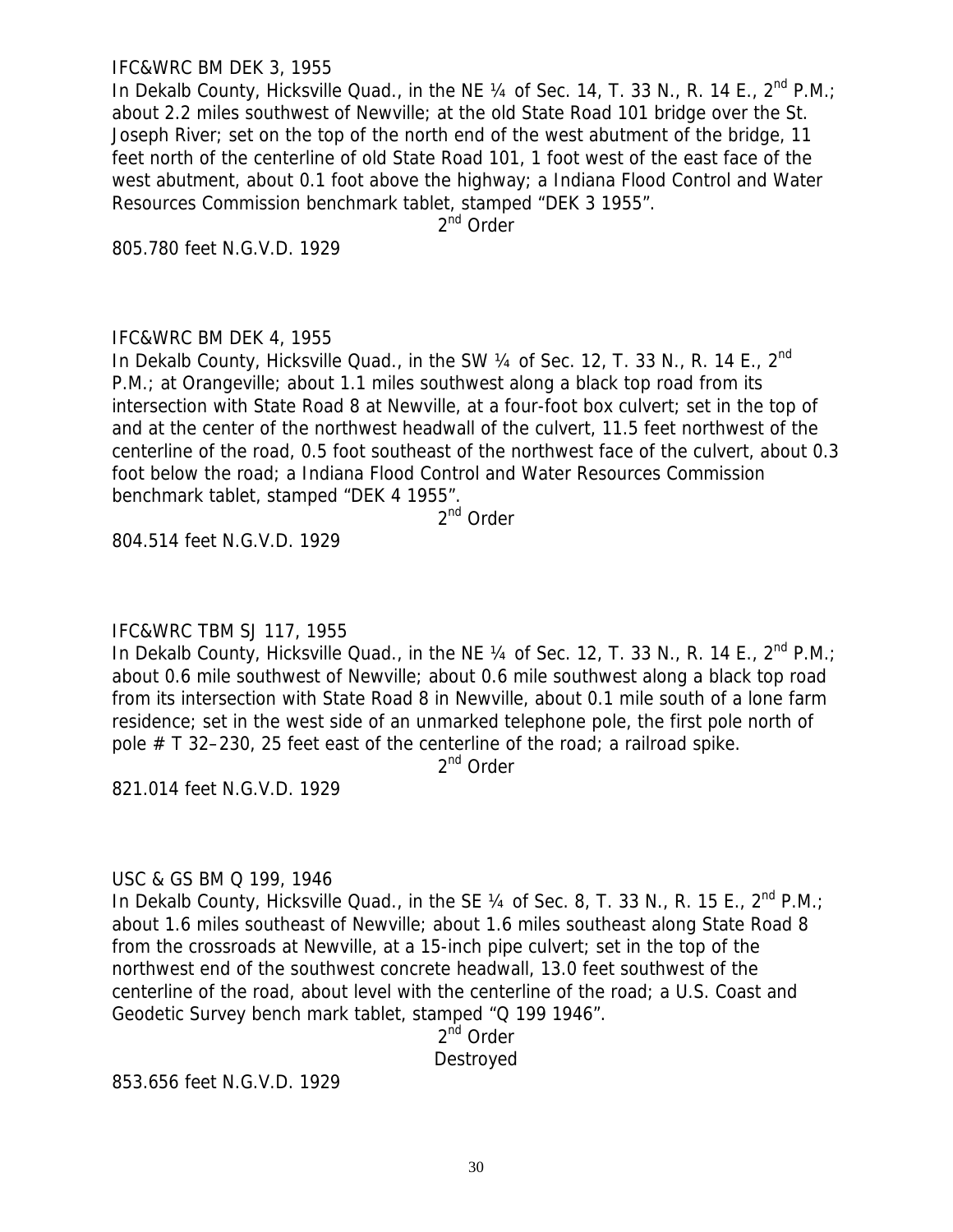### IFC&WRC TBM SJ 14, 1955

In Dekalb County, Hicksville Quad., in the SW  $\frac{1}{4}$  of Sec. 6, T. 33 N., R. 15 E.,  $2^{nd}$  P.M.; about 0.2 mile southwest of Newville; about 0.25 mile southwest along a black top road from its intersection with State Road 8 in Newville, to a bridge over Sol Shank Ditch; set in the top of the west end of the west wingwall, 16.0 feet northwest of the centerline of the road, 9.0 feet southwest of the northeast face of the southwest abutment, 2.5 feet below the road, 1.0 foot east of the west end of the west wingwall; a chiseled triangle.

2<sup>nd</sup> Order

Destroyed

805.970 feet N.G.V.D. 1929

### USC & GS BM P 199, 1946

In Dekalb County, Hicksville Quad., in the SE 1/4 of Sec. 6, T. 33 N., R. 15 E., 2<sup>nd</sup> P.M.; about 0.5 mile southeast of Newville; about 0.55 mile southeast along State Road 8 from the crossroads at Newville to a 44-inch pipe culvert; set in the top of the northwest end of the northeast concrete headwall, 13.0 feet northeast of the centerline of the road, about 0.5 foot below the centerline of the road; a U.S. Coast and Geodetic Survey bench mark tablet, stamped "P 199 1946".

2<sup>nd</sup> Order Destroyed

815.061 feet N.G.V.D. 1929

# IFC&WRC BM DEK 5, 1955

In Dekalb County, Hicksville Quad., in the SW  $\frac{1}{4}$  of Sec. 6, T. 33 N., R. 15 E.,  $2^{nd}$  P.M.; at Newville; about 0.1 mile northwest along State Road 8 from the bridge over the St. Joseph River, at the black top road crossing at "Starks General store"; set in the top of the concrete porch, 73 feet northeast of the centerline of State Road 8, 33 feet northwest of the blacktop road, 7.6 feet northwest of the southeast edge of the concrete porch of the store, 0.8 foot southwest of the southwest edge of the porch, about level with State Road 8; a Indiana Flood Control and Water Resources Commission benchmark tablet, stamped "DEK 5 1955".

2<sup>nd</sup> Order

820.611 feet N.G.V.D. 1929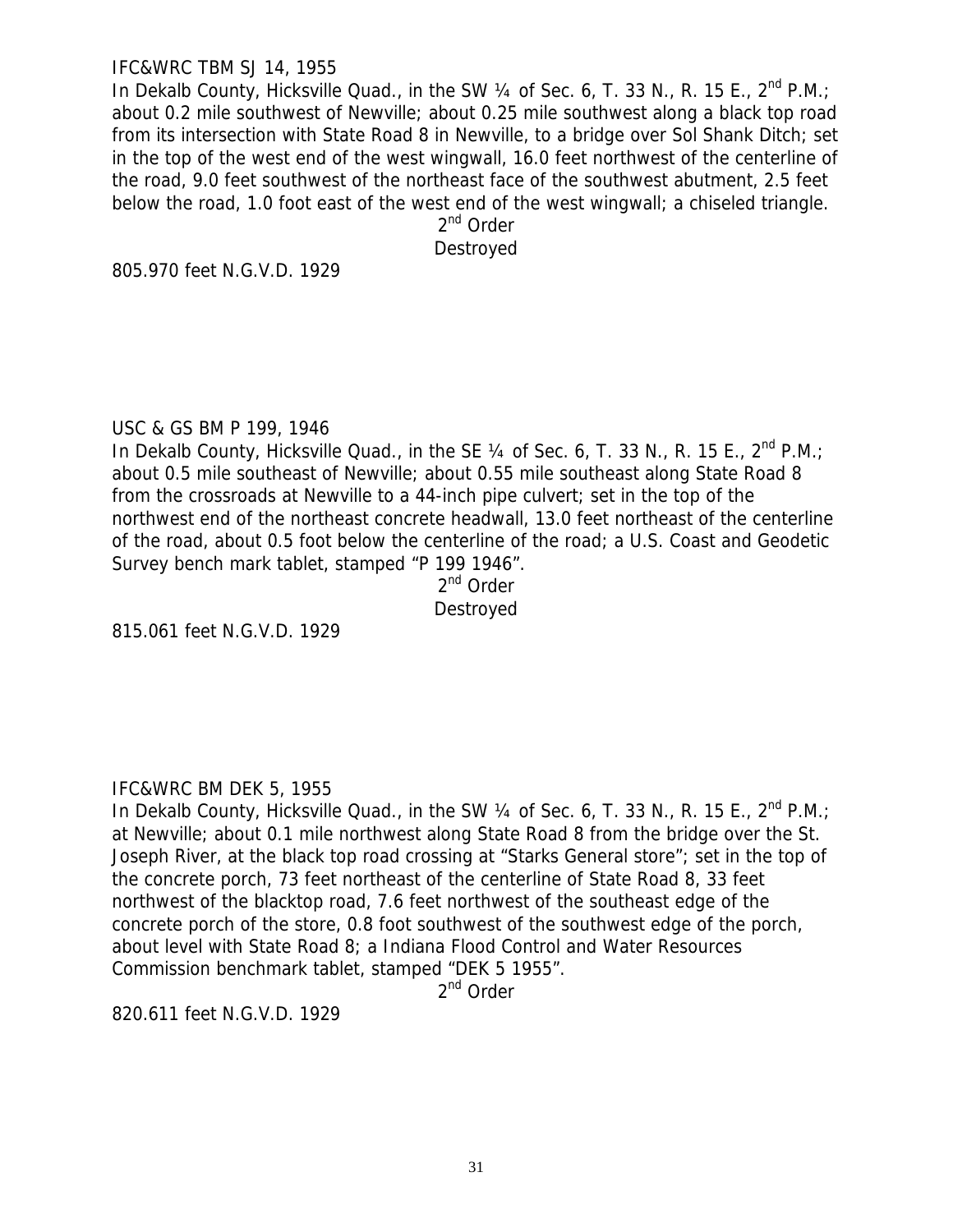#### IFC&WRC TBM SJ 15, 1955 and DEKALB 2

In Dekalb County, Hicksville Quad., in the SW  $\frac{1}{4}$  of Sec. 6, T. 33 N., R. 15 E.,  $2^{nd}$  P.M.; about 0.5 mile east of Newville; about 0.45 mile southeast along State Road 8 from the crossroads at Newville to a gravel crossroad, thence 0.4 mile northeast along the gravel road to a four-foot pipe culvert over a small Ditch; set in the top of the northeast end of the northwest concrete abutment and handrail base, 14.0 feet northwest of the centerline of the road, 1.5 feet above the road, 0.4 foot southwest of the northeast end of the northwest concrete abutment and handrail base; a chiseled triangle.

2<sup>nd</sup> Order

DESTROYED

808.269 feet N.G.V.D. 1929

### IFC&WRC BM DEK 6, 1955

In Dekalb County, Hicksville Quad., in the NE 1/4 of Sec. 6, T. 33 N., R. 15 E., 2<sup>nd</sup> P.M.; about 0.5 mile northeast of Newville; about 0.6 mile northeast along a blacktop and gravel road from its intersection with State Road 8 at Newville; set in the top of a concrete post, 200 feet west of the centerline of a farm field entrance to the south, 190 feet west of a 20-inch twin trunked Elm tree, 22 feet south of the centerline of the road, 3.7 feet north of a fence line, 0.3 foot above the ground; a Indiana Flood Control and Water Resources Commission benchmark tablet, stamped "DEK 6 1955".

2<sup>nd</sup> Order

#### DESTROYED

823.519 feet N.G.V.D. 1929

# IFC&WRC TBM SJ 16, 1955

In Dekalb County, Hicksville Quad., in the NW  $\frac{1}{4}$  of Sec. 5, T. 33 N., R. 15 E.,  $2^{nd}$  P.M.; about 0.8 mile east of Newville; about 0.45 mile southeast along State Road 8 from the crossroads at Newville to a gravel crossroad, thence 1.0 mile northeast along the gravel road to a eight-foot X ten-foot box culvert over Melissa Ditch; set in the top of the southwest end of the northwest concrete abutment and handrail base, 10 feet northwest of the centerline of the road, 0.4 foot northeast of the southwest end of the northwest concrete abutment and handrail base, 0.2 foot above the road; a chiseled triangle.

# 2<sup>nd</sup> Order DESTROYED

809.406 feet N.G.V.D. 1929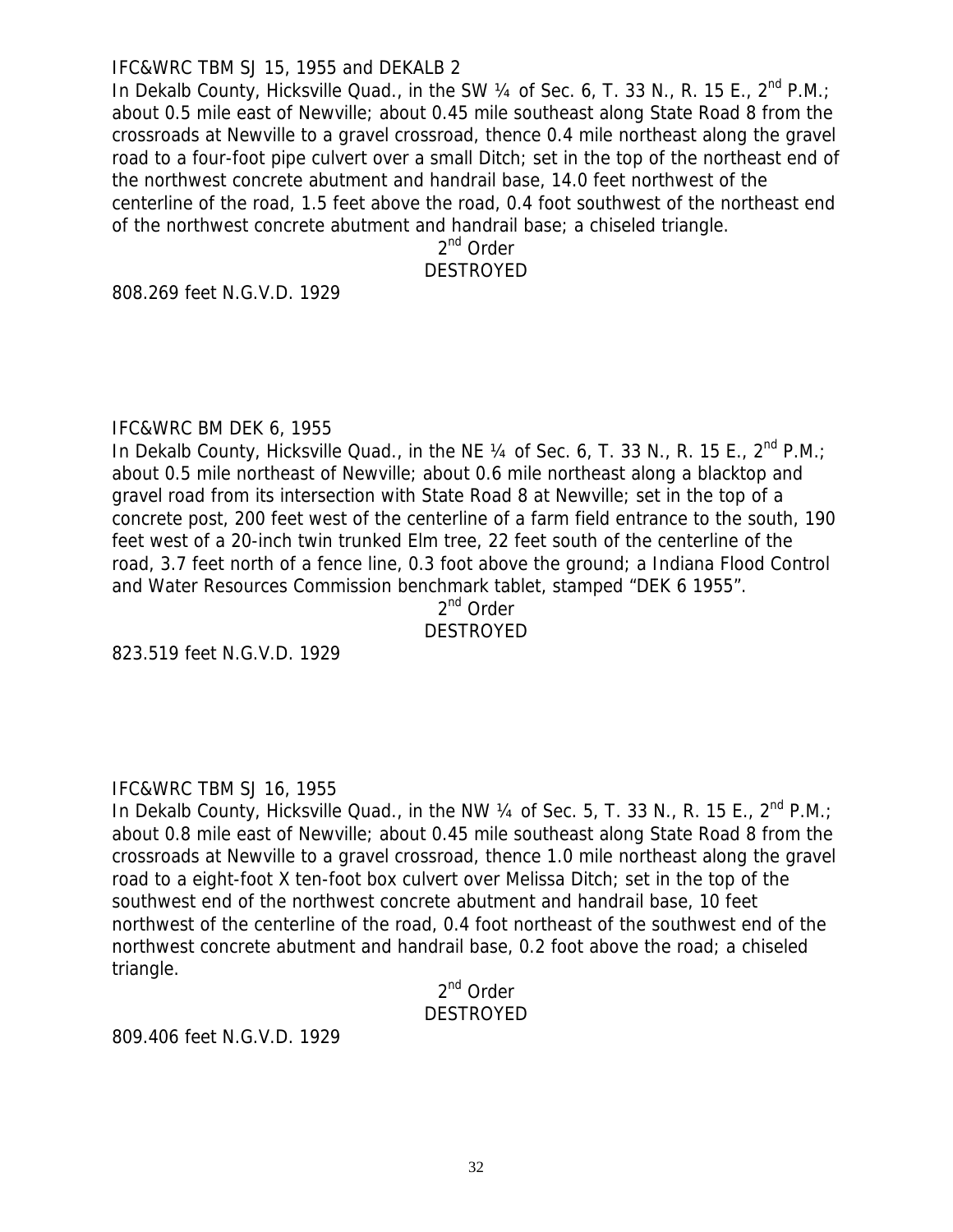### IFC&WRC TBM SJ 120, 1955

In Dekalb County, Hicksville Quad., in the NW  $\frac{1}{4}$  of Sec. 5, T. 34 N., R. 15 E.,  $2^{nd}$  P.M.; about 1.25 miles northeast of Newville; about 0.45 mile southeast along State Road 8 from the crossroads at Newville to a gravel crossroad, thence about 1.4 miles northeast along the gravel road; set in the east side of a 30-inch Cottonwood tree, about 120 feet southwest along the road from the R. Marr mailbox, about 25 feet northwest of the centerline of the road, about 5 feet east of a fence; a railroad spike.

2<sup>nd</sup> Order DESTROYED

822.311 feet N.G.V.D. 1929

### IFC&WRC BM DEK 7, 1955

In Dekalb County, Hicksville Quad., in the SE 1/4 of Sec. 31, T. 34 N., R. 15 E., 2<sup>nd</sup> P.M.; about 1.1 miles northeast of Newville; about 1.5 miles northeast along a blacktop and gravel road from its intersection with State Road 8 at Newville to a "T" road west, in the southwest ¼ of the intersection; set in the top of a concrete post, 55 feet south of the centerline of the road west, 24 feet south of a fence corner post, 22 feet west of the centerline of the road, 6 feet east of a fence, 0.3 foot above the ground; a Indiana Flood Control and Water Resources Commission benchmark tablet, stamped "DEK 7 1955".

2<sup>nd</sup> Order DESTROYED

820.836 feet N.G.V.D. 1929

# IFC&WRC TBM SJ 118, 1955

In Dekalb County, Hicksville Quad., in the SE 1/4 of Sec. 30, T. 34 N., R. 15 E., 2<sup>nd</sup> P.M.; about 1.7 miles northeast of Newville; about 2.1 miles northeast along a blacktop and gravel road from its intersection with State Road 8 at Newville at a bend in the gravel road with tangents south and northeast; set in a power pole, the  $1<sup>st</sup>$  pole northeast of pole # L 584/30, 30 feet west of the centerline of the road; a railroad spike.

2<sup>nd</sup> Order **DESTROYED** 

830.208 feet N.G.V.D. 1929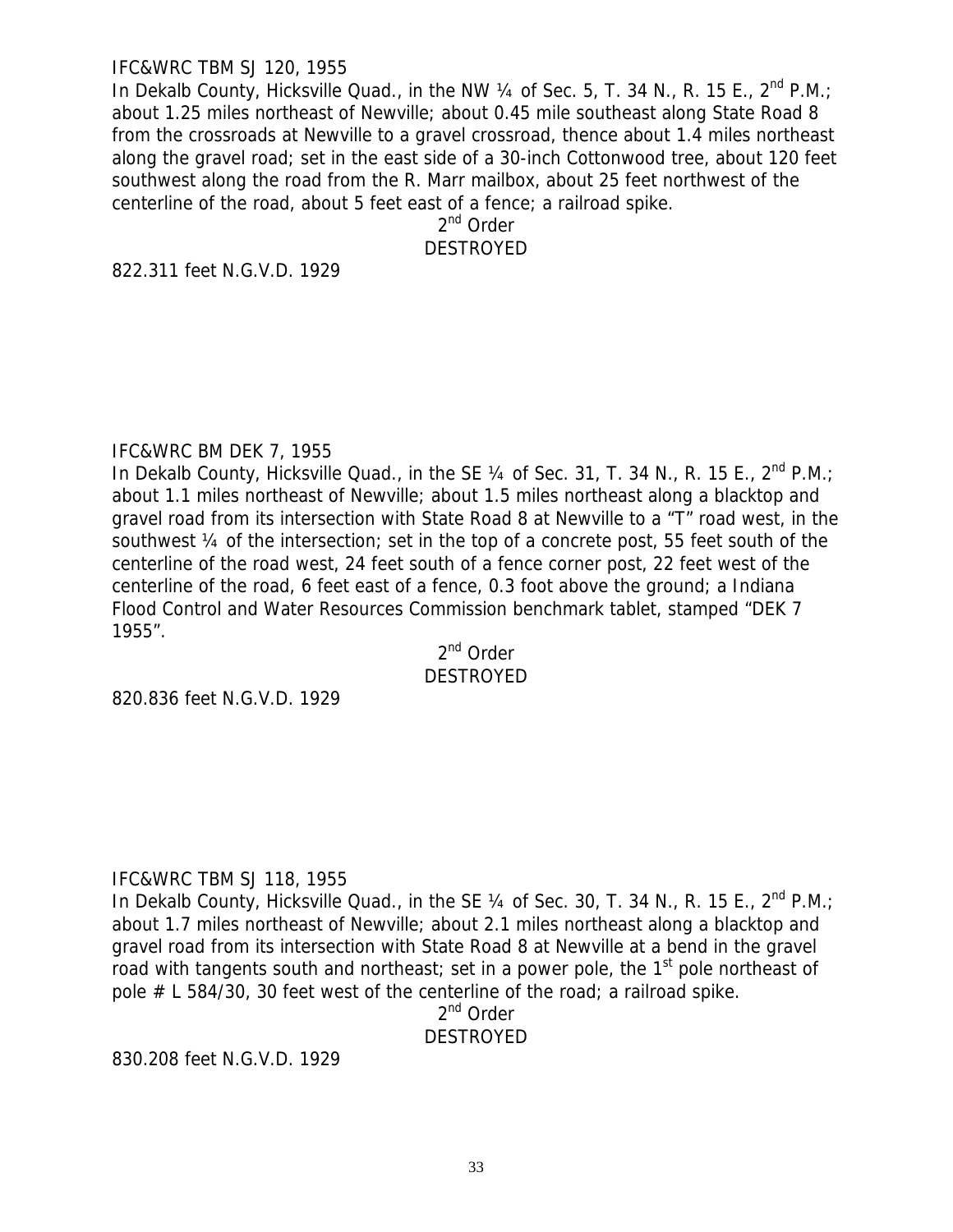### IFC&WRC BM DEK 8, 1955

In Dekalb County, Butler East Quad., in the SW  $\frac{1}{4}$  of Sec. 29, T. 34 N., R. 15 E., 2<sup>nd</sup> P.M.; about 4.0 miles southeast of Butler; about 2.2 miles northeast along a blacktop and gravel road from its intersection with State Road 8 at Newville to a "T" road east, thence 0.45 mile east and northeast to a small bridge over Buck Creek; set in the top of the south end of the west abutment, 7.5 feet south of the centerline of the road, 0.6 foot west of the west end of the south steel girder, level with the road; a Indiana Flood Control and Water Resources Commission benchmark tablet, stamped "DEK 8 1955".

2<sup>nd</sup> Order

DESTROYED

804.383 feet N.G.V.D. 1929

### IFC&WRC BM DEK 9, 1955

In Dekalb County, Hicksville Quad., in the SE 1/4 of Sec. 29, T. 34 N., R. 15 E., 2<sup>nd</sup> P.M.; about 2.5 miles northeast of Newville; about 2.2 miles northeast along a blacktop and gravel road from its intersection with State Road 8 at Newville to a "T" road east, thence 1.15 mile generally east to a crossroad, thence 0.1 mile south to a steel truss bridge over the St. Joseph River; set in the top of the west end of the north bridge seat, 10.5 feet west of the centerline of the road, 1.5 feet below the road, 1.0 foot north of the south face of the north abutment; a Indiana Flood Control and Water Resources Commission benchmark tablet, stamped "DEK 9 1955".

2<sup>nd</sup> Order DESTROYED

813.178 feet N.G.V.D. 1929

# IFC&WRC TBM SJ 121, 1955

In Dekalb County, Butler East Quad., in the NE 1/4 of Sec. 28, T. 34 N., R. 15 E., 2<sup>nd</sup> P.M.; about 4.3 miles southeast of Butler; about 2.2 miles northeast along a blacktop and gravel road from its intersection with State Road 8 at Newville to a "T" road east, thence 1.15 mile generally east to a crossroad, thence about 0.4 mile generally northeast; set in a ten-inch Chinese Elm tree, about 23 feet north of the centerline of the gravel road, 1.5 feet south of a fence line, 0.5 foot above the road; a railroad spike.

2<sup>nd</sup> Order

# **DESTROYED**

822.894 feet N.G.V.D. 1929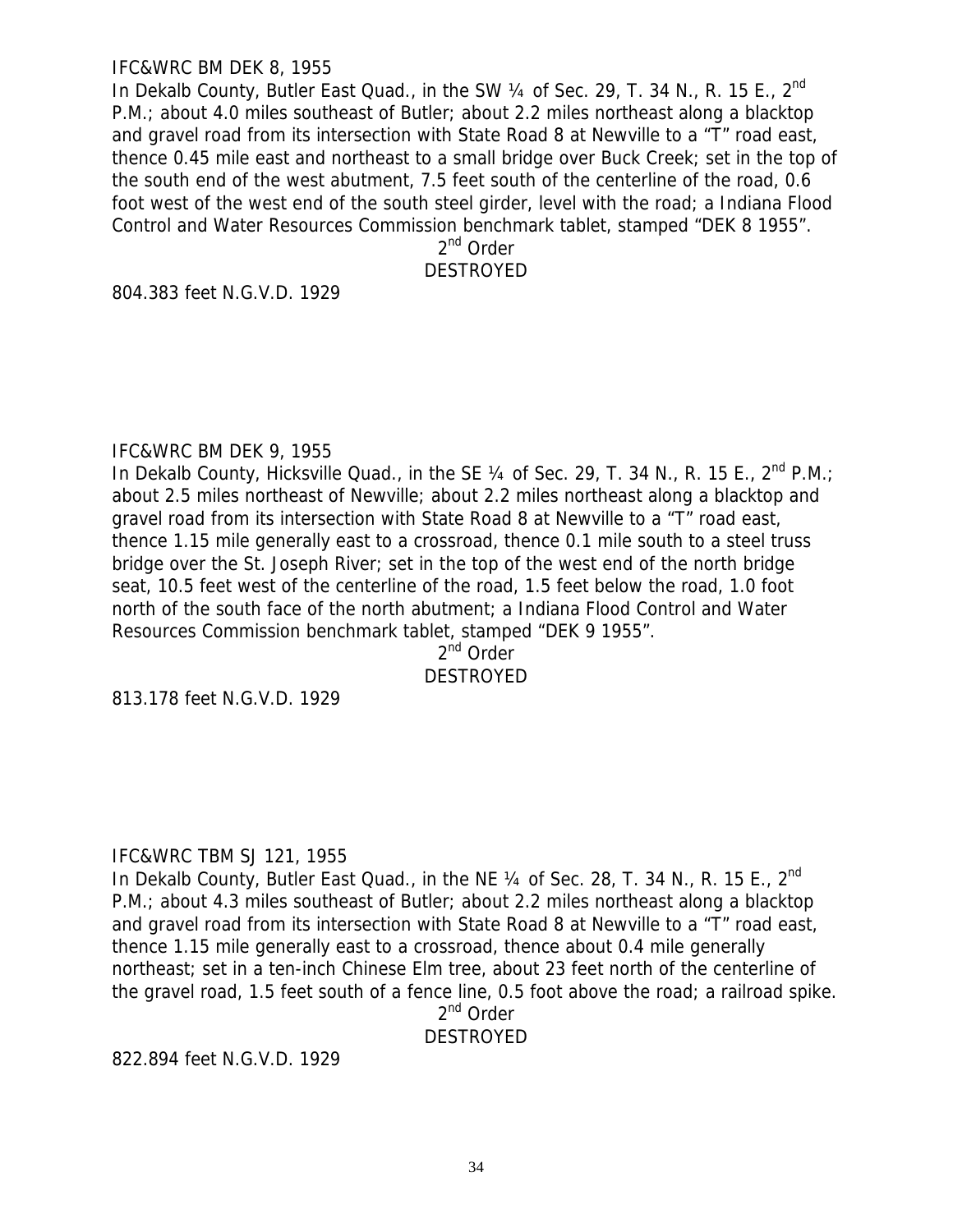#### IFC&WRC BM NEWVILLE 1955

In Defiance County, Ohio, Butler East Quad., in the SW 1/4 of Sec. 18, T. 5 N., R. 1 E.,  $1<sup>st</sup>$  P.M.; about 4.3 miles southeast of Butler; at the Ohio State Road 249 bridge over the St. Joseph River, at the U.S. Geological Survey stream gaging station "NEWVILLE"; set in the top of the northeast end of the northwest bridge seat, 11.5 feet northeast of the centerline of the road, 1.4 feet below the road, 1.4 feet northwest of the southeast face of the northwest abutment; a Indiana Flood Control and Water Resources Commission benchmark tablet, stamped "NEWVILLE 1955".

> 2<sup>nd</sup> Order DESTROYED

815.120 feet N.G.V.D. 1929

#### USGS R. M. 2 NEWVILLE

In Defiance County, Ohio, Butler East Quad., in the SW 1/4 of Sec. 18, T. 5 N., R. 1 E.,  $1<sup>st</sup>$  P.M.; about 4.3 miles southeast of Butler; at the Ohio State Road 249 bridge over the St. Joseph River, at the U.S. Geological Survey stream gaging station "NEWVILLE"; set in the top of the west wingwall, 15 feet southwest of the centerline of the road, 11 feet east of the west end of the west wingwall, 6 feet northwest of the southeast face of the northwest abutment, 1.6 feet northeast of the southwest edge of the wingwall, 1.6 feet below the road; a high point set off by four chiseled marks to make a cross.

2<sup>nd</sup> Order

DESTROYED

815.126 feet N.G.V.D. 1929

#### USC&GS BM P 21, 1934

In Dekalb County, Waterloo Quad., in the SE  $\frac{1}{4}$  of Sec. 4, T. 34 N., R. 13 E.,  $2^{nd}$  P. M.; at Waterloo; about 0.55 mile west along the Penn Central Railroad from its crossing with State Road 427 in Waterloo, to a north–south crossroad (Peneton Street), in the southeast ¼ of the intersection; set in the top of the northwest corner of a four–foot square concrete base of an old removed semaphore signal base, 177 feet east of the centerline of the north–south road (Peneton Street), 25 feet east of an overhead steel trestle signal light support, 19.9 feet south of the south most rail of the tracks, 0.5 foot southeast of the northwest corner of the base, about 0.6 foot above the ground; a U.S. Coast and Geodetic Survey benchmark tablet, stamped "P 21 1934".

2<sup>nd</sup> Order

919.532 feet N.G.V.D. 1929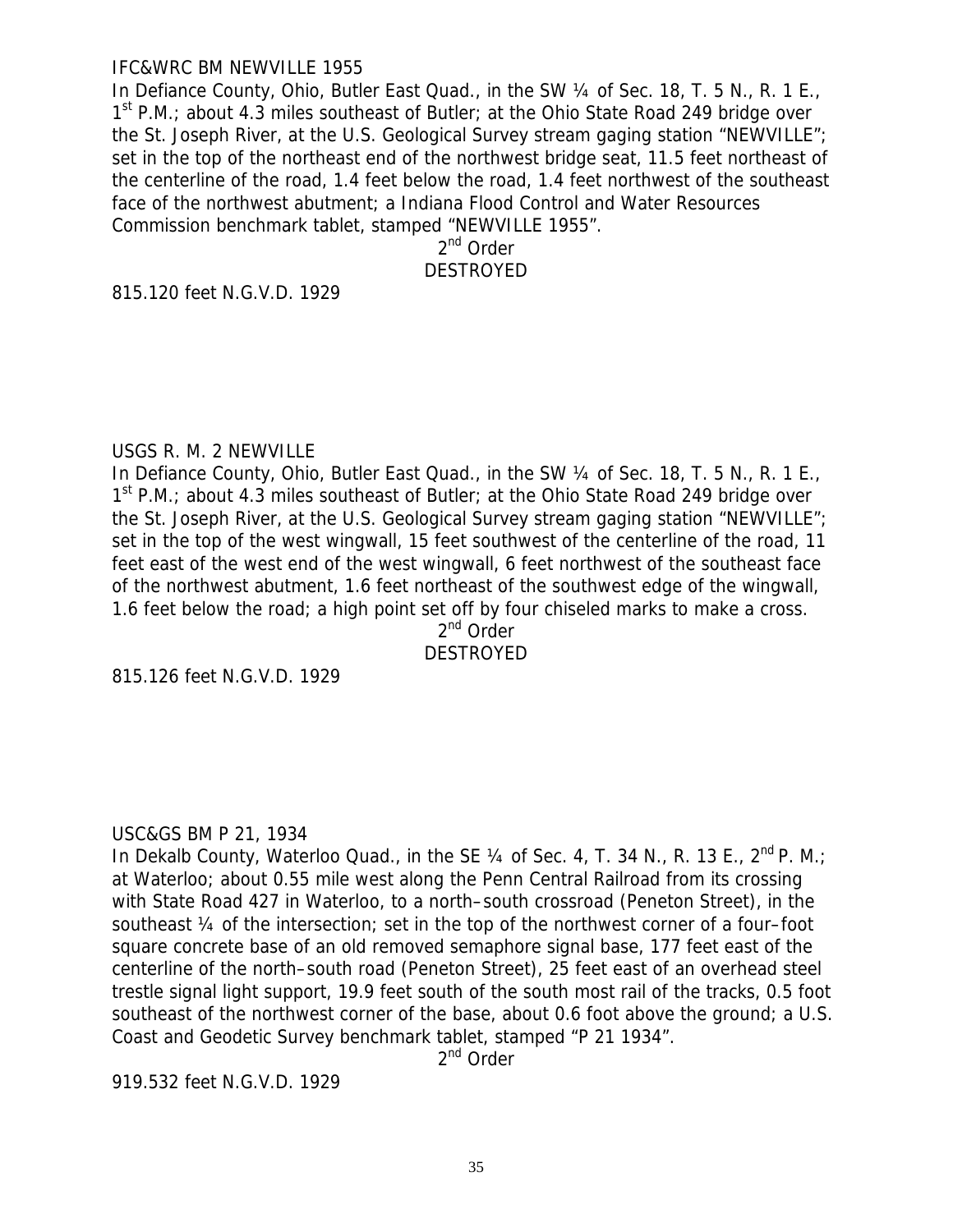#### DNR TBM DLK 1, 1977

In Dekalb County, Waterloo Quad., in the W  $\frac{1}{2}$  of Sec. 4, T. 34 N., R. 13 E.,  $2^{nd}$  P. M.; about 1.2 miles west of Waterloo; at the intersection of the Penn Central Railroad and 31 Road, in the northeast ¼ of the intersection; set in the top of an abandoned semaphore signal base, 393 feet east of the centerline of 31 Road, 30 feet south of the centerline of an east–west road, 22.6 feet north of the north most rail of the tracks, 2 feet below the railroad bed, about 0.5 foot above the ground; a chiseled triangle.

2<sup>nd</sup> Order

929.885 feet N.G.V.D. 1929

### DNR TBM DLK 2, 1977

In Dekalb County, Waterloo Quad., in the W  $\frac{1}{2}$  of Sec. 5, T. 34 N., R. 13 E.,  $2^{nd}$  P. M.; about 2.2 miles west of Waterloo; at the intersection of the Penn Central Railroad and 27 Road, in the northeast 1/4 of the intersection; set in the top of the northwest 1/4 corner of a twenty–foot culvert headwall, 155 feet east of the centerline of the north– south road, 17.0 feet north of the north most rail of the tracks, 10 feet below the railroad bed; a chiseled triangle.

2<sup>nd</sup> Order

922.213 feet N.G.V.D. 1929

# DNR TBM DLK 3, 1977

In Dekalb County, Waterloo Quad., in the NE  $\frac{1}{4}$  of Sec. 31, T. 35 N., R. 13 E.,  $2^{nd}$  P. M.; about 2.45 miles northwest of Waterloo; at the 27 Road thirty–foot concrete bridge over Cedar Creek; set in the top of the south end of the west concrete curb, 15.5 feet west of the centerline of the road, 3.4 feet north of the southwest end of the curb, 0.6 foot above the bridge floor; a chiseled triangle.

2<sup>nd</sup> Order

905.673 feet N.G.V.D. 1929

# DNR TBM DLK 4, 1977

In Dekalb County, Waterloo Quad., in the N  $\frac{1}{2}$  of Sec. 31, T. 35 N., R. 13 E.,  $2^{nd}$  P. M.; about 3.0 miles northwest of Waterloo; at the 20 Road thirty–foot concrete bridge over Cedar Creek; set in the top of the southeast corner of the concrete bridge floor, 11.7 feet south of the centerline of the road, 0.1 foot west of the east end of the bridge floor; a chiseled triangle.

2<sup>nd</sup> Order

910.526 feet N.G.V.D. 1929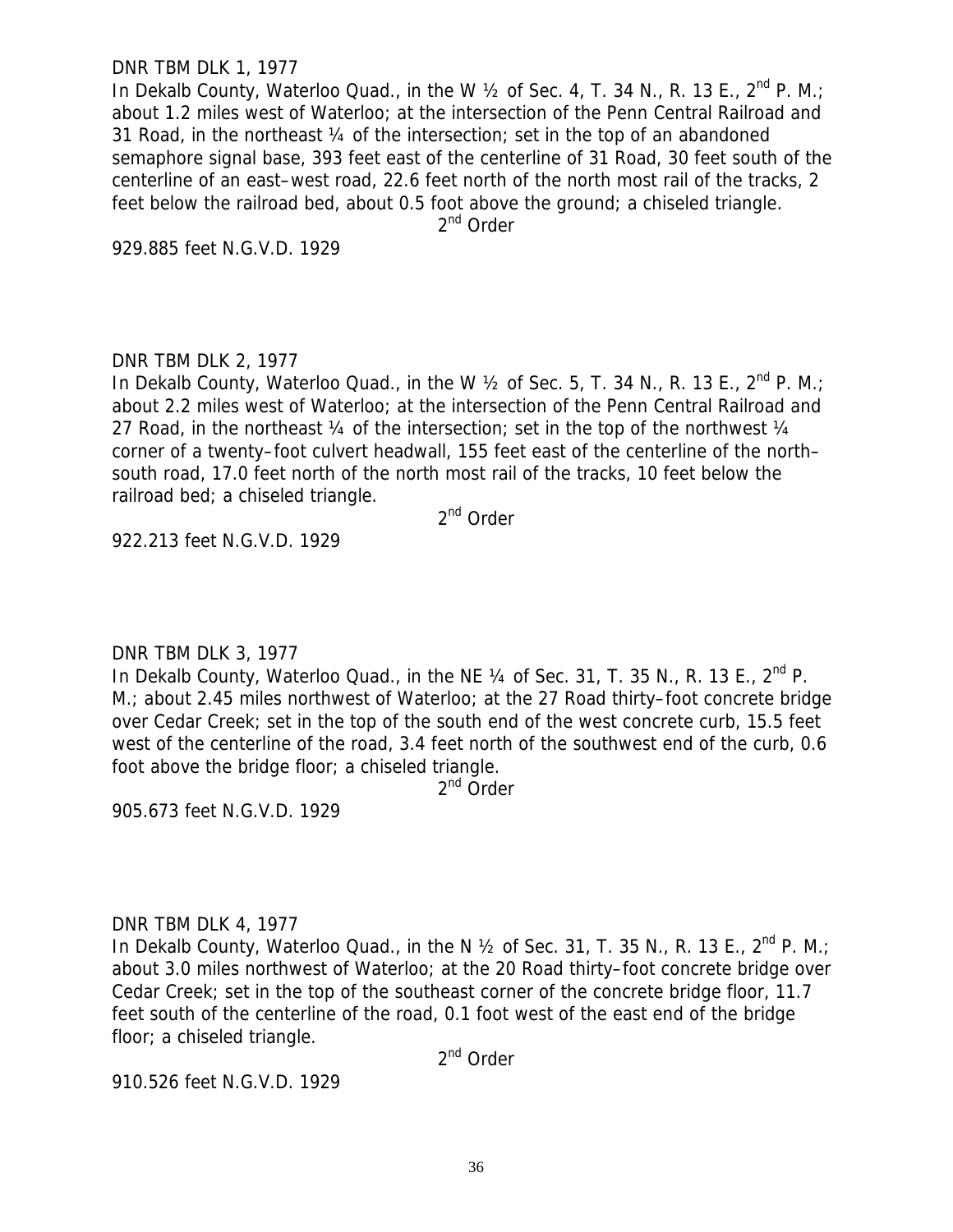#### DNR TBM DLK 5, 1977

In Dekalb County, Waterloo Quad., in the SE  $\frac{1}{4}$  of Sec. 26, T. 35 N., R. 12 E., 2<sup>nd</sup> P. M.; about 4.3 miles northwest of Waterloo; at the intersection of 19 Road and 20 Road, in the northwest ¼ of the intersection; set in the top of the north end of a twelve-inch corrugated steel pipe, 25 feet north of the centerline of 20 Road, 21 feet west of the centerline of 19 Road, 1.5 feet below the road; the center of two chiseled notches.

2<sup>nd</sup> Order

949.433 feet N.G.V.D. 1929

### DNR TBM DLK 6, 1977

In Dekalb County, Waterloo Quad., in the SE  $\frac{1}{4}$  of Sec. 35, T. 35 N., R. 12 E.,  $2^{nd}$  P. M.; about 4.15 miles west–northwest of Waterloo; about 0.4 mile north along 19 Road from its intersection with U.S. 6 to a four-foot corrugated metal pipe under the road; set in the top of the west end of the four-foot corrugated steel pipe, 31.3 feet west of the centerline of the road, 12 feet below the road; the center of two chiseled notches.

2<sup>nd</sup> Order

912.971 feet N.G.V.D. 1929

# USC&GS BM M 21, 1934

In Dekalb County, Waterloo Quad., in the NW 1/4 of Sec. 2, T. 34 N., R. 12 E., 2<sup>nd</sup> P. M.; about 4.87 miles west-northwest of Waterloo; at the Penn Central Railroad bridge # 81–½ over a 17 Road; set on the top of the north end of the east stone abutment, 12.0 feet north of the north most rail, 1.6 feet southwest of the northeast end of a stone course, about 5 feet below the railroad bed; a U.S. Coast and Geodetic Survey benchmark tablet, stamped "M 21 1934".

2<sup>nd</sup> Order

936.816 feet N.G.V.D. 1929

# USGS RM No. 1 GAGING STATION CEDAR LAKE

In Dekalb County, Waterloo Quad., in the SW  $\frac{1}{4}$  of Sec. 30, T. 35 N., R. 13 E.,  $2^{nd}$  P. M.; about 3.28 miles northwest of Waterloo; at the Cedar Lake control structure; 1.3 miles north along 23 Road from its intersection with U.S. 6 to a T–road east leading to an abandoned gravel pit, thence 0.3 mile generally east to an "A" frame house on the north side of the road; set on the top of the southwest corner of the east abutment of the control structure in the outlet channel for Cedar Lake; a chiseled square.

2<sup>nd</sup> Order

898.150 feet N.G.V.D. 1929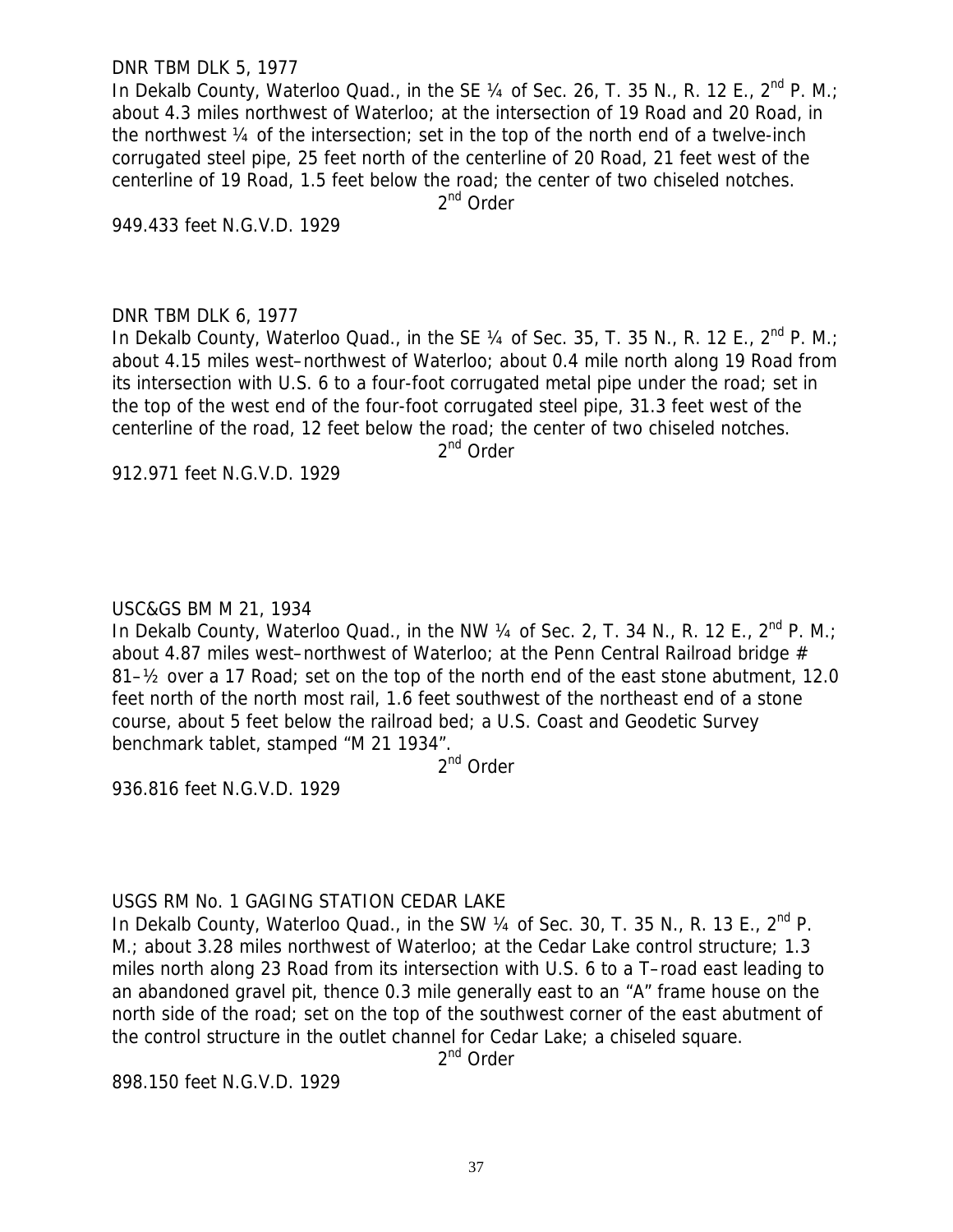### USGS RM No. 3 GAGING STATION CEDAR LAKE

In Dekalb County, Waterloo Quad., in the SW  $\frac{1}{4}$  of Sec. 30, T. 35 N., R. 13 E.,  $2^{nd}$  P. M.; about 3.28 miles northwest of Waterloo; at the Cedar Lake control structure; 1.3 miles north along 23 Road from its intersection with U.S. 6 to a T–road east leading to an abandoned gravel pit, thence 0.3 mile generally east to an "A" frame house on the north side of the road; set on the top of the southeast corner of the west abutment of the control structure in the outlet channel for Cedar Lake; a chiseled square.

2<sup>nd</sup> Order

898.163 feet N.G.V.D. 1929

### DNR BM DEK 10, 1987

In Dekalb County, Auburn Quad., in the NW  $\frac{1}{4}$  of Sec. 8, T. 34 N., R. 13 E.,  $2^{nd}$  P. M.; about 1 mile south of Auburn; at the 52 Road bridge over Cedar Creek; set in the top of the southeast corner of the bridge floor, 11.3 feet south of the centerline of the road, 1.5 feet west of the east end of the bridge floor, level with the road; a Indiana Department of Natural Resources control station tablet, stamped "DEK 10 1987".

2<sup>nd</sup> Order

853.309 feet N.G.V.D. 1929

# DNR BM DEK 11, 1987

In Dekalb County, Auburn Quad., in the NW  $\frac{1}{4}$  of Sec. 5, T. 34 N., R. 13 E., 2<sup>nd</sup> P. M.; at Auburn; at the 48 Road bridge over Cedar Creek; set on the top of the west end of the south concrete curbing of the bridge, 13.5 feet south of the centerline of the road, 0.6 foot east of the west end of the curbing, about 0.8 foot above the road; a Indiana Department of Natural Resources control station tablet, stamped "DEK 11 1987".

2<sup>nd</sup> Order

856.959 feet N.G.V.D. 1929

### DNR BM DEK 12, 1987

In Dekalb County, Auburn Quad., in the SE  $\frac{1}{4}$  of Sec. 32, T. 34 N., R. 13 E.,  $2^{nd}$  P. M.; at Auburn; at the Eighteenth Street bridge over Cedar Creek; set on the top of and near the west end of the south concrete sidewalk of the bridge, 15.5 feet south of the centerline of Eighteenth Street, 0.9 foot east of the west end of the sidewalk, about 0.5 foot above the road; a Indiana Department of Natural Resources control station tablet, stamped "DEK 12 1987".

2<sup>nd</sup> Order

861.703 feet N.G.V.D. 1929